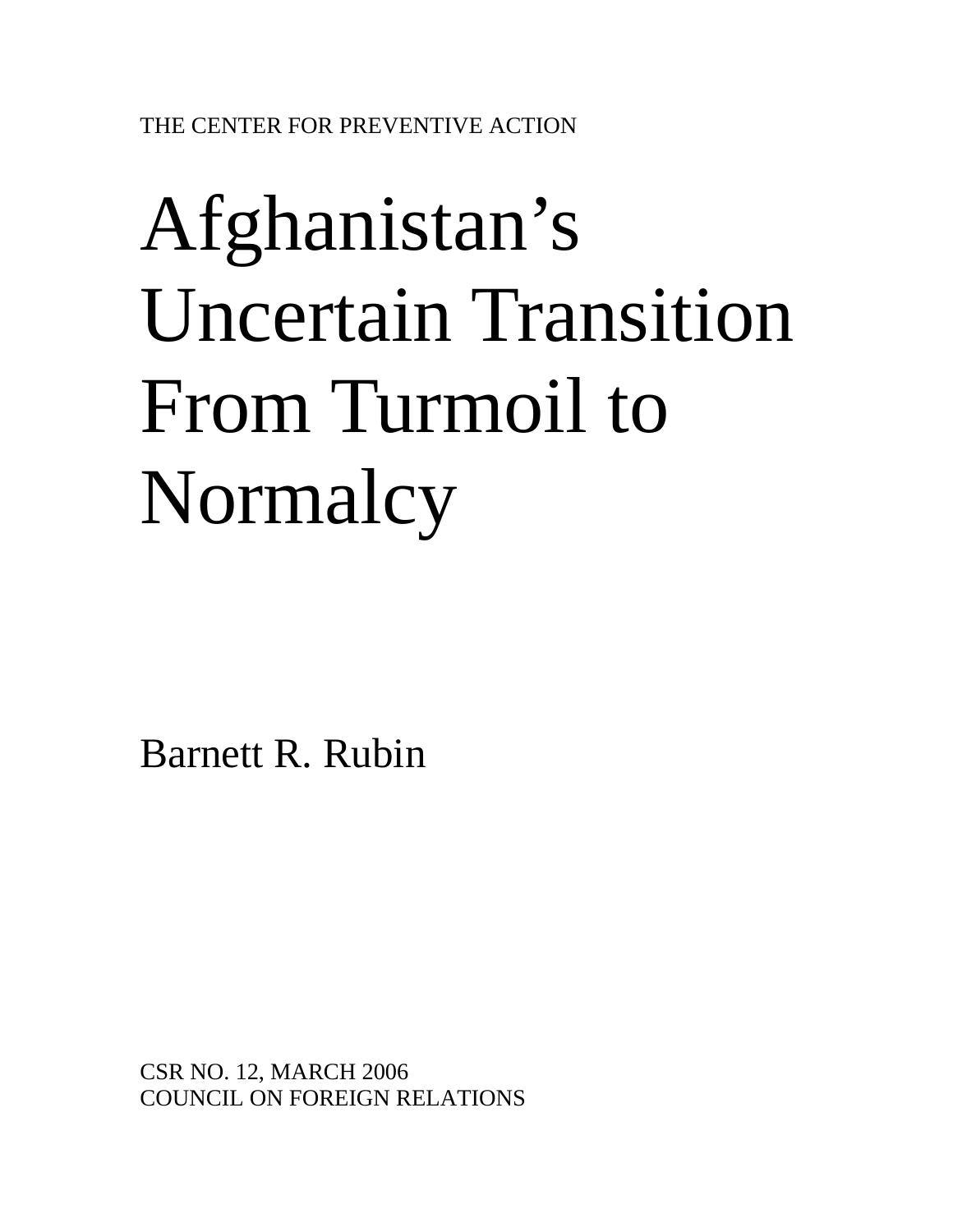Founded in 1921, the Council on Foreign Relations is an independent, national membership organization and a nonpartisan center for scholars dedicated to producing and disseminating ideas so that individual and corporate members, as well as policymakers, journalists, students, and interested citizens in the United States and other countries, can better understand the world and the foreign policy choices facing the United States and other governments. The Council does this by convening meetings; conducting a wide-ranging Studies program; publishing *Foreign Affairs*, the preeminent journal covering international affairs and U.S. foreign policy; maintaining a diverse membership; sponsoring Independent Task Forces and Special Reports; and providing up-to-date information about the world and U.S. foreign policy on the Council's website, www.cfr.org.

THE COUNCIL TAKES NO INSTITUTIONAL POSITION ON POLICY ISSUES AND HAS NO AFFILIATION WITH THE U.S. GOVERNMENT. ALL STATEMENTS OF FACT AND EXPRESSIONS OF OPINION CONTAINED IN ITS PUBLICATIONS ARE THE SOLE RESPONSIBILITY OF THE AUTHOR OR AUTHORS.

Council Special Reports (CSRs) are concise policy briefs, produced to provide a rapid response to a developing crisis or contribute to the public's understanding of current policy dilemmas. CSRs are written by individual authors—who may be Council fellows or acknowledged experts from outside the institution—in consultation with an advisory committee, and typically take sixty days or less from inception to publication. The committee serves as a sounding board and provides feedback on a draft report. It usually meets twice—once before a draft is written and once again when there is a draft for review; however, advisory committee members, unlike Task Force members, are not asked to sign off on the report or to otherwise endorse it. Once published, CSRs are posted on the Council's website.

For further information about the Council or this Special Report, please write to the Council on Foreign Relations, 58 East 68th Street, New York, NY 10021, or call the Communications office at 212-434-9400. Visit our website at www.cfr.org.

Copyright © 2006 by the Council on Foreign Relations®, Inc. All rights reserved. Printed in the United States of America.

This report may not be reproduced in whole or in part, in any form beyond the reproduction permitted by Sections 107 and 108 of the U.S. Copyright Law Act (17 U.S.C. Sections 107 and 108) and excerpts by reviewers for the public press, without express written permission from the Council on Foreign Relations. For information, write to the Publications Office, Council on Foreign Relations, 58 East 68th Street, New York, NY 10021.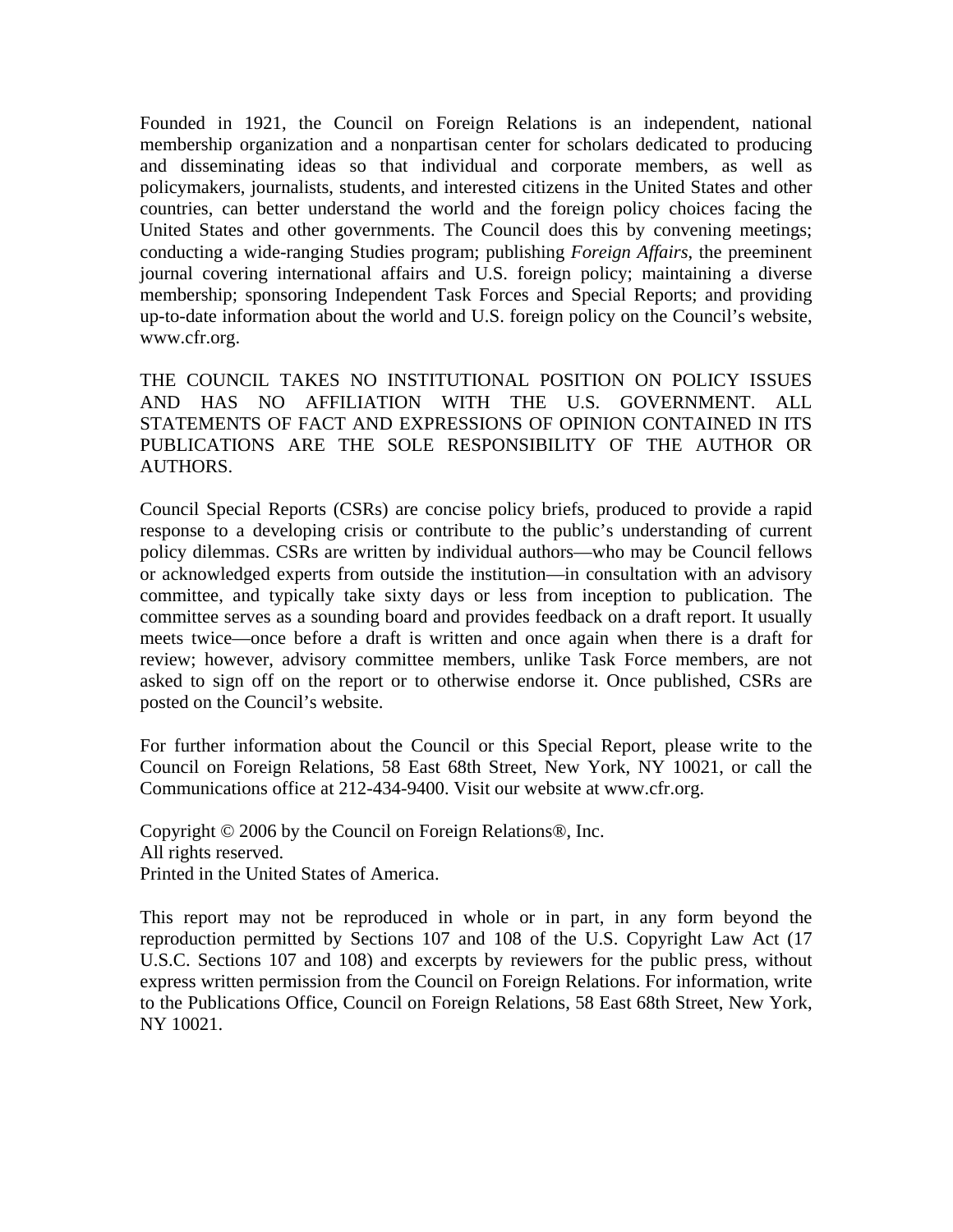# **CONTENTS**

| Foreword                                  | V              |
|-------------------------------------------|----------------|
| Acknowledgments                           | vii            |
| Maps                                      | viii           |
| Acronyms                                  | X <sub>i</sub> |
| <b>Council Special Report</b>             | 1              |
| Introduction: The Afghanistan Compact     | 1              |
| Security                                  | 5              |
| Governance, Rule of Law, and Human Rights | 24             |
| <b>Economic and Social Development</b>    | 31             |
| Conclusion                                | 40             |
| About the Author                          | 41             |
| <b>CPA Mission Statement</b>              | 42             |
| <b>CPA Advisory Committee</b>             | 43             |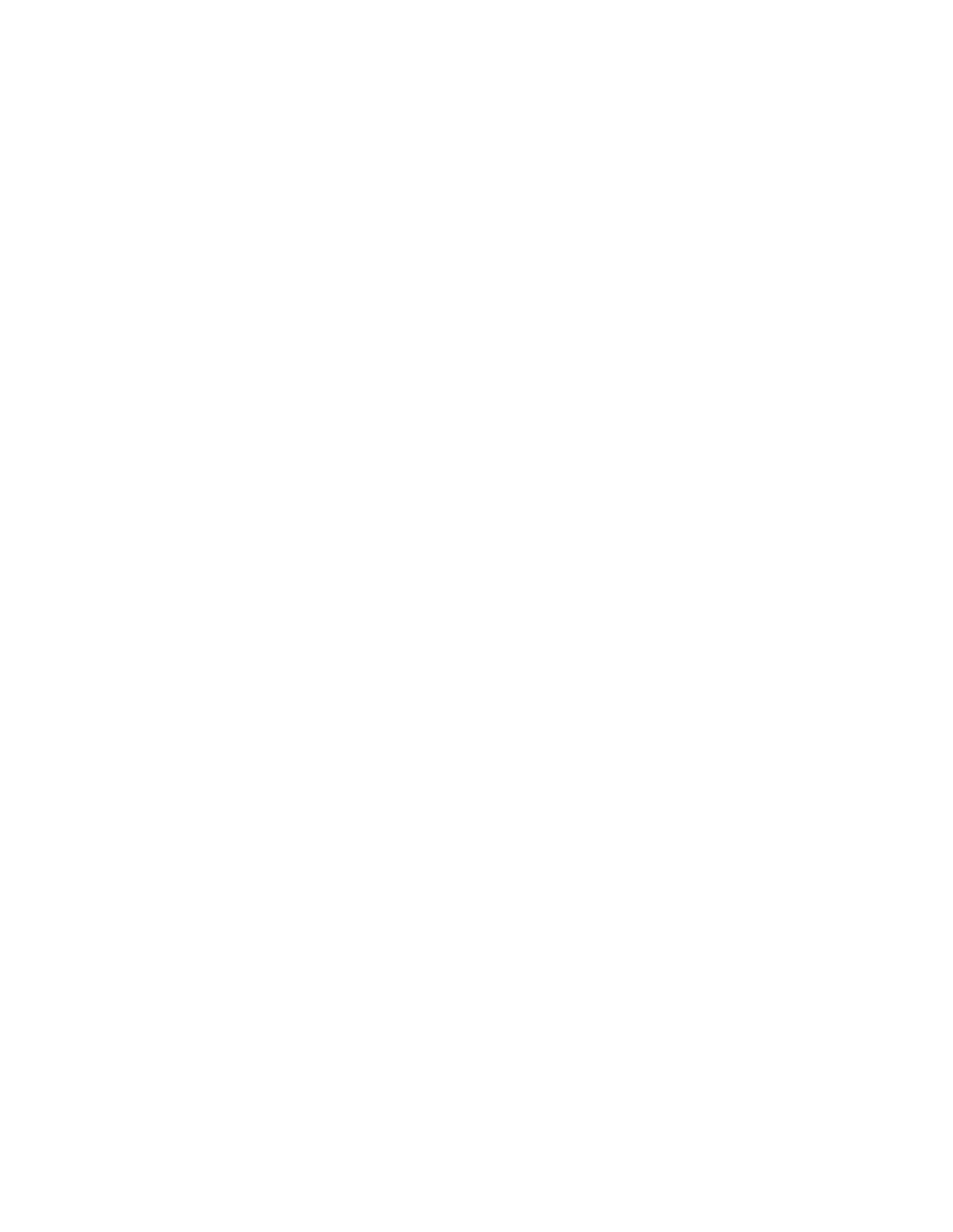# FOREWORD

Stabilization and reconstruction operations in Afghanistan have been overshadowed by developments in Iraq since the 2003 invasion. This overshadowing detracts from the achievements in Afghanistan since 2001, including the completion of the benchmarks in the Bonn Agreement, which has given Afghanistan a constitutional framework and nascent political institutions. However, much hard work remains before these institutions can be considered mature. Moreover, the security situation has deteriorated significantly, and long-term stability in Afghanistan remains elusive.

The January 2006 Afghanistan Compact rightly reminds international actors to be mindful that Afghanistan's transition to what might be described as normalcy is not yet assured and that strong international engagement will be essential to address remaining challenges. This report, supported by a generous grant from the Carnegie Corporation of New York, analyzes the challenges Afghanistan faces, including sensitive issues not addressed in the compact, and proposes measures to meet them. By delineating tasks in the areas of security, governance, reconstruction, and regional cooperation that still require significant attention and resources, this report makes an important contribution to our understanding of what should be done in a country whose importance has for too long and too often been underestimated.

> *Richard N. Haass*  President Council on Foreign Relations March 2006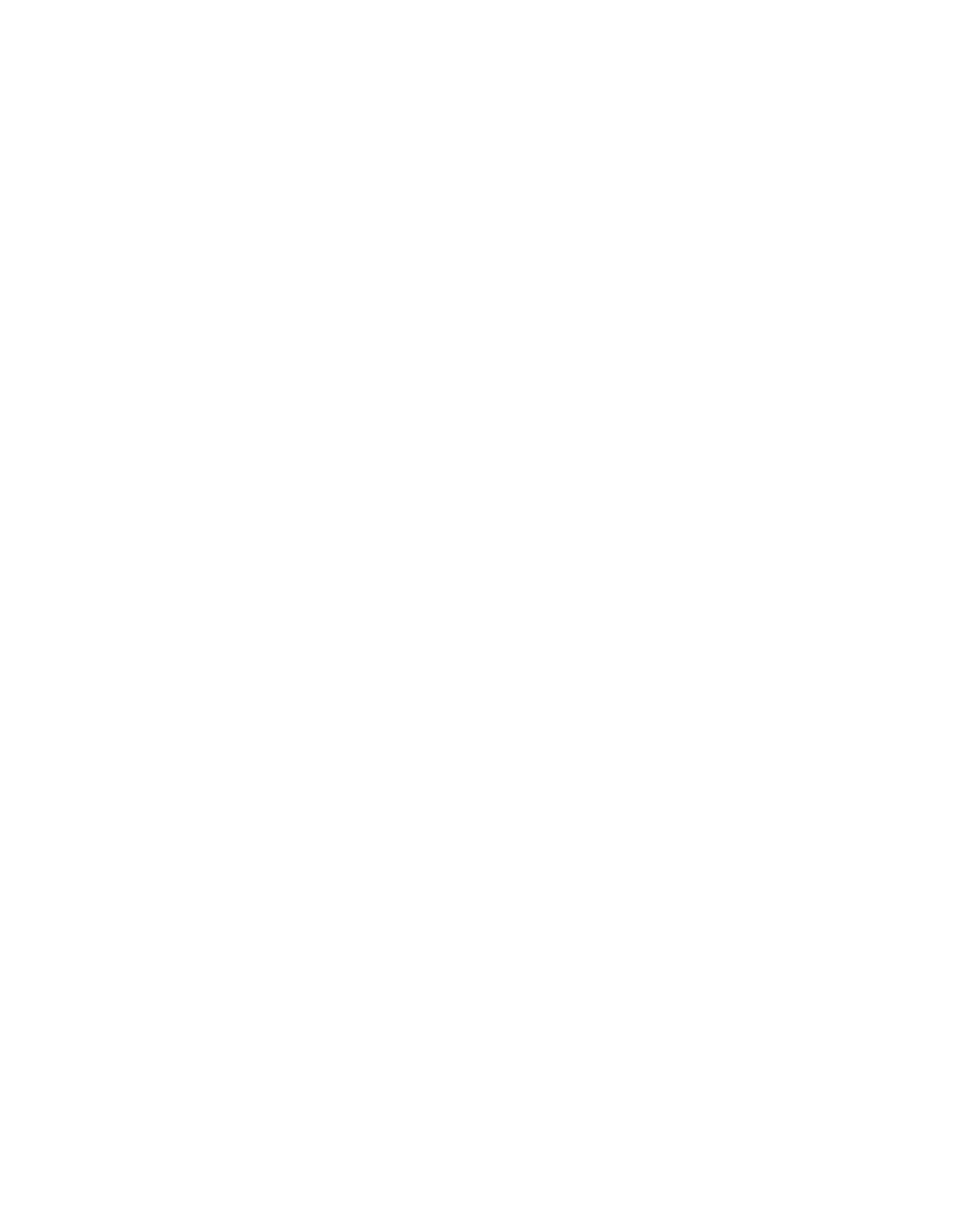# ACKNOWLEDGMENTS

I would like to thank William L. Nash, director of the Center for Preventive Action at the Council on Foreign Relations, for initiating and overseeing this project, Richard N. Haass and James M. Lindsay of the Council for their support, and the Carnegie Corporation of New York for their generous grant that supported this work. I benefited a great deal from comments received by teleconference and email by the advisory group for this report, most especially Joseph J. Collins, Laura K. Cooper, James F. Dobbins, Bathsheba N. Crocker, S. Frederick Starr, Reuben E. Brigety II, Jonathan E. Berman, Pamela Constable, and Peter Warren Singer.

I also received extensive and detailed comments from senior officials at the U.S. embassy and Coalition headquarters in Kabul. Clare Lockhart of the Overseas Development Institute provided helpful perspective. Peter Middlebrook, Mohammad Eshaq, Husain Haqqani, Saad Mohseni, and a senior Afghan official provided invaluable comments. I benefited greatly from reports on the research of Idrees Rahmani, an international policy fellow of the Open Society Institute. Abubaker Saddique, Humayun Hamidzada, and Abby Stoddard of the Center on International Cooperation provided comments and research assistance.

Jamie Ekern of the Center for Preventive Action shepherded numerous drafts every step of the way, arranged meetings among people (especially me) in far-flung locations, and tracked down references.

If all of these people and institutions had agreed with what I had written, their advice would not have been nearly so valuable. I am sure that many will disagree, and neither they nor the Council on Foreign Relations, bear any responsibility for the views expressed herein, which are solely mine.

*Barnett R. Rubin*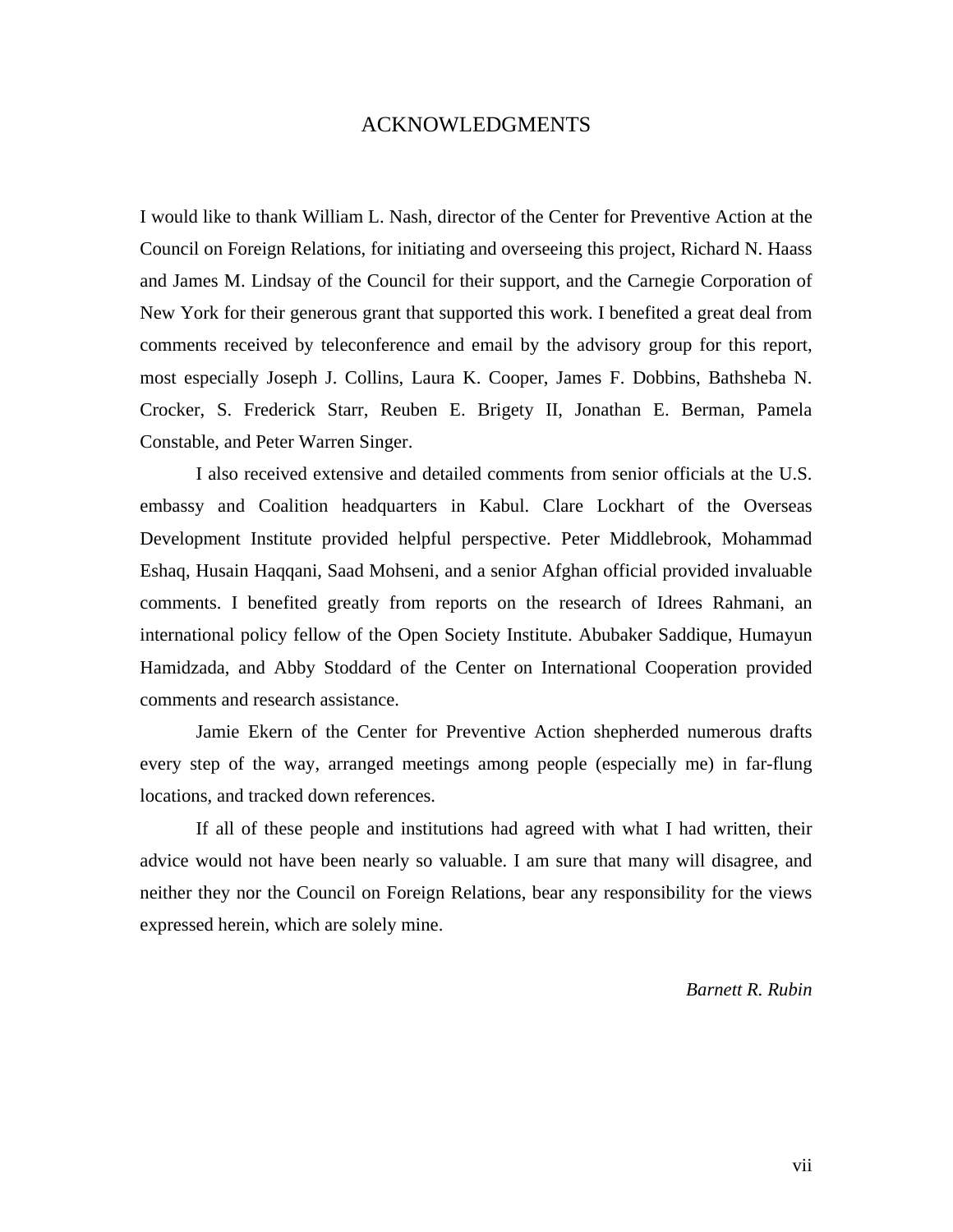# MAPS



 *Source*: http://www.lib.utexas.edu/maps/middle\_east\_and\_asia/sw\_asia\_pol96.jpg.

**Map 1: Southwest Asia**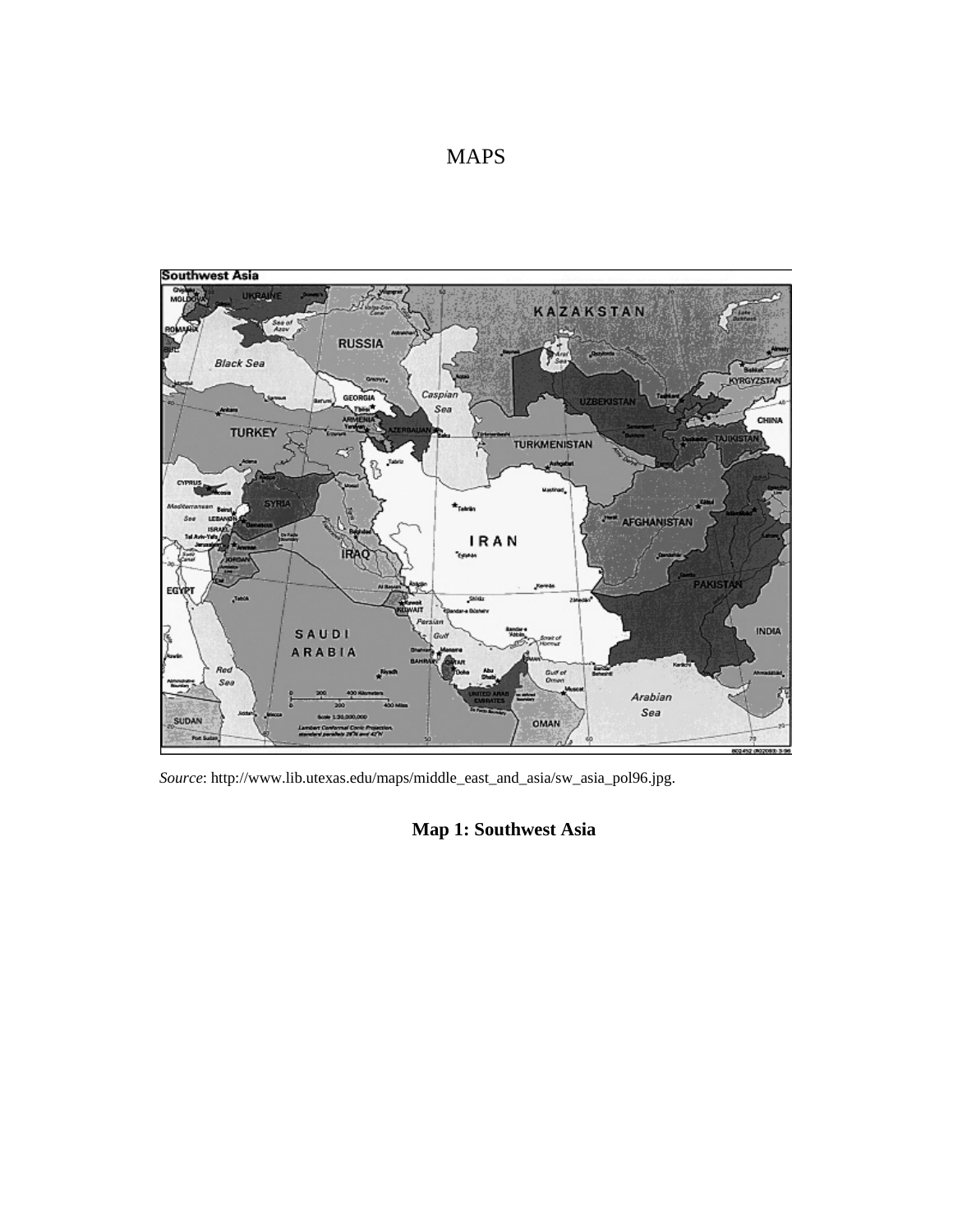

 *Source*: Map graphic provided by maps.com.

**Map 2: Afghanistan**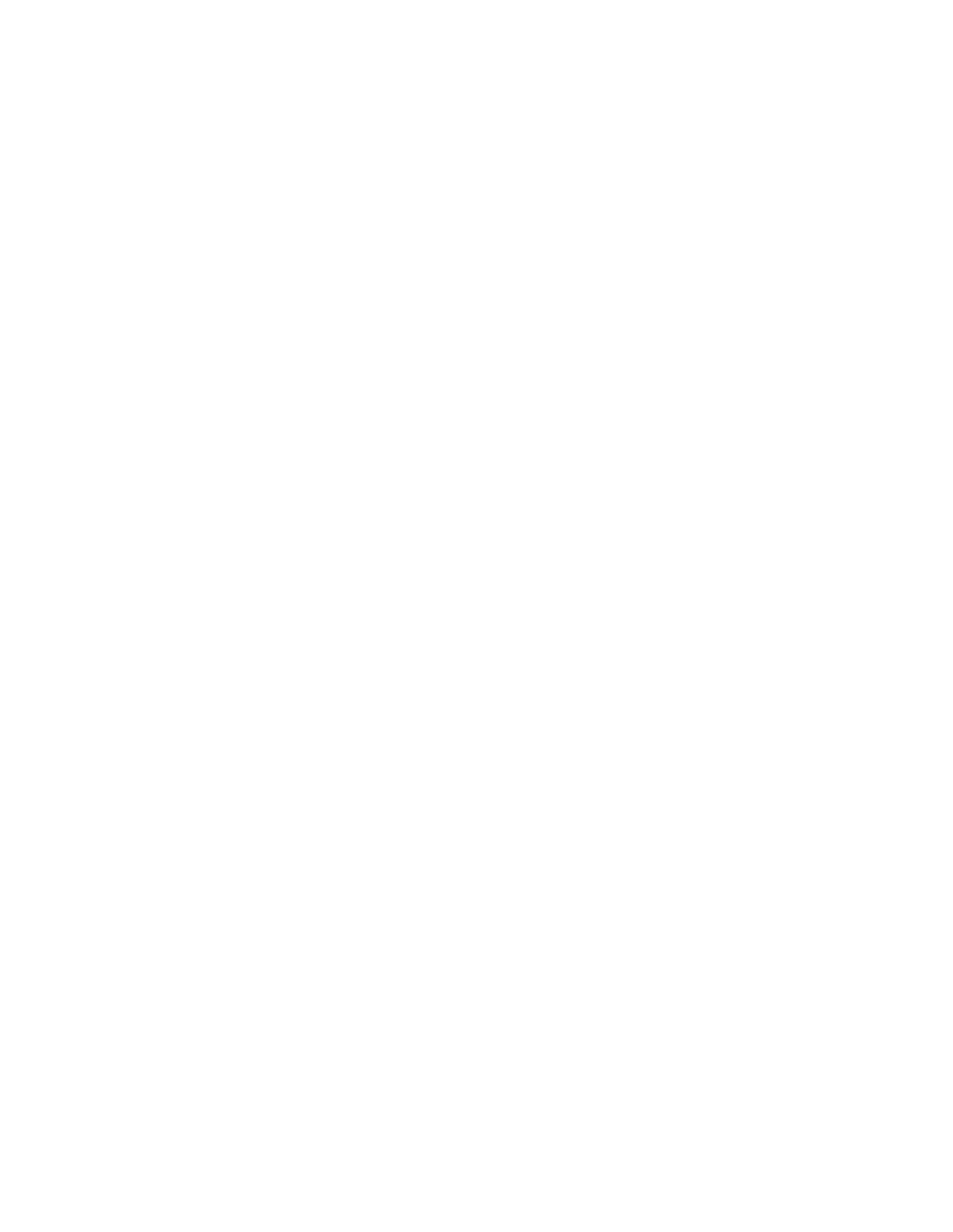# ACRONYMS

| <b>Afghan National Army</b>                       |
|---------------------------------------------------|
| <b>Afghan National Police</b>                     |
| Afghanistan National Development Strategy         |
| <b>Community Development Council</b>              |
| Defense Intelligence Agency                       |
| disbandment of illegal armed groups               |
| Group of Eight                                    |
| gross domestic product                            |
| Interim Afghanistan National Development Strategy |
| <b>International Monetary Fund</b>                |
| <b>International Security Assistance Force</b>    |
| North Atlantic Treaty Organization                |
| <b>National Solidarity Program</b>                |
| <b>Provincial Reconstruction Team</b>             |
| security sector reform                            |
| <b>United Nations Development Programme</b>       |
|                                                   |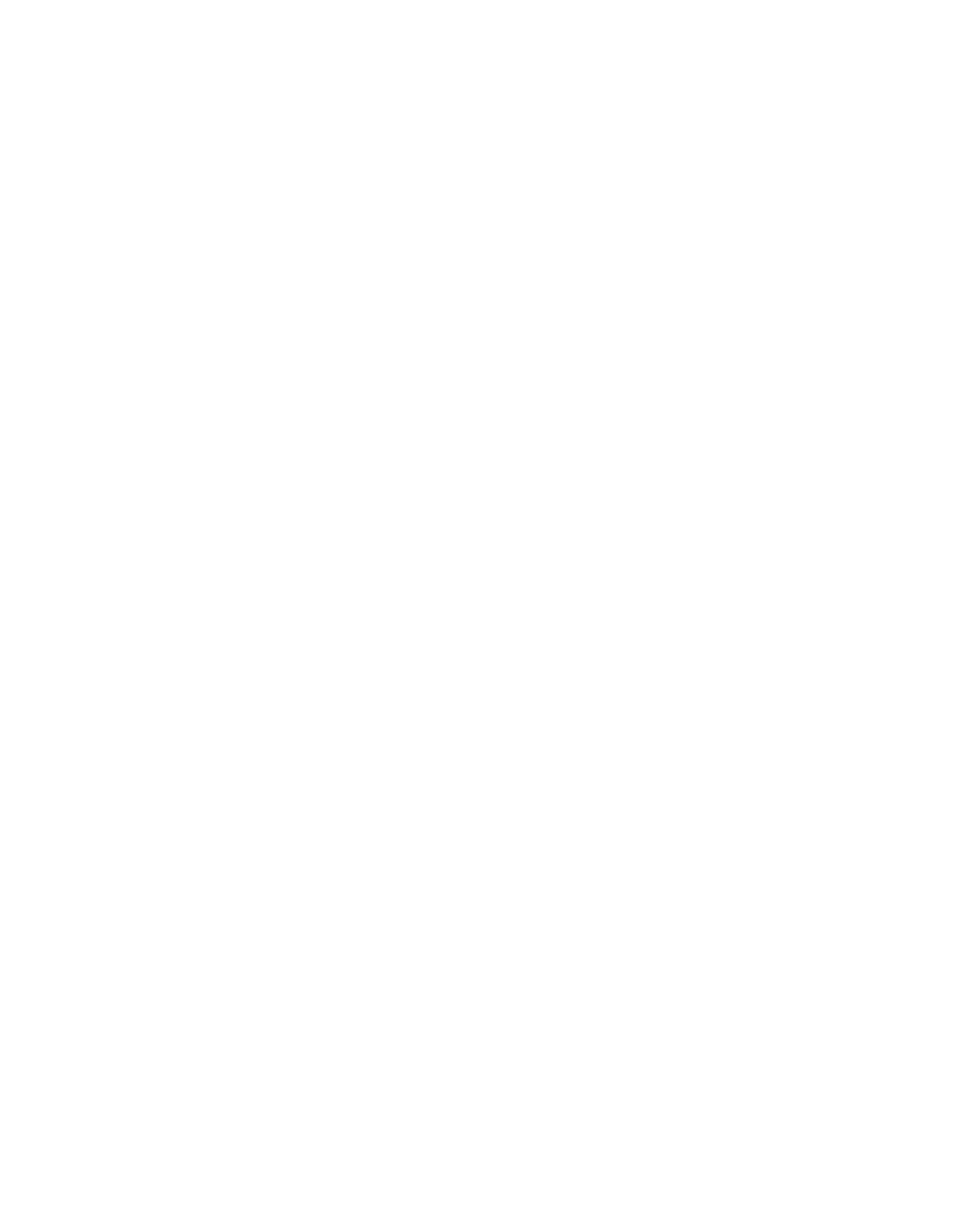# INTRODUCTION: THE AFGHANISTAN COMPACT

Before the terrorist attacks of September 11, 2001, and all that followed, Afghans and the handful of internationals working on Afghanistan could hardly have imagined being fortunate enough to confront today's problems. The Bonn Agreement of December 2001 providing for the "reestablishment of permanent government institutions" in Afghanistan was fully completed with the adoption of a constitution in January 2004, the election of President Hamid Karzai in October 2004, and the formation of the National Assembly in December 2005.

From January 31 to February 1, 2006, President Karzai, UN Secretary-General Kofi Annan, and British Prime Minister Tony Blair presided over a conference in London of about sixty states and international organizations that issued the Afghanistan Compact, setting forth both the international community's commitment to Afghanistan and Afghanistan's commitment to state-building and reform over the next five years. The compact supports the Afghan National Development Strategy (ANDS), an interim version of which (I-ANDS) the Afghan government presented at the conference.<sup>[1](#page-12-0)</sup> The compact provides a strategy for building an effective, accountable state in Afghanistan, with targets for improvements in security, governance, and development, including measures for reducing the narcotics economy and promoting regional cooperation.<sup>[2](#page-12-1)</sup> The compact also prescribes ways for the Afghan government and donors to make aid more effective and establishes a mechanism to monitor adherence to the timelines and benchmarks. The compact places responsibility for meeting these goals on the government of Afghanistan, which can easily be held accountable, and the "international community," which cannot be. The United States, United Kingdom, and other donors strongly opposed language in the compact that would have held those present at the London conference (listed in a compact annex), rather than an abstract entity, responsible for implementation.

1

<span id="page-12-0"></span><sup>&</sup>lt;sup>1</sup> The Afghanistan Compact and the I-ANDS are available at [www.ands.gov.af](http://www.ands.gov.af/).<br><sup>2</sup> Ear this consentual framework for negatively are all propert B. Bubin. "C

<span id="page-12-1"></span><sup>&</sup>lt;sup>2</sup> For this conceptual framework for peace building, see Barnett R. Rubin, "Constructing Sovereignty for Security," *Survival*, Vol. 47, No. 4 (Winter 2005), pp. 93–106.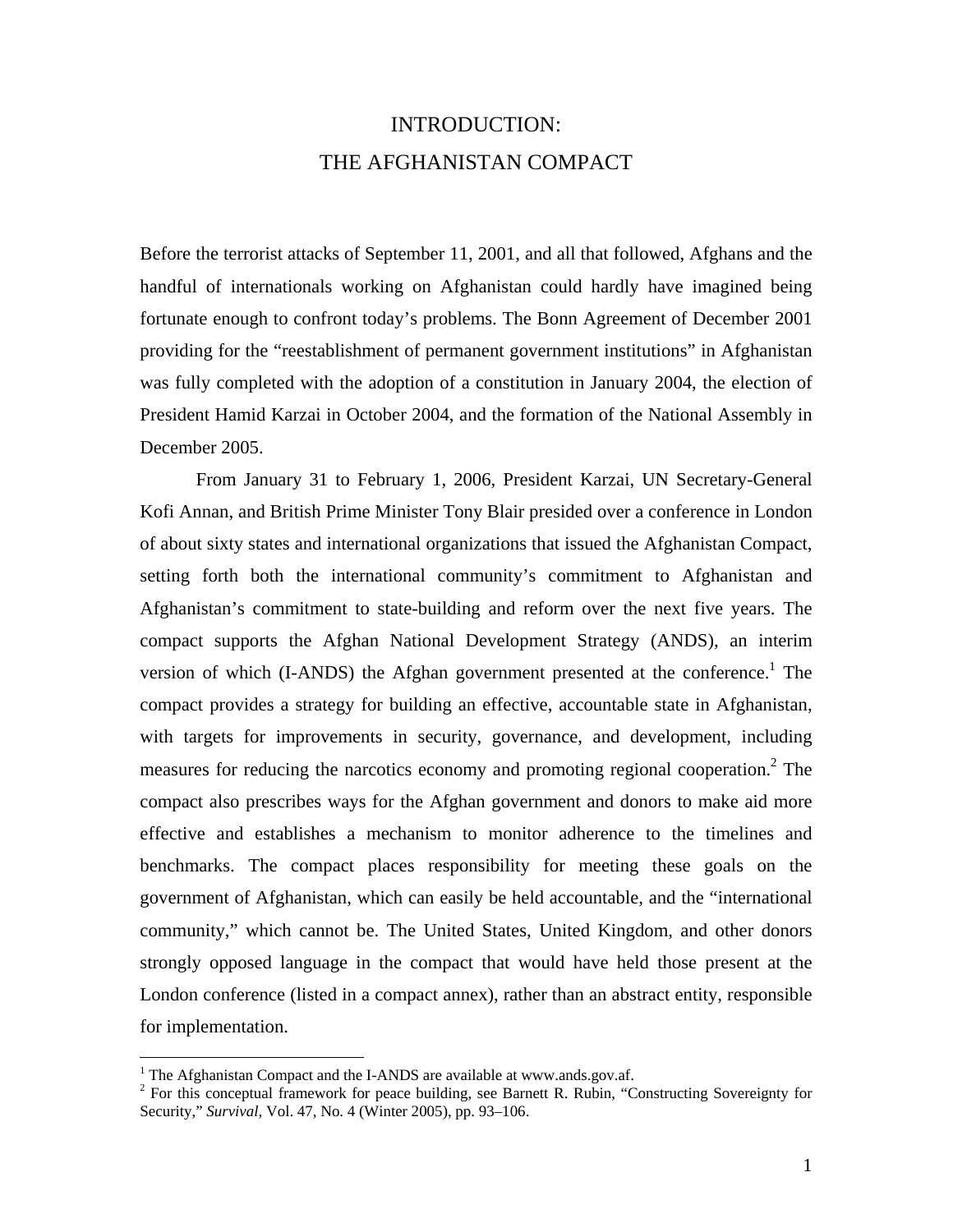During his visit to Afghanistan, India, and Pakistan from March 1 to March 5, 2006, President George W. Bush praised Afghan successes, telling President Karzai, "You are inspiring others, and the inspiration will cause others to demand their freedom." He did so the day after the administration's own intelligence chiefs reported that the antigovernment insurgency in Afghanistan is growing and presents a greater threat "than at any point since late 2001."<sup>[3](#page-13-0)</sup> Some Afghan officials say the world thus far has put Afghanistan on life support, rather than investing in a cure. The following conditions make it clear that Afghanistan has the potential to be a disastrous situation if intelligent, measured steps are not taken:

- An ever-more deadly insurgency with sanctuaries in neighboring Pakistan, where leaders of al-Qaeda and the Taliban have found refuge;
- A corrupt and ineffective administration without resources and a potentially dysfunctional parliament;
- Levels of poverty, hunger, ill health, illiteracy, and gender inequality that put Afghanistan near the bottom of every global ranking;
- Levels of aid that have only recently expanded above a fraction of that accorded to other post-conflict countries;
- An economy and administration heavily influenced by drug traffickers;
- Massive arms stocks despite the demobilization of many militias;
- A potential denial of the Islamic legitimacy of the Afghan government by a clergy that feels marginalized;
- Ethnic tensions exacerbated by competition for resources and power;
- Interference by neighboring states, all of which oppose a long-term U.S. presence in the region;
- Well-trained and well-equipped security forces that the government may not be able to pay when aid declines in a few years;
- Constitutional requirements to hold more national elections (at least six per decade) than the government may be able to afford or conduct;

1

<span id="page-13-0"></span><sup>&</sup>lt;sup>3</sup> [Walter Pincus,](http://projects.washingtonpost.com/staff/email/Walter+Pincus/) "Growing Threat Seen In Afghan Insurgency: Defense Intelligence Agency Chief Cites Surging Violence in Homeland," *Washington Post*, March 1, 2006.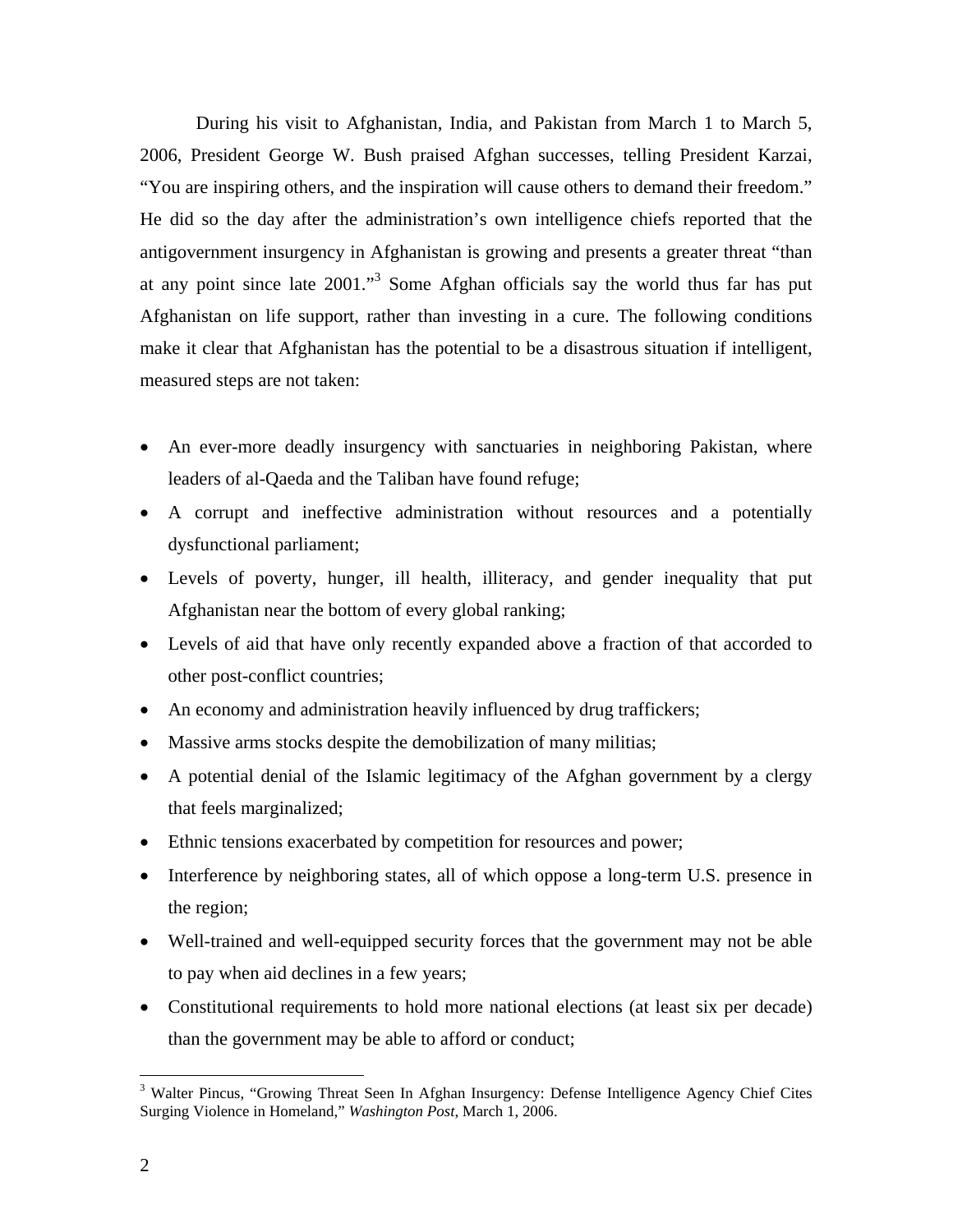- An exchange rate inflated by aid and drug money that subsidizes cheap imports and hinders economic growth; and
- Future generations of unemployed, frustrated graduates and dropouts from the rapidly expanding school system.

The compact addresses these challenges insofar as is possible in an international declaration. This Council Special Report's principal recommendation is that all stakeholders should fully fund and implement the Afghanistan Compact and the I-ANDS. It also makes some additional recommendations, organized according to the three pillars of the compact and I-ANDS: security; governance, rule of law, and human rights; and economic and social development. As in those documents, counternarcotics and regional cooperation are treated as crosscutting issues.

Recommendations elaborate on the following themes:

- Afghanistan has received inadequate resources in terms of both troops and funds; this is not the time to draw down the military presence or to reduce aid.
- Afghanistan can be stable and secure only if it is well integrated into its region, both economically and politically. Achieving this goal will require sustained efforts to deescalate and eventually resolve the country's long-standing conflicts with Pakistan over relations with India, the border, ethnic issues, and transit trade, and to insulate Afghanistan from conflict relating to Iran.
- None of the problems of this destitute, devastated country can be addressed effectively without sustained, equitable economic growth. In addition to security, this requires extensive investments in infrastructure, governance, and the justice system.
- Economic growth also requires a policy of eliminating narcotics that does not impoverish people. There should be no short-term conditionality of aid on eliminating narcotics. Elimination of narcotics will take well over a decade, and crop eradication is a counterproductive way to start such a program. Foreign donors should support the Afghan government's long-term plan and not impose their own programs.
- A stable and secure Afghanistan requires a legitimate and capable state. To ensure that international aid fulfills this objective, the United States and other major aid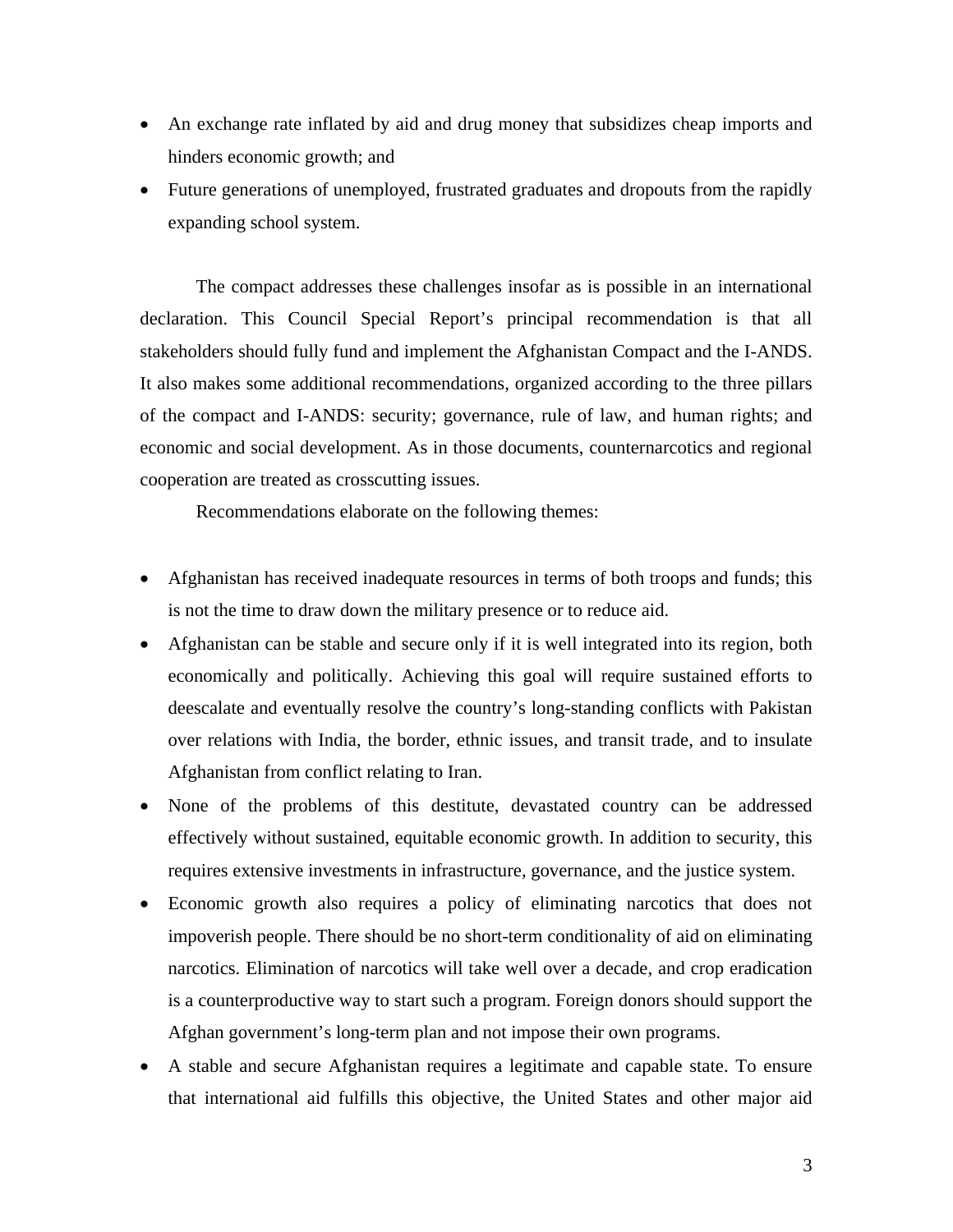donors that have not done so already, notably Germany and Japan, should provide multiyear aid commitments and channel increasing amounts of aid through the government budget by mechanisms such as the Afghanistan Reconstruction Trust Fund, the Law and Order Trust Fund for Afghanistan, and the Counter-Narcotics Trust Fund for Afghanistan.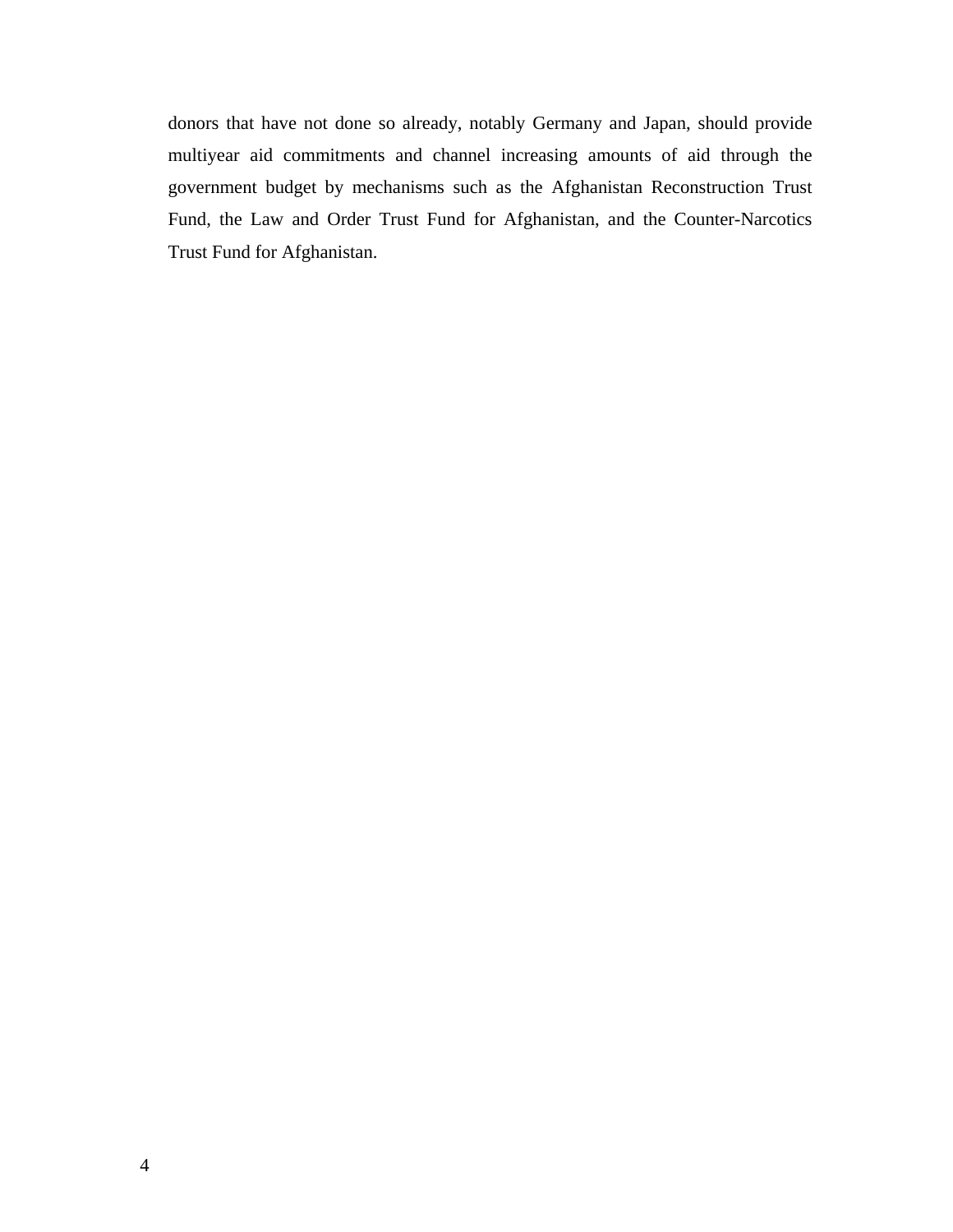# **SECURITY**

There are two international military commands in Afghanistan: the U.S.-led Coalition and the North Atlantic Treaty Organization (NATO)–led International Security Assistance Force (ISAF). The Coalition, whose primary mission is defined as counterterrorism and counterinsurgency, and which enjoys freedom of action under the United States' right of self defense, came to Afghanistan to assure first the security of Americans from al-Qaeda and then of the Afghan government from the insurgency.<sup>4</sup> ISAF's mission is to help the Afghan authorities provide security according to the Bonn Agreement, relevant UN Security Council resolutions, and a bilateral agreement with the Afghan government.

The avowed goal of both commands is to provide security directly until Afghan security forces are prepared to do so themselves. Building Afghan national capacity to provide security requires the policies known as security sector reform (SSR), including both the dissolution of irregular armed groups through demobilization, disarmament, and reintegration (DDR), and the creation or transformation of previous forces into professional units.

Both the Coalition and ISAF have operated with a light footprint that has been inadequate to deliver security.<sup>[5](#page-16-1)</sup> Achieving this goal has also been hampered by lack of coordination between the two commands' different definitions of security priorities. The Coalition armed and funded Afghan commanders to seize and hold ground after the Taliban and al-Qaeda fled the U.S. air offensive. Some of these commanders used the money and arms they received to invest in drug production and engage in land grabs, predation, political intimidation, and ethnic cleansing––a major source of insecurity for

 $\overline{a}$ 

<span id="page-16-0"></span><sup>&</sup>lt;sup>4</sup> The United States began building a "coalition of the willing" against terrorism on September 12, 2001; there are currently seventy nations supporting the global war on terrorism. To date, twenty-one nations have deployed more than 16,000 troops to the U.S. Central Command's region of responsibility. In Afghanistan, Coalition partners are contributing approximately 8,000 troops to Operation Enduring Freedom and to the ISAF in Kabul. See http://www.centcom.mil/sites/uscentcom1/Shared% 20Documents/Coalition.aspx.<br><sup>5</sup> Michael Bhatia et al., "Minimal Investments, Minimal Results: The Failure of Security Policy in

<span id="page-16-1"></span>Afghanistan," Afghanistan Research and Evaluation Unit, June 2004; James Dobbins et al., *America's Role in Nation-Building: From Germany to Iraq* (Santa Monica: RAND, 2003); Seth G. Jones, "Averting Failure in Afghanistan," *Survival*, Vol. 48, No. 1 (Spring 2006).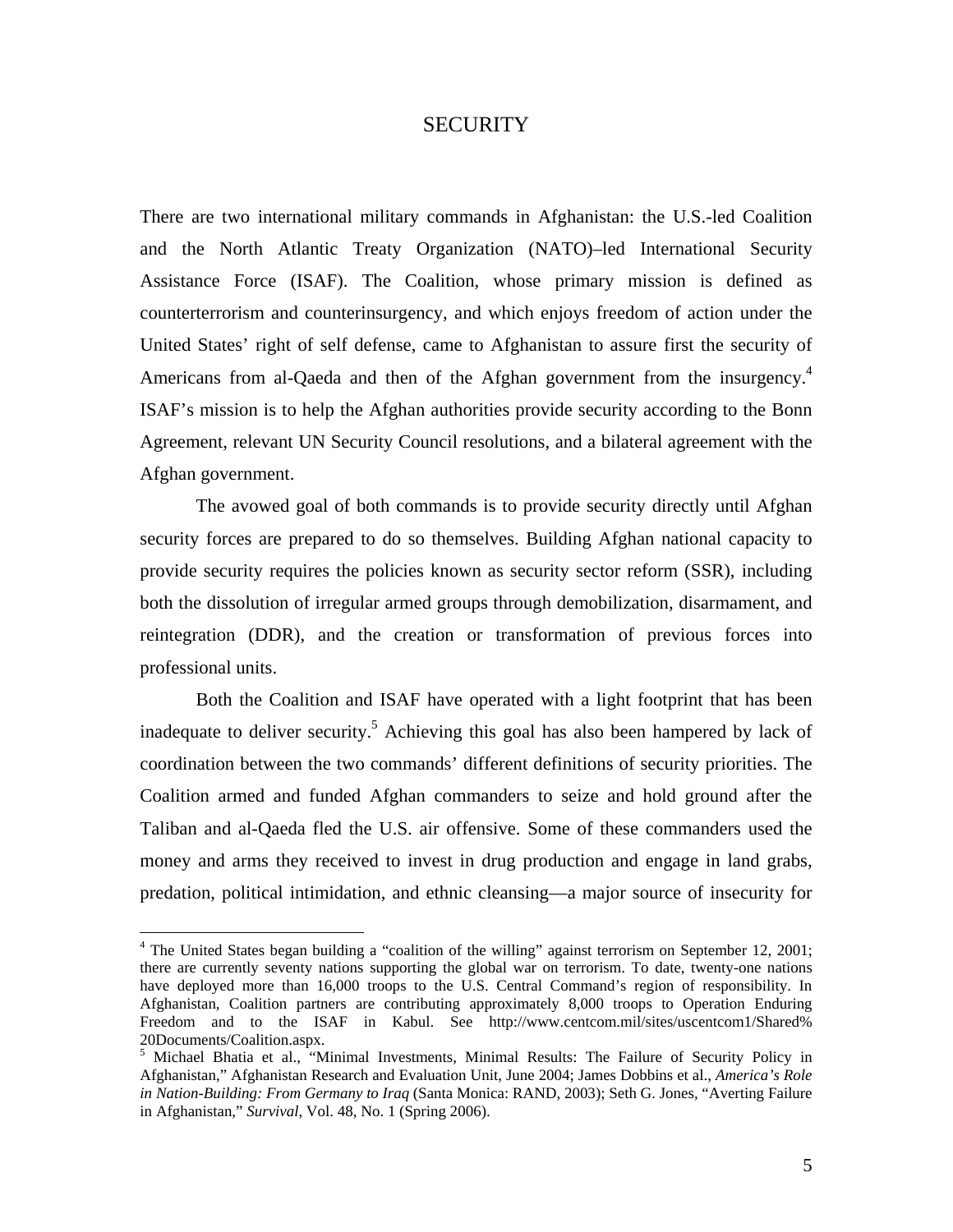Afghans. Meanwhile, ISAF first deployed to Kabul, and then elsewhere, to provide security from the commanders allied with the Coalition, as well as from Taliban and al-Qaeda. The militias allied with the Coalition were supposed to withdraw from areas occupied by ISAF; they did not, and the United States declined to press them to do so. Although ISAF has helped prevent factional clashes in Kabul, the militias' continued presence in Kabul, regional cities, and border posts provided them with political leverage and the ability to engage in predation and trafficking.

By mid-2002, U.S. commanders on the ground understood the need to provide Afghans with reconstruction and governance to consolidate military gains, despite the administration's original opposition to "nation-building" and "peacekeeping." Although the Pentagon continued to oppose ISAF expansion until late 2003 (and other countries were not exactly lining up to volunteer), ground commanders won approval for Coalitionled Provincial Reconstruction Teams (PRTs). PRTs are small, joint civilian-military organizations. These deployments of dozens of people—predominantly from the military, with a few embedded civilian aid providers—are intended to create an "ISAF effect without ISAF." In the summer and fall of 2003, when the Pentagon relaxed its opposition, NATO took command of ISAF and started extending it outside of Kabul. Germany, Spain, Canada, and other NATO members, who wanted to find a way to affirm their alliance with the United States, despite opposition to the invasion of Iraq, now stepped forward to contribute, although sometimes with restrictive national caveats on their operations. NATO took on PRTs as the template for expansion. NATO and the Coalition have since worked out a plan for nationwide coverage by PRTs in four stages. The United States, whose forces are overextended due to the war in Iraq, would like to withdraw forces as ISAF expansion continues, leading to the unification of command with a common mission. Because the U.S. Coalition has presided over a strengthening rather than defeat of the insurgency, however, NATO troops would have to engage in active combat, which most alliance members are not prepared to do.

The compact calls on both the Coalition and ISAF to continue support of the Afghan government's efforts to establish security and stability, including commitments to carry out "counterterrorism" operations in close coordination with the government,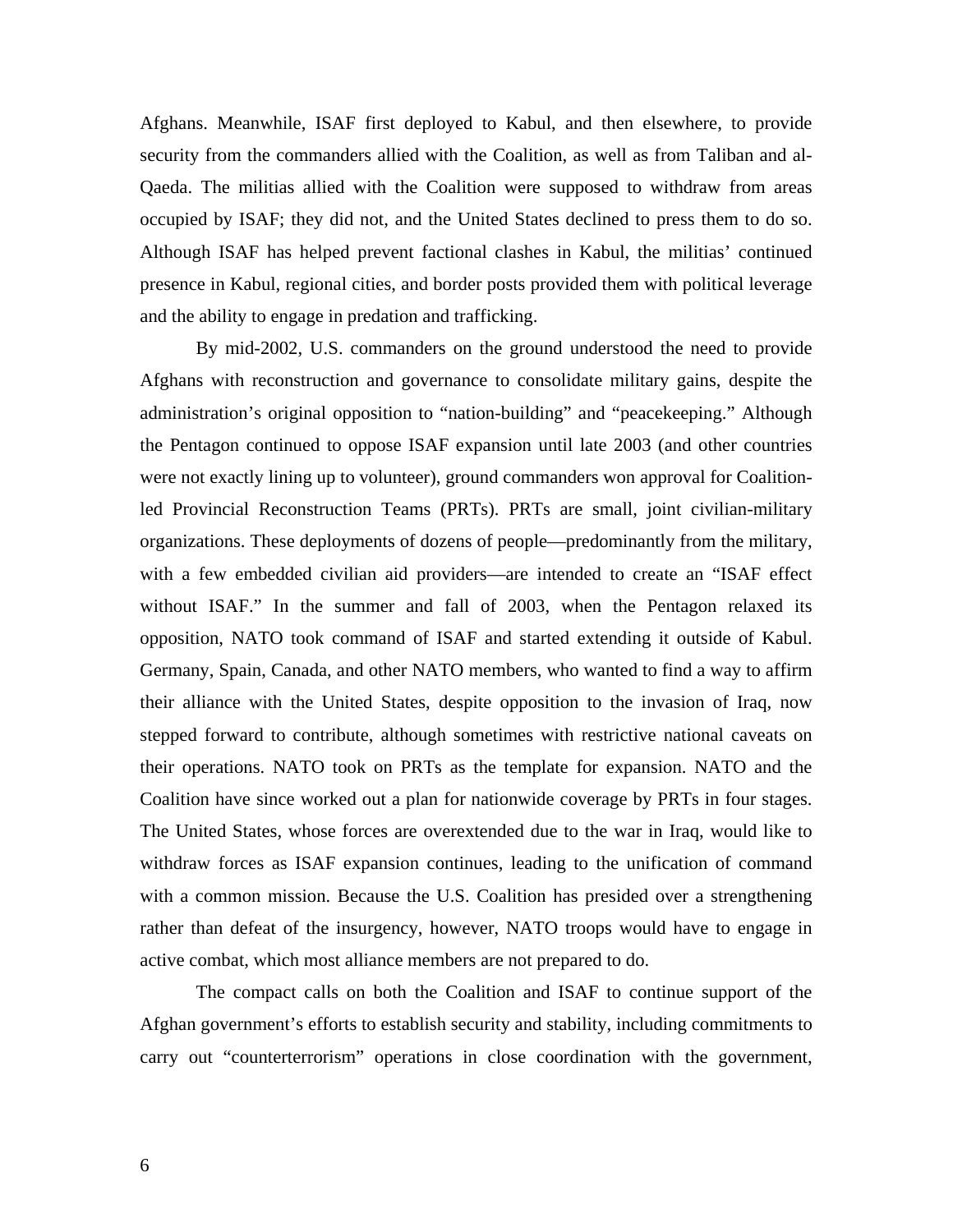expand coverage by PRTs, help disband illegal armed groups, and build fiscally sustainable military and police forces bound by the rule of law.

#### **INSURGENCY**

After years of claiming that greater American and Afghan casualties are either signs of "desperation" by foundering terrorists or the result of more aggressive U.S. tactics that are pushing opposition fighters out of their safe havens, the U.S. government has now admitted that the insurgency is growing and becoming more effective. U.S. and Afghan government casualties caused by the insurgency are higher in 2005 than in any previous year (see figure 1). Insurgent activities have increased in lethality, with increased use of tactics seen in Iraq, including suicide bombings, which the Defense Intelligence Agency (DIA) estimates have quadrupled in the past year, and improvised explosive devises, whose use has doubled. According to Ahmed Rashid, a Pakistani journalist based in Lahore, "In the past few months, at least thirty attacks have killed nearly one hundred people in Afghanistan, including NATO peacekeepers and a Canadian diplomat."[6](#page-18-0) Afghanistan and the Arab world have now switched places: whereas before 9/11 Arab jihadists created a base for terrorism in Afghanistan, the war in Iraq now provides a training and testing ground for new jihadi tactics, which have spread to Afghanistan.

The Coalition and the Afghan government have disagreed over the diagnosis of the insurgency and the strategy against it. The United States is largely relying on cooperation with Pakistan for action against al-Qaeda and Taliban sanctuaries in that country, although President Bush has noted that more needs to be done.<sup>[7](#page-18-1)</sup> The Coalition is also waging aggressive campaigns against insurgency sanctuaries in Afghanistan and trying to increase development and governance efforts in areas of Taliban activity through PRTs and civil affairs projects. Although during his March 2006 visit President Bush praised both President Karzai and President Pervez Musharraf as staunch allies in the war on terror, the two presidents were waging an active war of words against each

<sup>&</sup>lt;sup>6</sup> Ahmed Rashid, "He's Welcome in Pakistan," *Washington Post*, February 26, 2006.

<span id="page-18-1"></span><span id="page-18-0"></span><sup>&</sup>lt;sup>7</sup> "Bush Praises Pakistan Terror Role," BBC News, March 4, 2006.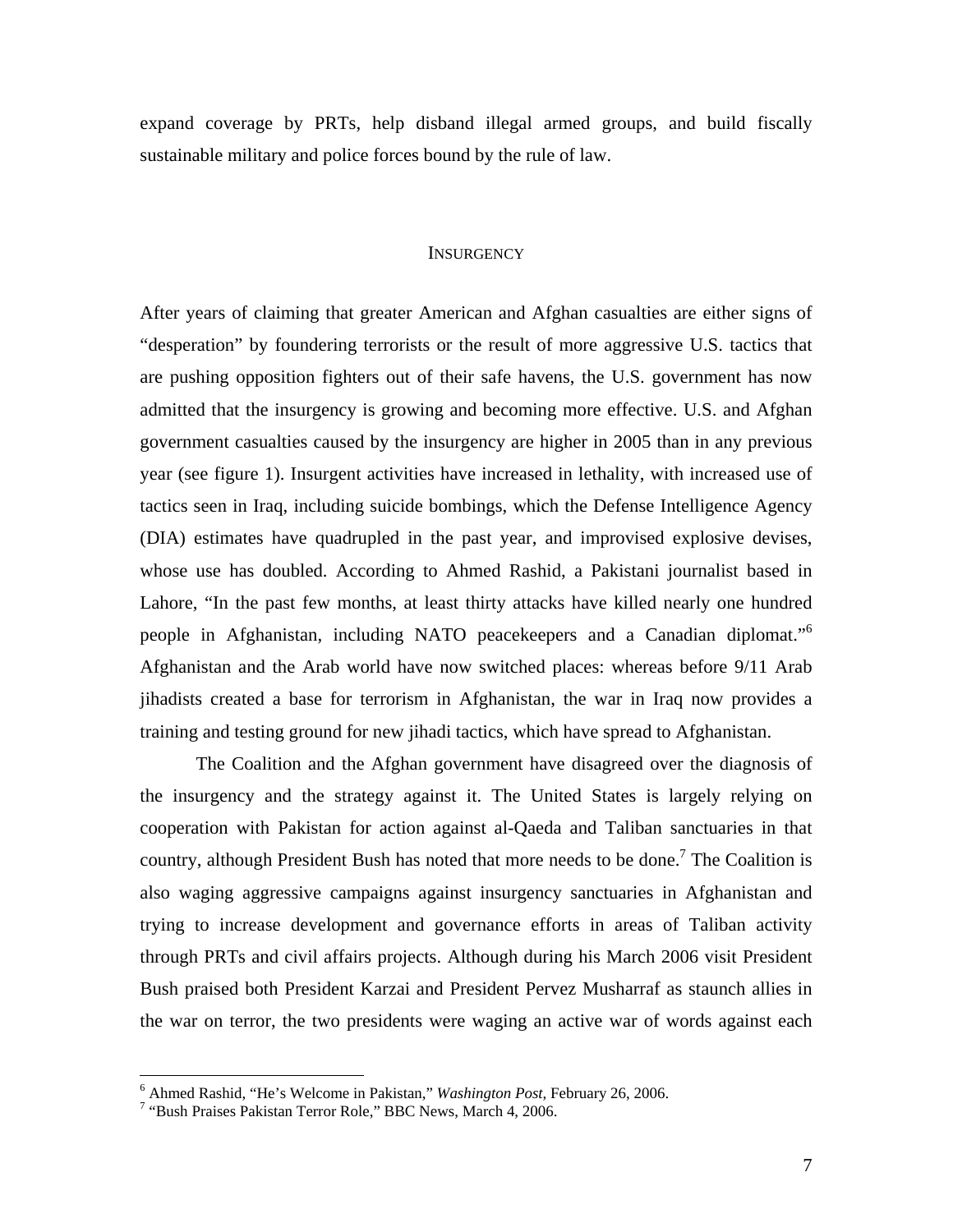



The Afghan government wants Washington to reduce unpopular actions inside Afghanistan, reduce its unilateral actions, and instead focus pressure on Pakistan. Karzai has stated that, "No coalition forces should go to Afghan homes without the authorization of the Afghan government….The use of air power is something that may not be very effective now."<sup>[8](#page-19-0)</sup>

<span id="page-19-0"></span> 8 Daniel Cooney, "Karzai Wants End to U.S.-Led Operations," Associated Press Online (Kabul), September 20, 2005.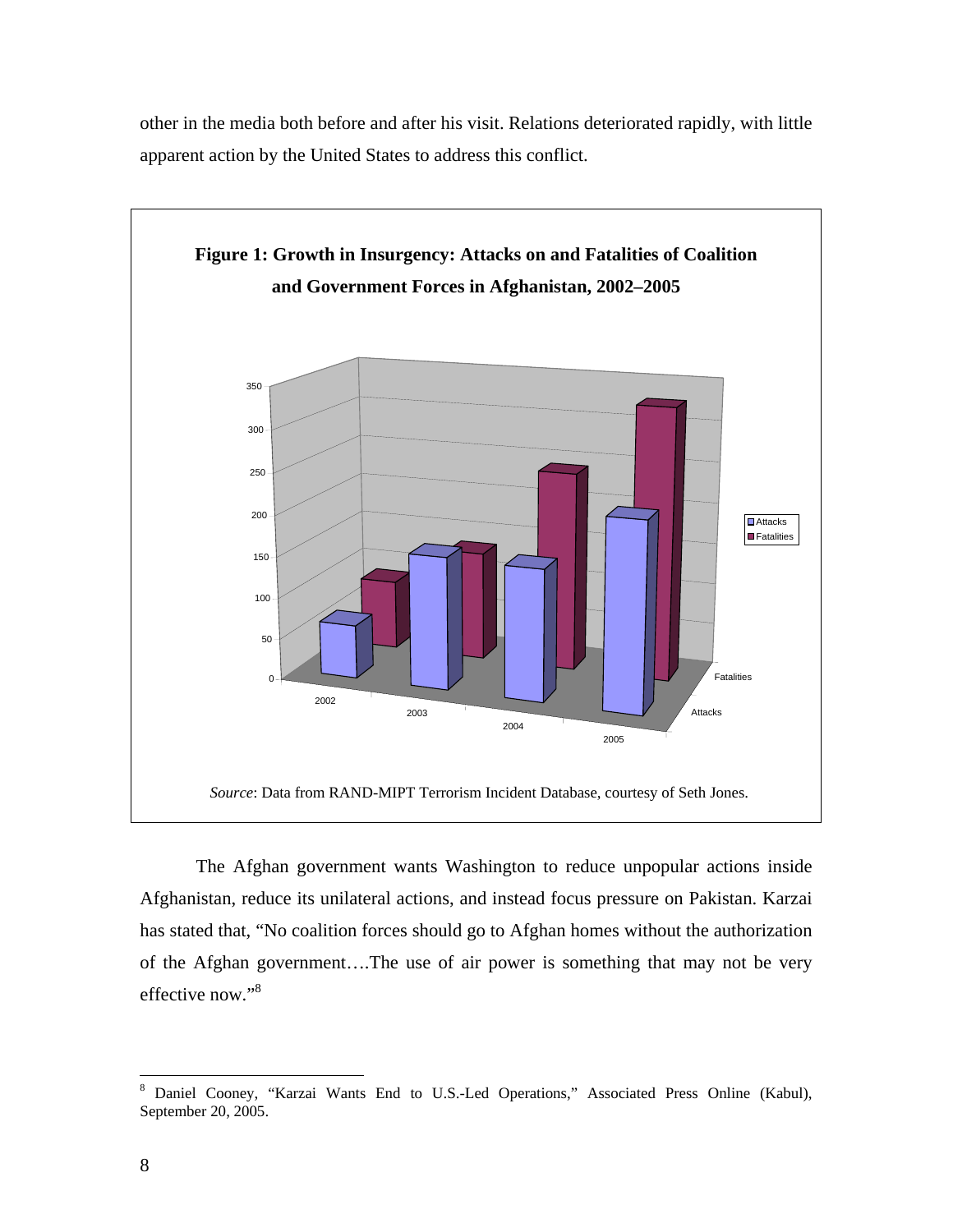Yet more than four years after the initial offensive and the establishment of what is supposed to be a fully sovereign Afghan government, U.S. forces and their contractors still enjoy full "freedom of action" without any status of forces agreement. The Bush administration's insistence on independence for U.S. forces and impunity for contractors is undermining support for Coalition presence, damaging its sustainability.

The government of Afghanistan also has discreetly joined the global chorus of protest over the mistreatment of detainees by the Bush administration. During his Washington visit in May 2005, President Karzai asked for the transfer of Afghan detainees to his government's custody and for more control by Afghanistan over Coalition operations. The United States has since signed an agreement for the gradual transfer of Afghan detainees, although the Afghan government protested the failure to adequately punish U.S. soldiers for the torture and murder of two detainees in Bagram air base and the sacrilegious burning of the bodies of Taliban who had died in battle.<sup>[9](#page-20-0)</sup>

The Joint Declaration of Strategic Partnership of May 17, 2005, providing for "freedom of action" by U.S. forces must give way to a status of forces agreement between Afghanistan and the United States that affirms Afghan sovereignty, commits both sides to respect international humanitarian law, and limits threats to neighboring states from U.S. bases.<sup>10</sup> Such an agreement should regulate the legal status of detainees and U.S. contractors on the basis of international law. It also should make clear that the U.S. presence in Afghanistan is directed solely at combating terrorism and insurgency and that Afghanistan will not become a permanent U.S. base.

Such an agreement alone, however, would not constitute a counterinsurgency strategy. The strategy also has to emphasize an end to foreign sanctuaries and the strengthening of the Afghan government and economy in affected areas. More aggressive military action by the Coalition in the past year has led to successful adaptation by the insurgents. The Pentagon's plan to reduce U.S. coalition forces from 20,000 to 16,000 represents only a return to the levels of 2004 and is supposed to be compensated for by deployment of British, Canadian, and Dutch forces to southern Afghanistan, but it is causing anxiety in Kabul as a sign of decreasing U.S. commitment. This anxiety may not

1

<span id="page-20-0"></span><sup>&</sup>lt;sup>9</sup> Tim Golden, "Years After Two Afghans Died, Case Falters," New York Times, February 13, 2006.

<span id="page-20-1"></span><sup>&</sup>lt;sup>10</sup> The White House, Press Release: Joint Declaration of the United States-Afghanistan Strategic Partner*ship*, May 23, 2005. See [http://www.state.gov/p/sa/rls/pr/2005/46628.htm.](http://www.state.gov/p/sa/rls/pr/2005/46628.htm)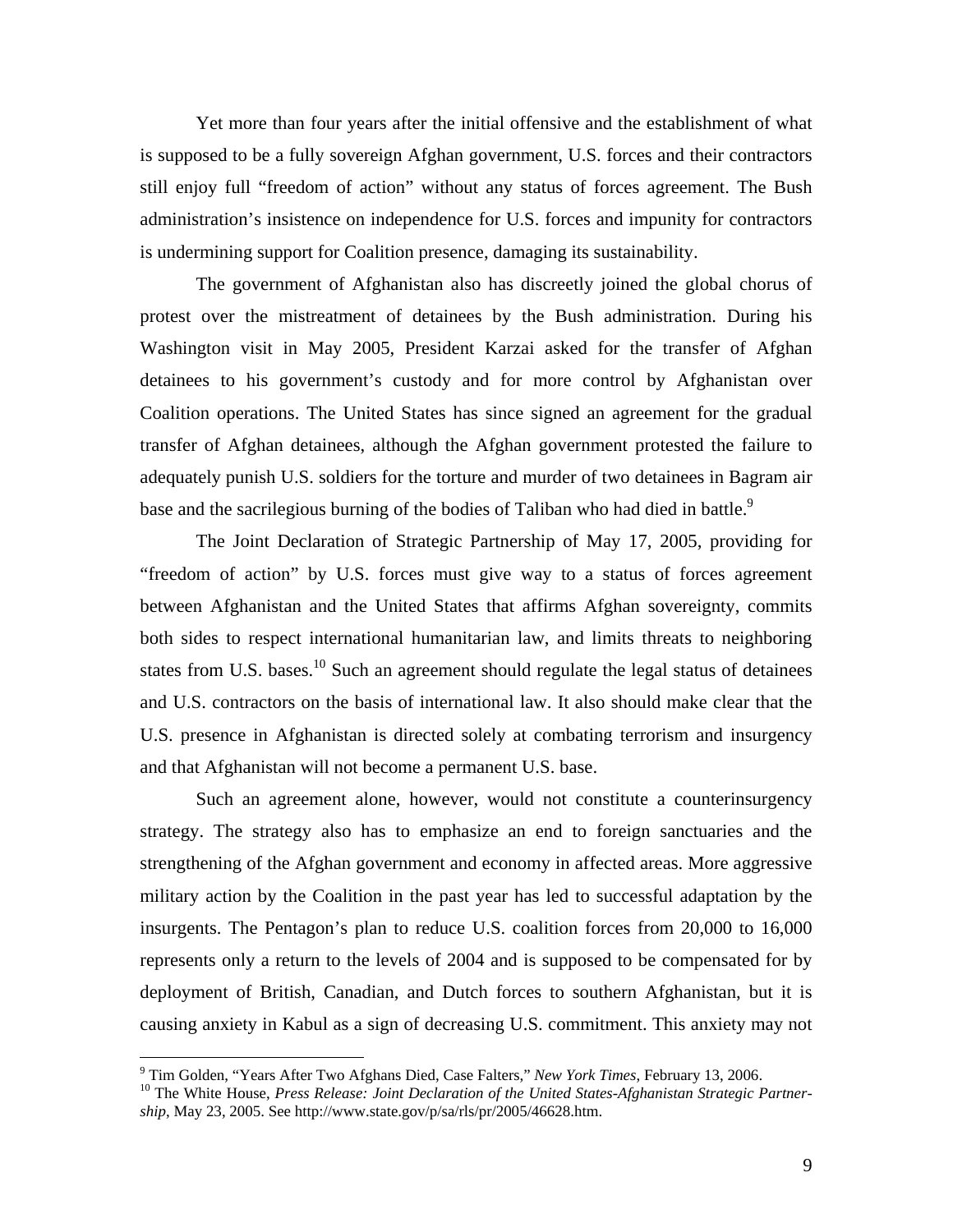be justified on military grounds. The UK and Canada, in particular, have extensive experience in ISAF. The chief of staff of the Canadian armed forces, General Rick J. Hillier, is a former ISAF commander who is well regarded for his innovations and strategic thinking. These units, experienced in peace support and counterinsurgency activities, may be at least as effective as the U.S. forces, despite the latter's superior firepower. Nonetheless, the decision by the United States to reduce forces at the same time that its intelligence agencies have reached a consensus that the insurgent threat is greater than ever has sent the wrong message about U.S. commitment. Reversal of this relatively small reduction would reassure Afghans and send a clear message to the entire region.

# STRATEGY TOWARD PAKISTAN AND THE REST OF THE REGION

Studies of insurgency indicate that logistical and support networks are critical to their survival. The U.S. and Afghan governments agree that, despite Pakistan's denial, the Taliban enjoy "safe havens" there, but they differ in their analysis of the role of official policy.<sup>11</sup> Success is not possible without a coherent U.S. strategy not only toward Pakistan and Afghanistan but also toward the Pakistan-Afghanistan relationship. This relationship, which has been tense for most of the last sixty years, has been the source of much of the region's instability and is today the key factor assuring continued sanctuary for the Taliban, foreign jihadists, and other extremists. The current antagonistic relations between the two countries mimic previous relations between the two states during most of the period since 1947, when Pakistan gained independence in its current borders over the objections of Afghanistan, which challenged the incorporation of the Pashtun areas. The Bush administration has treated both governments as allies in the "War on Terror" and has seemed tone-deaf to the historically troubled relations between them, which continue to pose obstacles to the cooperation needed for success. The March 2006

 $\overline{a}$ 

<span id="page-21-0"></span><sup>&</sup>lt;sup>11</sup> For a critical view from a former Pakistani insider, see Husain Haqqani, "Pakistan is Playing a Cat and Mouse Game," *Gulf News*, October 19, 2005, http://www.gulf-news.com/Articles/WorldNF.asp?Article ID=187493. Also see Haqqani's book, *Pakistan: Between Mosque and Military* (Washington, DC: Carnegie Endowment for International Peace, 2005).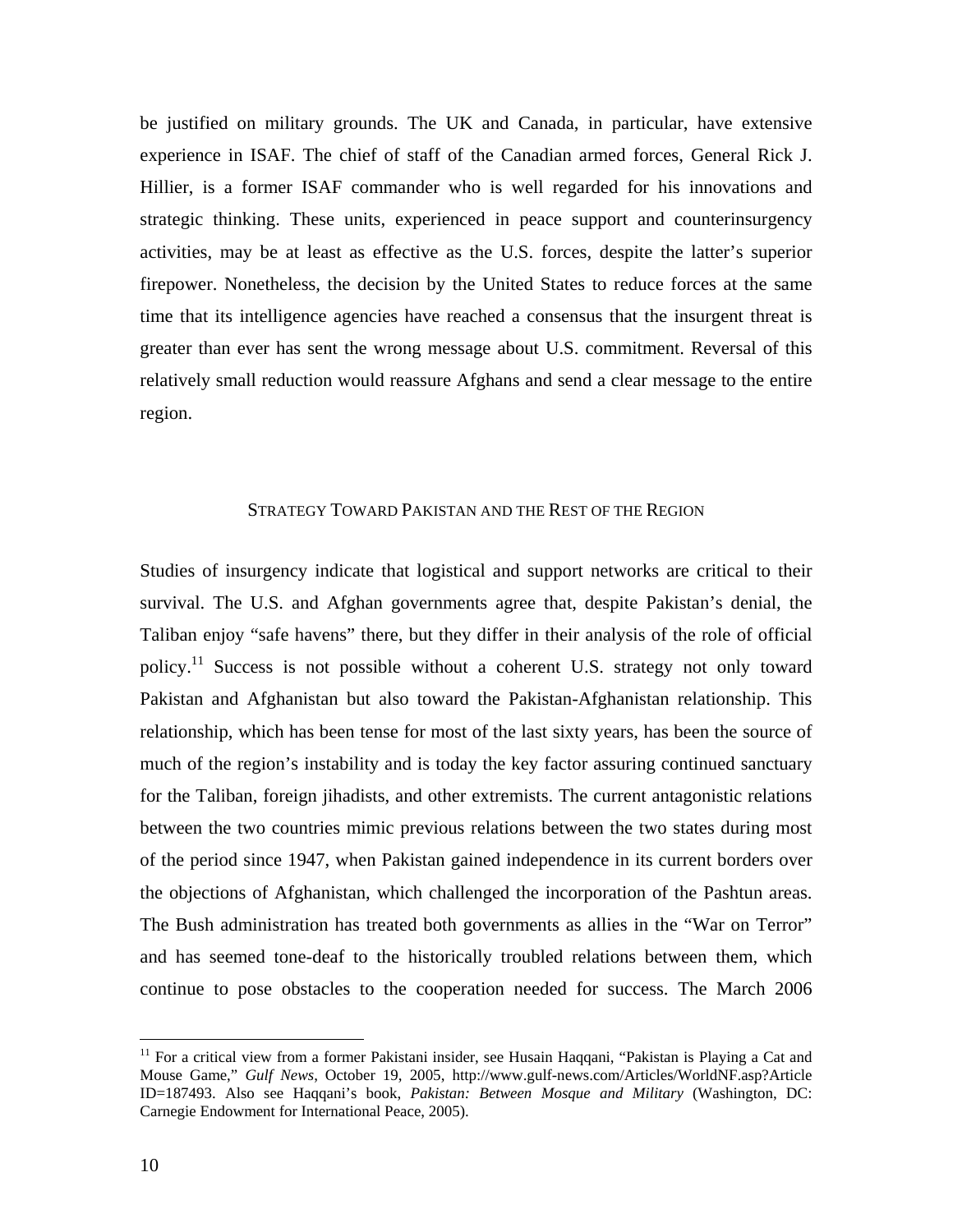presidential visit to the region, which also featured unprecedented concessions to India on the development of nuclear power that underscored Pakistan's insecurity, exacerbated the antagonism between Kabul and Islamabad.

Many Afghans, apparently including President Karzai, believe that the Taliban could not operate from Pakistan without official support. President Karzai has urged the Coalition to "concentrate on where terrorists are trained, on their bases, on the supply to them, [and] on the money coming to them."<sup>12</sup> Many members of the current Afghan government, including the president and minister of defense, worked for mujahidin groups in Pakistan during the 1980s and are intimately familiar with Pakistan's intelligence agencies and covert action structure. President Karzai also has revived the relations between the Afghan state and Pashtun tribal and political leaders in Pakistan. He met some of them, including outspoken opponents of President Musharraf, during his February 15–16 visit to Pakistan. In this Afghan view, the continued insurgency signals that stability in Afghanistan cannot be achieved at the expense of Pakistan's interests, particularly regarding an Indian presence in Afghanistan. Afghanistan has never recognized the British-drawn Durand Line dividing the Pashtun areas as an international border; the cross-border insurgency pressures Afghanistan to accept the border as the price for stabilizing it. Additionally, Pakistan may wish to keep its options open against the day that the United States withdraws.

President Musharraf, however, characterized Karzai's charges that Pakistan is harboring Taliban leaders, terrorists, and suicide bombers as "humbug and nonsense" on the eve of President Bush's arrival.<sup>13</sup> After the president's visit, Musharraf charged that the insurgency was due to the internal weaknesses of Afghanistan, that Karzai was "totally oblivious of what is happening in his own country," and that there was a "conspiracy going on against Pakistan in [Karzai's] Ministry of Defense and his intelligence setup.["14](#page-22-2) Musharraf claimed that India was feeding anti-Pakistan intelligence to Kabul. During President Karzai's visit to Islamabad, while Karzai and his intelligence chief presented (and leaked to the press) evidence of Taliban and al-Qaeda activities in

 $\overline{a}$ 

<span id="page-22-1"></span><span id="page-22-0"></span>

<sup>&</sup>lt;sup>12</sup> Cooney, "Karzai Wants End to U.S.-Led Operations"; Jones, "Averting Failure in Afghanistan."  $^{13}$  "Martha Raddatz interview with President Musharraf," ABC News, February 27, 2006. Full transcript supplied by ABC News.<br><sup>14</sup> "Pakistan President Blasts Afghan Leader," CNN.com, March 6, 2006.

<span id="page-22-2"></span>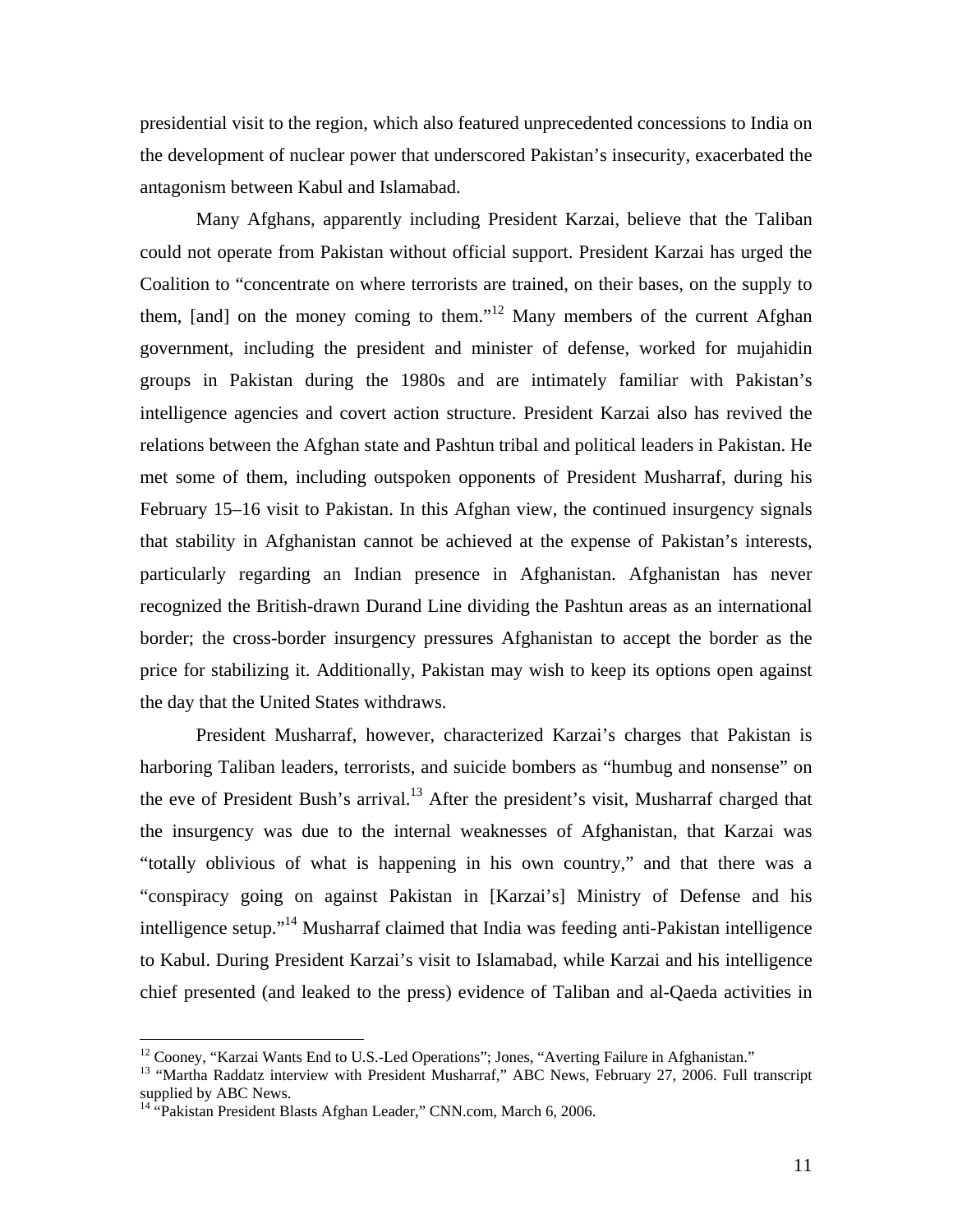Pakistan, the Pakistani intelligence agency made a presentation charging that intelligence agents in the Indian consulates in Jalalabad and Qandahar were funneling weapons and funds to opposition groups in Pakistan, in particular the insurgency in Baluchistan.

President Bush endorsed Musharraf's commitment to the war on terror, even as the latter admitted there had been some "slippage" in Pakistan's performance, perhaps alluding to the terrorist killing of a U.S. diplomat and four others in Karachi the day before Bush's arrival and the virtual occupation of the Waziristan Tribal Agencies by Taliban and foreign jihadists, who declared an Islamic state there. Pakistan launched a three-day offensive against these groups the day before Bush arrived, taking the town of Miran Shah and killing over one hundred guerrillas and civilians as ten thousand residents fled the area. The magnitude of the engagement indicated the Taliban and foreign jihadists had a greater presence and more control of territory in Pakistan than in Afghanistan. American officials privately acknowledge that parts of the Pakistani state may not be fully on board. They argue that, given Musharraf's vulnerability (he has barely escaped assassination four times), Washington should stick to a policy of "public support and private pressure," so as to not destabilize the regime. This approach rests on the belief that stability in Pakistan depends solely on the military, a self-serving view promoted by the latter to their American counterparts for decades, and one that has survived the Bush administration's claim to move from a commitment to stability to a commitment to "freedom." President Bush did raise the issue of "democracy" during his visit, by which he apparently meant the holding of elections, but there is no indication that he discussed the fundamental issue of military dominance of the most important state institutions, including the judiciary.

Stabilizing this region requires a comprehensive policy toward the Afghanistan-Pakistan relationship, whose interaction with the India-Pakistan conflict has been the source of the region's troubles for nearly sixty years and now threatens global security. Although the most immediate issue is the bases and support networks for jihadi extremists in Pakistan, the use of these networks by the Pakistani military for several decades derives from that state's reliance on asymmetric warfare to compensate for its fundamental insecurity, which cannot be relieved solely by increasing pressure. Afghanistan and Pakistan will be unable to extricate themselves from this conflict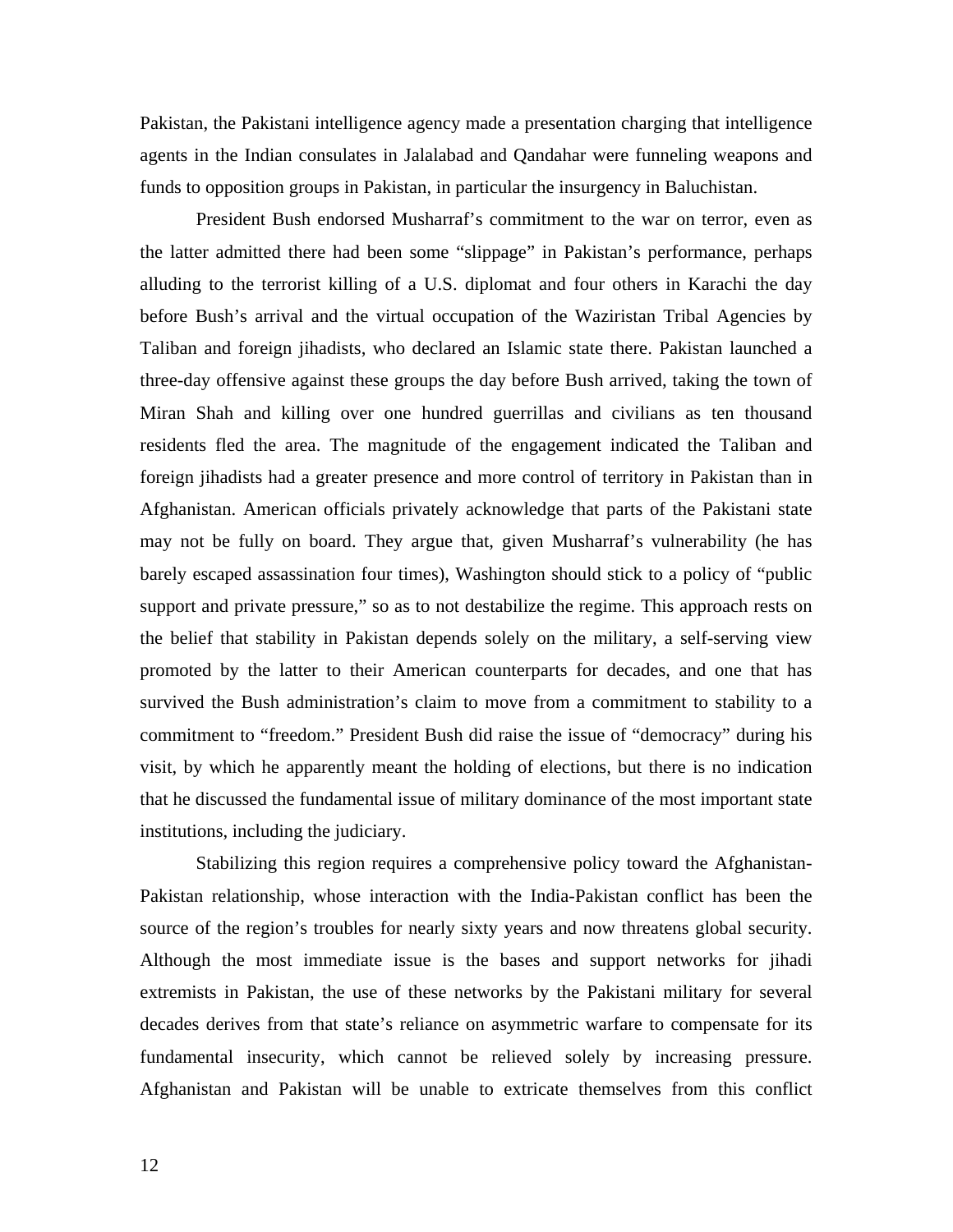without active engagement and assistance by the United States and other international actors to help them restructure their relationship in a more cooperative direction, including recognition of an international border and cooperative development of the tribal areas on either side. Any measure that lessens tension between India and Pakistan will also contribute to stability in the area, although how to bring that about is beyond the scope of this report.

#### **Recommendations:**

- The administration should insist on the Pakistani government's full cooperation in isolating and ending the neo-Taliban insurgency as part of a larger strategy that offers Pakistan benefits other than military equipment. In this component of the strategy, Washington must push for the Pakistani government to arrest Taliban leaders whose locations are provided by U.S. and Afghan intelligence agencies; take aggressive measures to close down the networks supporting suicide bombers that have been identified by those agencies; end public recruitment campaigns for the Taliban and pro-Taliban speeches at government institutions, including those by former leaders of Pakistan's Inter-Services Intelligence Directorate; close training camps (e.g., in Mansehra, Miran Shah, and Shamshattu) for Taliban and their allies, including those camps for Kashmiri guerrillas where Taliban are trained; and cut off housing and pension benefits to retired military and government personnel engaged in supporting the Taliban. Until now the administration has conveyed mixed messages: when spokesmen praise Musharraf's cooperation against al-Qaeda, they have given the impression that ending sanctuary for the Taliban is a lower priority. Both public and private statements must clarify that those engaged in violence in Afghanistan are equally threatening to U.S. interests and therefore of equal importance to the United States.
- The U.S. government must recognize that security in Afghanistan hinges on democratizing Pakistan. Military domination of the Pakistani state is the problem, not the solution. Elections will not democratize Pakistan as long as the military continues to control state institutions. The United States needs to signal at a high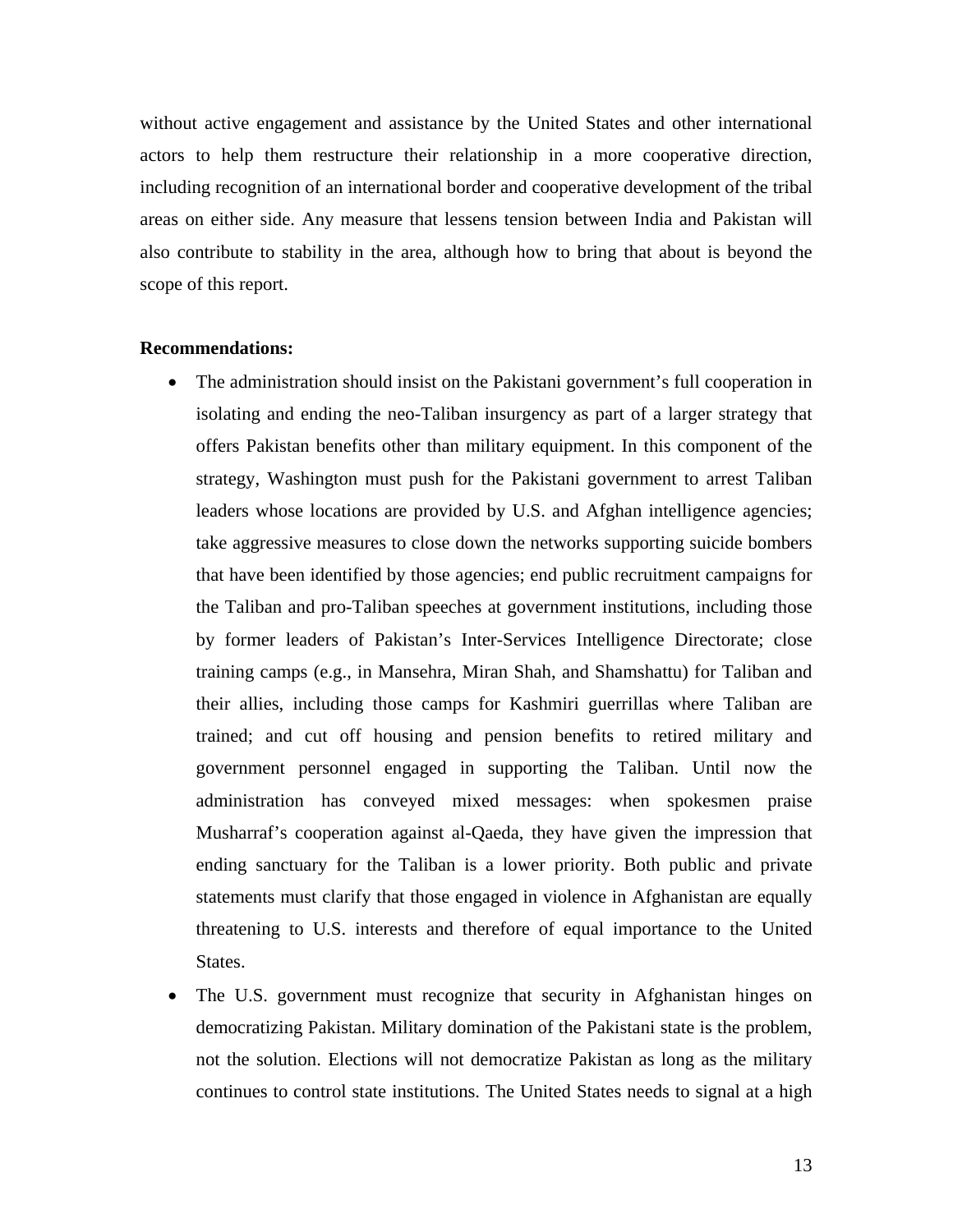level that it wants to see the withdrawal of military control from Pakistan's civilian institutions and genuine freedom for political parties. It should support Pakistan's development by lifting restrictions on Pakistani textile imports into the United States, as Pakistani business has a strong economic interest in the stabilization of Afghanistan. This measure should not be held out as a reward for good behavior but should be enacted immediately to show commitment to cooperation with Pakistan on new terms.

- In response, Afghanistan will have to respect legitimate Pakistani concerns about the border and an Indian presence. Currently Afghanistan is following the historical pattern of turning to India to balance the threat from Pakistan, particularly in the context of the drawdown of U.S. forces and doubts about future U.S. commitment. The United States should strengthen its presence on the Afghan side of the border, and encourage India and Afghanistan not to engage in any provocative activity there. India has legitimate consular interests in Jalalabad and Qandahar involving Indian businesses and Afghan Sikhs and Hindus with family ties in India, but Afghanistan should encourage confidence-building measures with Pakistan in the area. Afghanistan also should refrain from relations with Pashtun leaders in Pakistan that give the impression that the government represents Pashtuns, which aggravates both relations with Pakistan and ethnic relations in Afghanistan.
- The United States should help Afghans realize that Islamabad will not respect a border that Kabul does not recognize. This is a very sensitive ethnic and political issue domestically, and it will be necessary to show that the border issue is not a zero-sum conflict and that recognizing the border need not isolate Pashtuns from each other, though they live in different states. Current efforts to promote development along the Durand line, bringing benefits to those on both sides, should be expanded, and both transit rights and access to Pakistani ports in Karachi and Gwadar should be guaranteed.
- Settling the border issue will require transforming the status of the tribal areas in Pakistan. Currently, these areas have lost their autonomy: they have experienced offensives by the Pakistani Army but have not enjoyed social and law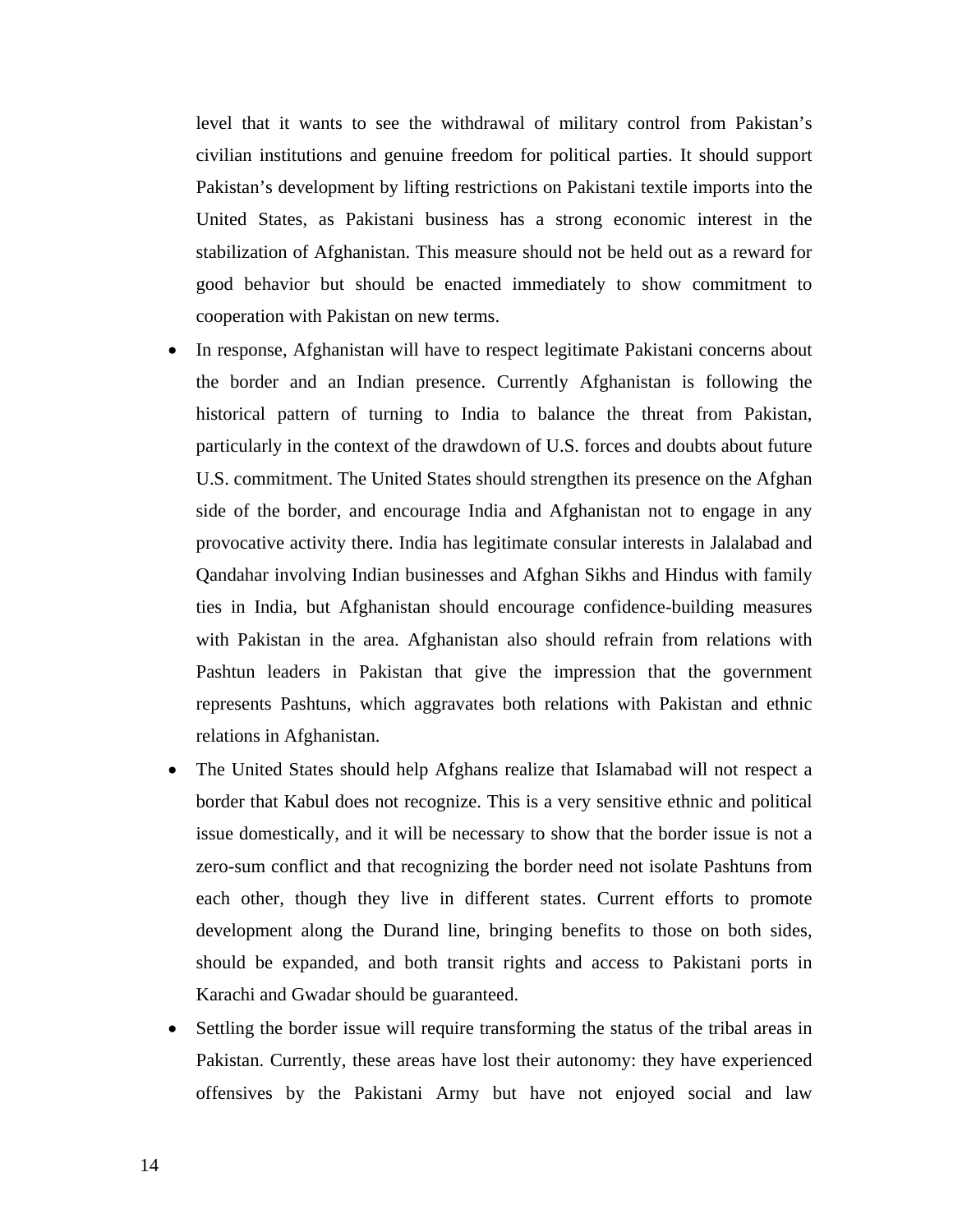enforcement services. The inhabitants of these areas must have the opportunity to participate in decisions about their future through genuine elections, which they have never had. Stabilizing the border also will require coordinated investments in the underdeveloped areas on both sides, although such coordination can be scaled up only as agreement on the political status of the border develops, and security threats no longer override other considerations.

• In order to launch a long-term program to stabilize and develop the Afghanistan-Pakistan border region, the United States and the UK should sponsor both official and second-track discussions involving all stakeholders in the border region. These discussions should ultimately aim to create a context in which Afghanistan can recognize an open border, the tribal territories of Pakistan can be integrated into and receive a full range of services from the Pakistani state, and the border area can become a region for cooperative development rather than insecurity, extremism, and antagonism.

# OTHER REGIONAL DILEMMAS

Afghanistan's regional dilemmas go beyond Pakistan. Afghanistan's weakness has always posed a strategic dilemma for its rulers. Because the country has never produced enough wealth to pay the cost of governing or defending itself, Afghanistan has been stable only when its neighbors or imperial powers agreed to strengthen it as a buffer or nonaligned state to serve external security interests. The resulting lack of domestic legitimacy, however, has created opportunities for other foreign powers to interfere. Afghanistan's experience of interference after the Soviet withdrawal has intensified the country's mistrust of its neighbors and made many skeptical that nonalignment without effective deterrence of interference would suffice to guarantee the country's independence. Hence, Afghans tolerate international presence, including that of the U.S. military, as the needed deterrence to its neighbors' interference. Concerns that the United States might reduce its presence led President Karzai to seek long-term guarantees in the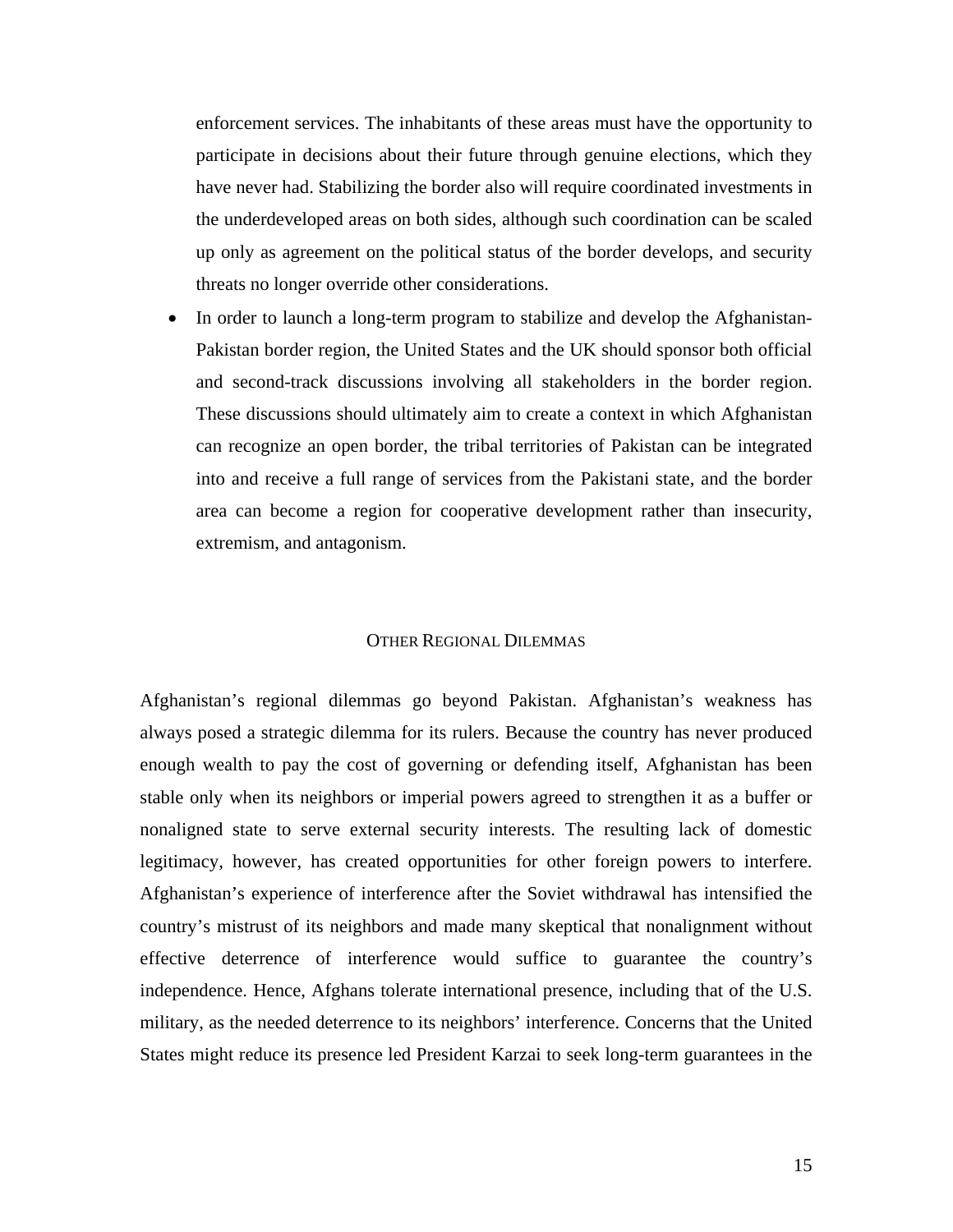form of the Declaration of Strategic Partnership, which gave the United States the rights to military bases in Afghanistan and "freedom of action" for its forces.

Although Afghans largely accept the need for the U.S. presence, neither they nor the country's neighbors have accepted the overt nullification of the country's nonalignment that many saw in the Strategic Partnership. Soon after President Karzai announced his intention to seek such an agreement with the United States, demonstrations broke out around the country, in part against granting permanent bases to the United States. An underground leaflet ("Night Letter") circulating in Kabul during the rioting called Karzai a "U.S.A. servant" who put the interests of his "evil master" ahead of Afghanistan.<sup>15</sup>

Iran then drafted a proposed treaty with Afghanistan, including a provision that neither party would permit intelligence operations by third countries against the other. The United States opposed this treaty, which Afghanistan could not have enforced. When President Karzai wanted to visit Tehran for the inauguration of President Mahmoud Ahmadinejad on August 3, 2005, Iran told him he was not welcome if he would not sign the agreement. A call from U.S. Secretary of State Condoleezza Rice forced President Karzai to cancel a trip to Iran aimed at reaching economic agreements in January 2006. Afghanistan was caught between Tehran, which tried to use Afghanistan's need for transit to break out of its isolation over its nuclear program, and Washington, which deprived Kabul of the opportunity to exploit Tehran's discomfiture for its own benefit.

China and Russia issued veiled protests of the Strategic Partnership in public and sharp rebukes in private. On July 5, 2005, the heads of state of the members of the Shanghai Cooperation Organization, which includes Russia, China, Kazakhstan, the Kyrgyz Republic, Tajikistan, and Uzbekistan, asked the United States to set a date for closing its military bases in Central Asia. These countries believe that the United States is exploiting their cooperation on counterterrorism to pursue long-term strategic objectives inimical to their interest. Subsequently, China and Russia conducted joint military operations on each other's territory for the first time, in part over these concerns.

Yet having good regional relations is extremely important to Afghanistan. Landlocked and arid, it can develop economically only through regional cooperation to

<u>.</u>

<span id="page-27-0"></span><sup>15</sup> John Lee Anderson, "The Man in the Palace," *New Yorker*, June 6, 2005.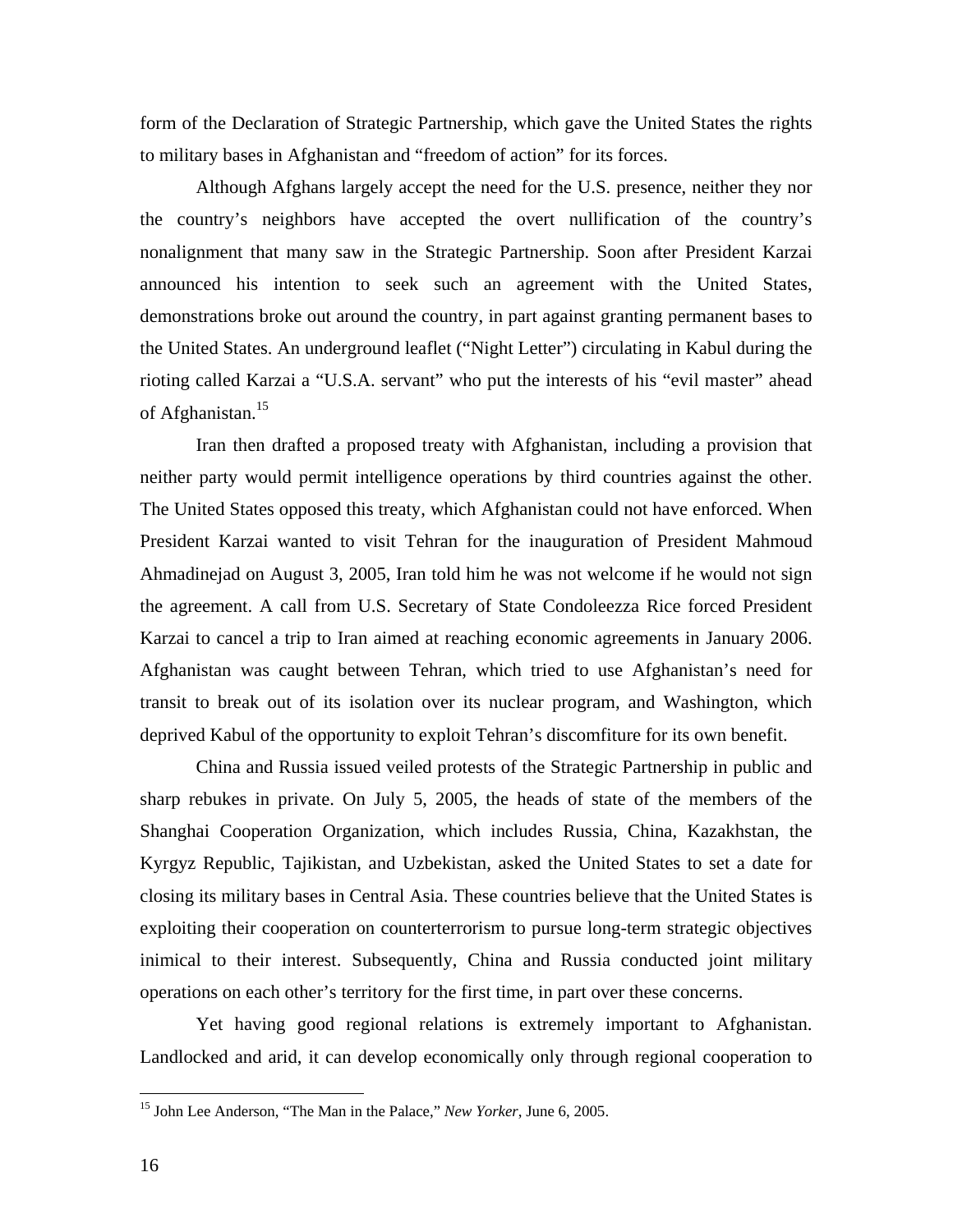manage its water resources, connect to the international market, and obtain energy. Because none of Afghanistan's neighbors welcomes a long-term U.S. military presence, they may resist such cooperation. Although the potential economic cooperation described in this report may help build confidence, regional cooperation will be limited in the absence of a common understanding of Afghanistan's geopolitical and regional identity.

#### **Recommendation:**

The United States and its Coalition partners, especially its principal NATO allies, should seek to promote a regional consensus on the geostrategic role of Afghanistan as a state not aligned against any neighbor. This requires developing understandings of how to insulate Afghanistan from conflicts in and over surrounding areas, including Iran, as was done for the first three decades of the Cold War and in the early part of the twentieth century, despite sharp political antagonisms in the region. Longer term stability in the region will be able to develop only as the Afghan state becomes stronger and able to articulate and implement relations with its neighbors. The United States should not undermine this eventual process by insisting that Afghanistan's foreign and security policy conform to U.S. strategic objectives. For instance, the United States has means to confront the threat posed by Iran's nuclear program without forcing landlocked Afghanistan to forgo economic agreements with one of its most important partners for trade and transit, where over a million Afghans live.

#### STABILIZATION OPERATIONS

The Bonn Agreement defined the international stabilization mission in Afghanistan as helping Afghans to provide security until they were able to do so themselves. ISAF was confined to Kabul for nearly two years, and the Coalition did not initially define the domestic security of Afghanistan as part of its mission. Hence, militias and drug traffickers easily consolidated control of much of the country in 2002. Since late 2002, the Coalition has been devoting more resources to stabilization by means of the PRTs.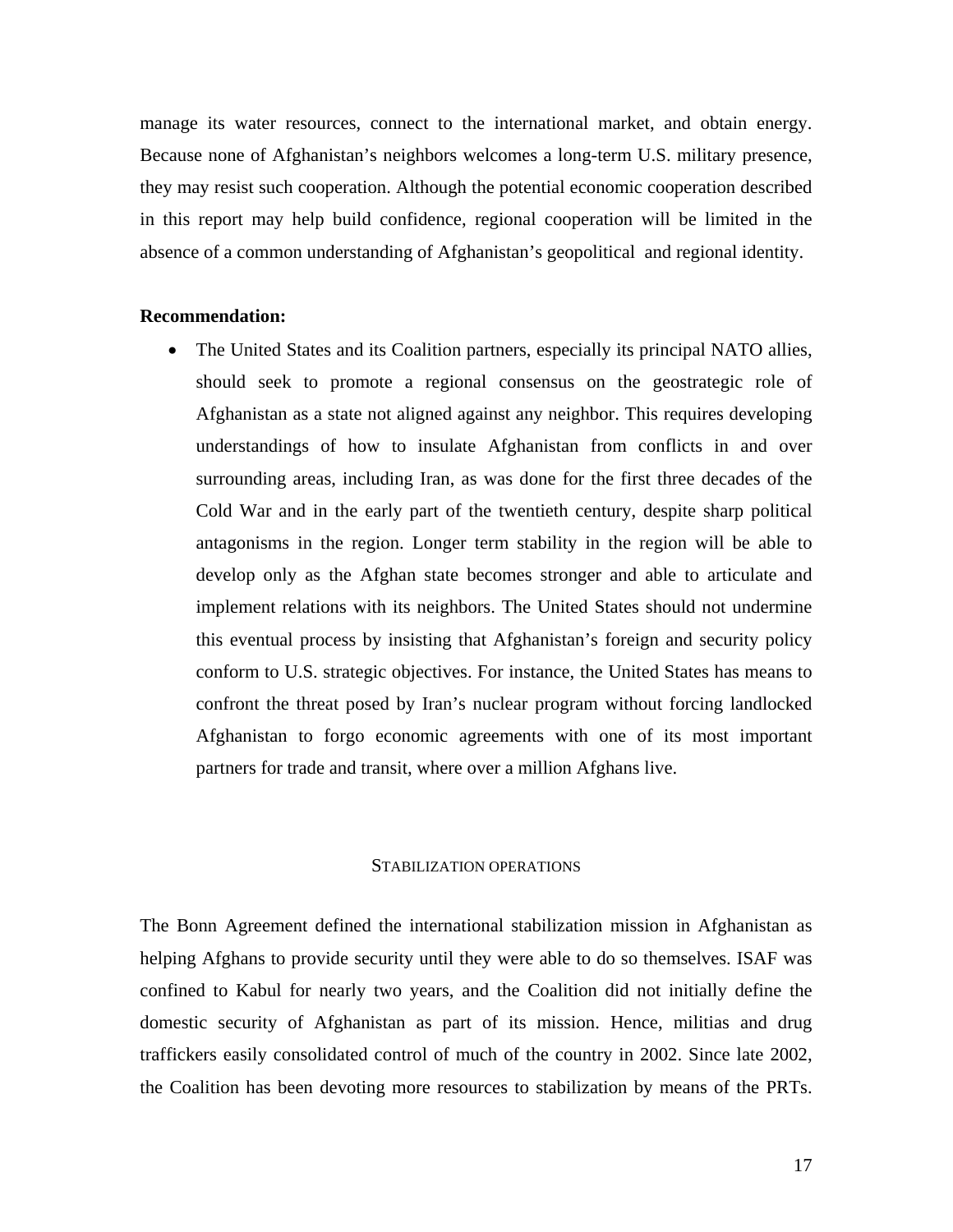Since ISAF expansion in 2003, NATO has been trying to field more troops and equipment, but it took NATO more than a year, from 2003 to 2004, to deploy a few transport helicopters.<sup>16</sup>

Some European NATO members are resisting unification of command with the Coalition that might lead to their troops' participation in counterinsurgency operations and lead them to turn over detainees to the U.S. government, in whose custody they risk treatment in violation of international humanitarian law.<sup>17</sup> They have now decided to turn prisoners over to the Afghan government on the condition that prisoners will neither be executed nor turned over to U.S. custody. Several troop contributors also have adopted national caveats for other reasons, even against proactive patrolling and measures to press for demobilization of militias. Success in Afghanistan, however, requires NATO contributors to find a way to carry out the mission while respecting international law, despite obstacles posed by the U.S. administration.

#### **Recommendation:**

• Troop contributors should adopt a common mission and rules of engagement, rather than insist on national caveats, even if this requires bilateral agreement with the Afghan government on treatment of prisoners or constructing separate detention facilities, to assure respect of Common Article 3 of the Geneva Conventions.

## *Provincial Reconstruction Teams*

The PRT terms of reference now state that they will "assist the Islamic Republic of Afghanistan to extend its authority, to facilitate the development of a stable and secure environment in the identified area of operations, and enable SSR and reconstruction

<u>.</u>

<span id="page-29-0"></span><sup>&</sup>lt;sup>16</sup> During his October 2005 trip to Kabul, NATO Secretary-General Jaap de Hoop Scheffer announced that NATO would increase its force in Afghanistan to as many as 15,000 soldiers and will take on counterinsurgency operations as it expands its mission into southern Afghanistan in the coming months. See Carlotta Gall, "NATO to Expand Force and Task In Afghanistan," *New York Times*, October 7, 2005.<br><sup>17</sup> Eric Schmitt and David S. Cloud, "United States May Start Pulling Out of Afghanistan Next Spring,"

<span id="page-29-1"></span>*New York Times*, September 14, 2005; James Travers, "Smart Move to Sidestep Afghanistan Prison Controversy," *The Hamilton Spectator* (Ontario, Canada), March 4, 2006.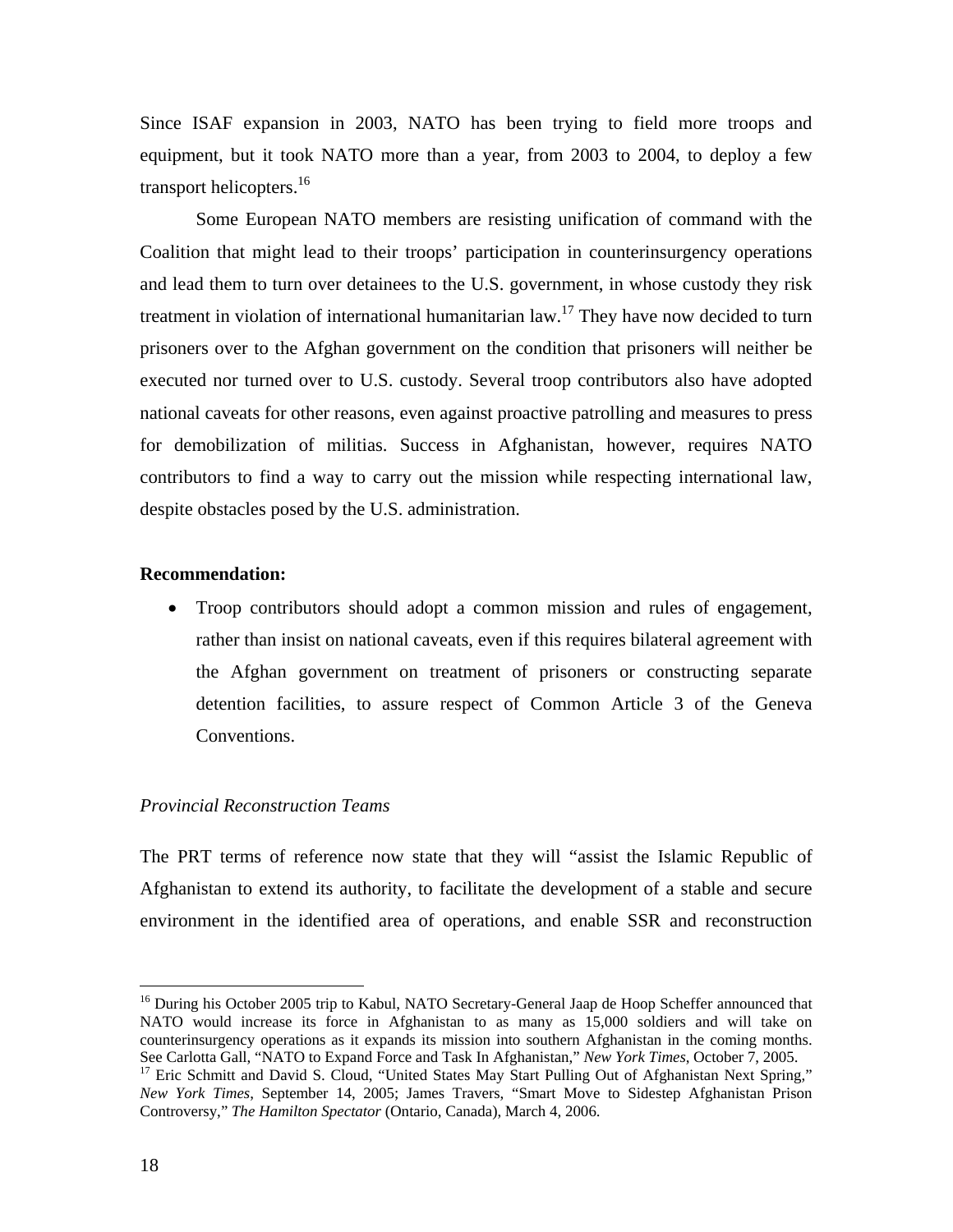efforts."[18](#page-30-0) In response to Afghan concerns that PRTs were building projects that the government had no budget to operate, the Coalition now reviews projects to align them with Afghan government priorities. But the Coalition's development activities are still not integrated into the coordination procedures of the civilian aid donors, nor are military officers the best development partners for local administration.

# **Recommendation:**

• PRTs should be reconfigured to support governance and development more effectively, by including more political officers and development specialists from NATO member countries, a possible role for the European Union. The development funds disbursed by PRTs should be subject to the same criteria for effectiveness as other assistance; those funds would be more effective if disbursements were accountable to provincial administration and elected councils, as through a trust fund.

# *Power-holder Impunity*

Stabilization of the country will eventually require an end to the impunity of power holders. Despite several homicides by U.S. officials and contractors, and crimes by Afghan power holders including land grabbing, forced marriages, human trafficking, drug trafficking and other abuses, none of the guilty have received significant sanctions.

# **Recommendations:**

1

- The United States must impose meaningful punishment on its personnel and contractors for homicides and torture of detainees.
- The Afghan government, with the support as needed of the Coalition and NATO, should begin a process to arrest powerful Afghan criminals (not just apolitical or pro-Taliban drug traffickers, as in the past year) and either punish or extradite them.

<span id="page-30-0"></span><sup>&</sup>lt;sup>18</sup> Islamic Government of Afghanistan, "Terms of Reference for the Combined Force Command and ISAF PRTs in Afghanistan," January 27, 2005.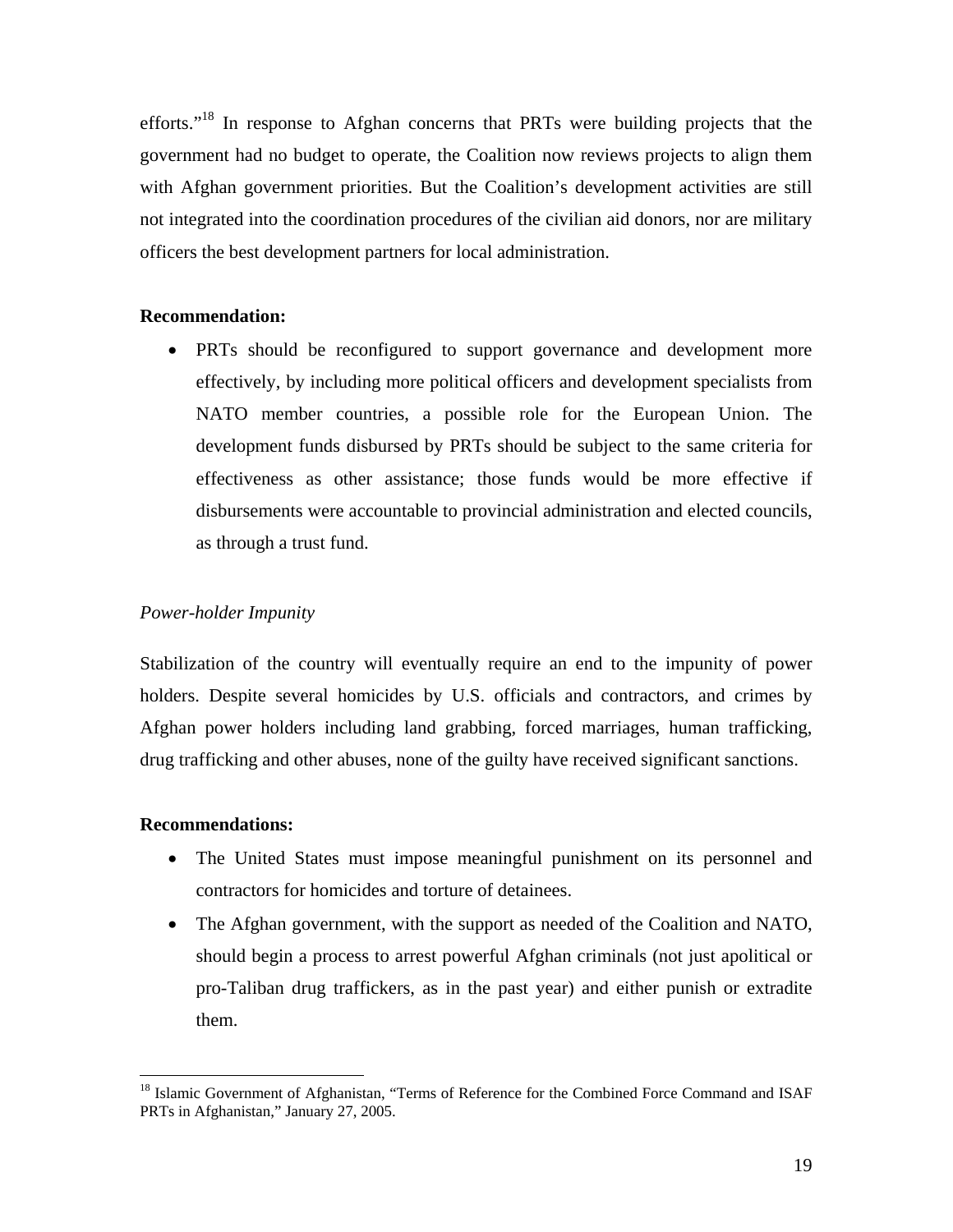# SECURITY SECTOR REFORM

The Group of Eight (G8) adopted the current system of "lead donors" for SSR at the January 2002 Tokyo donor conference. The United States, with its focus on counterterrorism and reluctance to engage in "nation-building," took on building the Afghan National Army (ANA), while other donors took on other parts of the security sector. The fewer resources and lesser commitment by other actors in the lead-donor system have meant that development of the army is far ahead of that of the police, and both of these areas are more advanced than the justice system. A U.S.-led overhaul of the Ministry of the Interior and police began in late 2005. The Afghanistan Compact has brought this lead-donor system to a close, and SSR, like all other parts of the international effort, will be coordinated and monitored by a joint board cochaired by the Afghan government and the UN.

The irregular units initially absorbed into the Afghan Ministry of Defense (about 62,000 men) have been demobilized. The government and UN with Japanese funding have now launched programs for the disbandment of illegal armed groups (DIAG), of which there are an estimated 1,800, most of them quite small. Some leaders of these groups occupy seats in the National Assembly and posts in local administration. Strengthened vetting and enforcement could provide sanctions and incentives to disarm these groups, but DIAG will require much more Coalition and ISAF pressure on commanders and political leaders. As former Minister of the Interior Ali Jalali has observed:

The United States has long hesitated to support the removal of defiant warlords….While the PRTs are mandated to help extend the authority of the central government and facilitate stability, in certain cases they have discouraged government action against spoilers because of concerns about their own security….However, failure to hold [militia leaders] accountable…continues to undermine the establishment of the rule of  $law<sup>19</sup>$  $law<sup>19</sup>$  $law<sup>19</sup>$ 

 $\overline{a}$ 

<span id="page-31-0"></span><sup>19</sup> Ali A. Jalali, "The Future of Afghanistan," *Parameters* (Spring 2006), p. 6.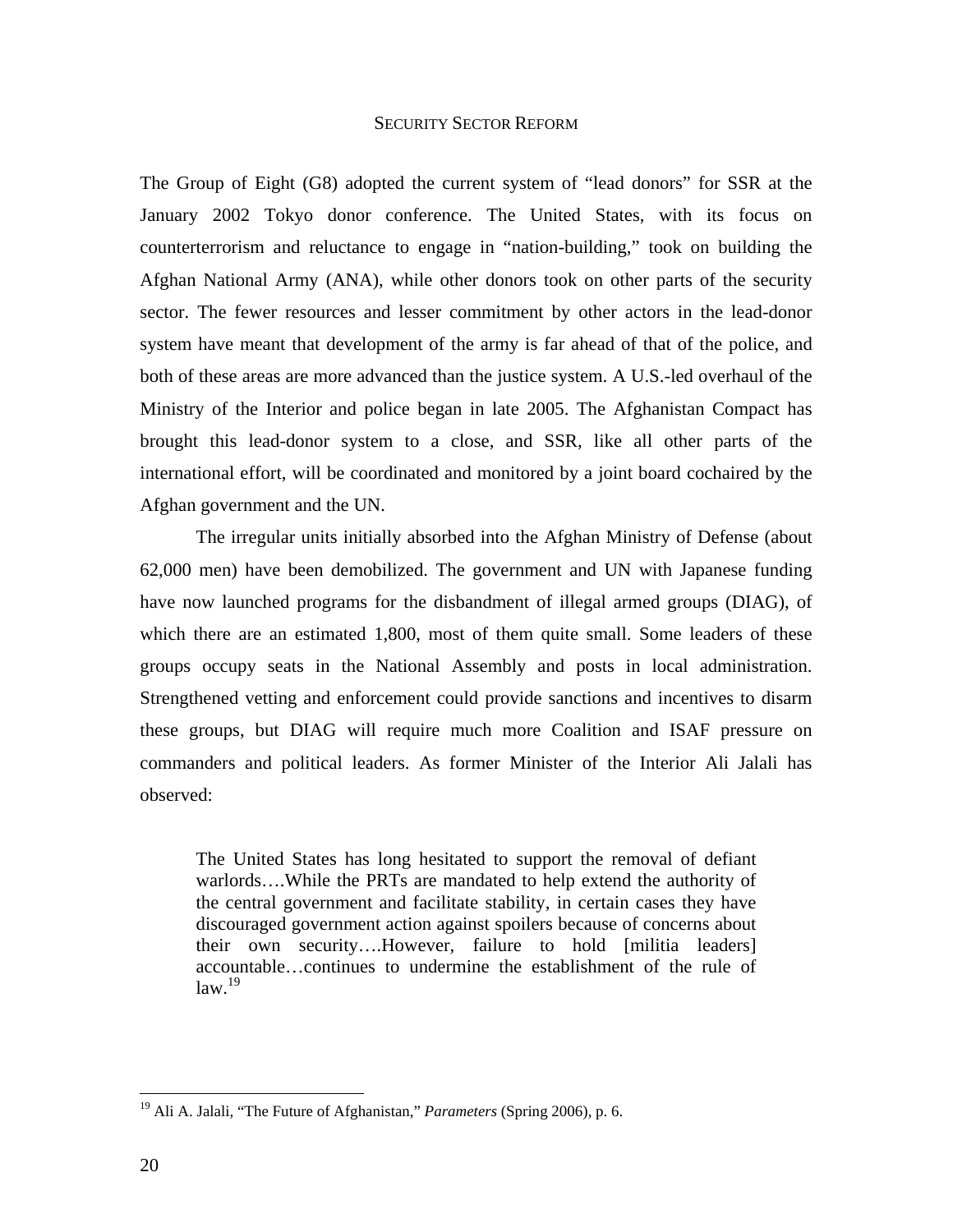Using pressure to hold such leaders accountable and disarm them does not mean warfare but rather local negotiations backed up with pressure and threats when needed. Leaders and members of armed groups were supposed to be banned from running for parliament or the provincial councils, and the Coalition offered to help cope with resistance from potential candidates during the vetting process, indicating the military's estimate that such actions would not lead to warfare.

#### **Recommendation:**

1

• The Coalition and ISAF should increase pressure, in cooperation with the Afghan government, on commanders and political leaders to disarm and demobilize illegal armed groups. NATO and the U.S. Department of Defense should issue clear guidance authorizing PRTs to engage in this process robustly. What is needed is a capacity for local coercive diplomacy. Coalition forces have occasionally taken such actions, by briefly firing on a group that refused to disarm or buzzing the house of a leading warlord with fighter aircraft. These incidents always ended peacefully soon after, as these groups are opportunistic rather than ideological in motivation.

The United States, with aid from France and the United Kingdom, has been training a new national army, which has now reached about 26,000 troops. The ANA was designed by the Department of Defense, and it deploys troops with embedded U.S. trainers. The U.S. model of an army, however, has a high price tag. According to the World Bank, the ANA cost 13 percent of gross domestic product (GDP) in fiscal year 2004–2005, and total security sector spending topped 17 percent.<sup>20</sup> Currently, the ANA depends on U.S. trainers for air support, logistics, and medical evacuation. Transferring the ownership of these functions to the ANA will cost even more.

The Coalition has slowed ANA growth. Defense Secretary Donald Rumsfeld informed the Afghan government that the United States will expect it to pay the military's salaries from its budget in 2006–2007. According to Afghan sources, he also

<span id="page-32-0"></span><sup>20</sup> World Bank, *Afghanistan: Managing Public Finances for Development, Main Report*, vol. 1 (Washington, DC: World Bank, November 27, 2005), p. 24.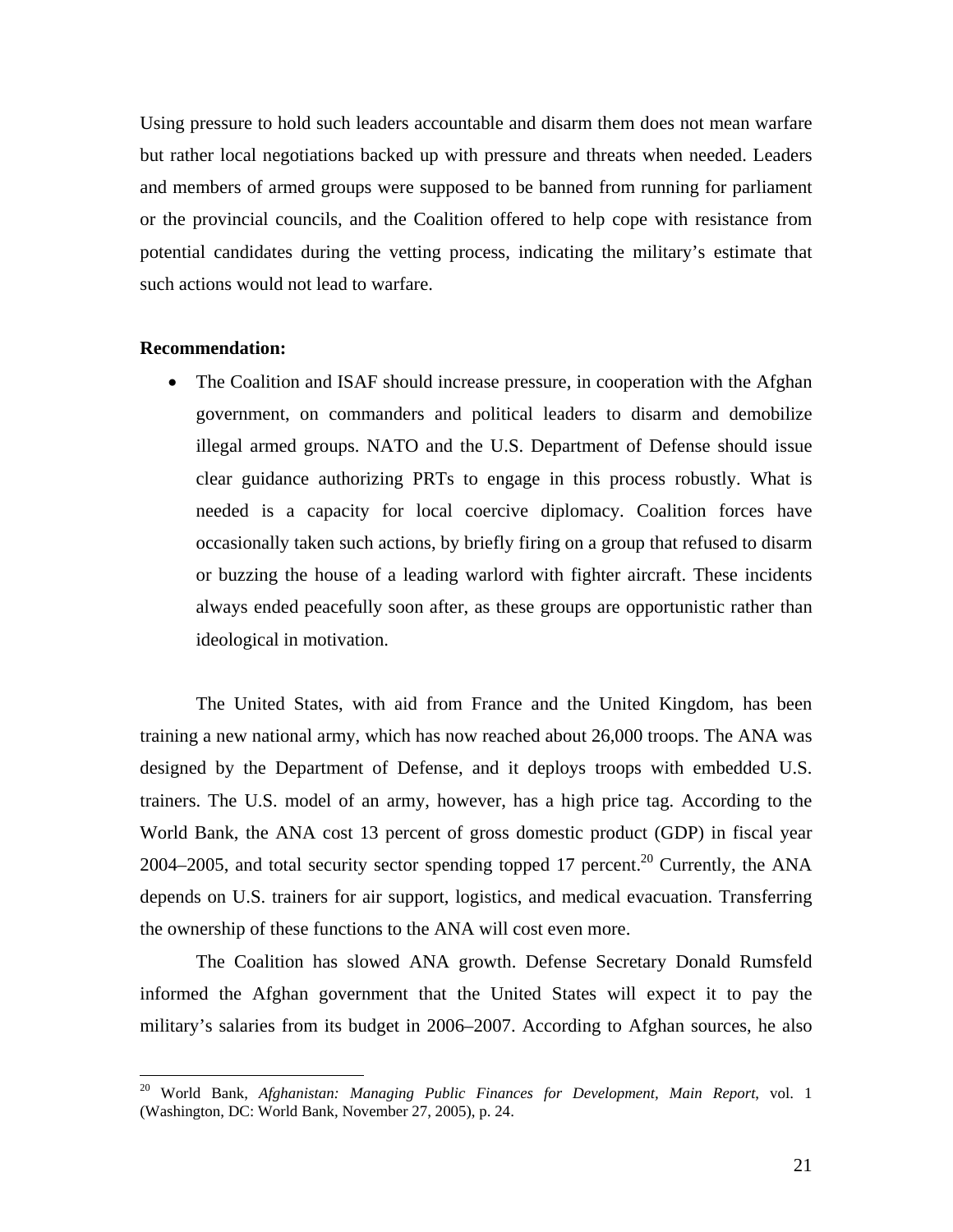told Kabul that the ceiling for the ANA would be 45,000 men, compared to the 70,000 that the Afghan Ministry of Defense thinks it needs.

Although the belated concern for fiscal sustainability is welcome, this unilateral decision has placed the Afghans in a difficult position. The United States, not Afghanistan, determined the salary levels of the ANA, and now the United States is insisting that this impoverished, insecure country, just embarking on a major development strategy, take on this fiscal burden. Secretary Rumsfeld has reportedly assured the Afghans that the United States will ensure Afghanistan's external security, but the failure of the United States to neutralize the Taliban and al-Qaeda sanctuaries in Pakistan has made the Afghans skeptical of such guarantees.

Because Afghanistan cannot have a foreign-supported army for long, some adjustment of the quantity or quality of the force is inevitable. Besides simply making the ANA smaller, the Afghan government could move away from the U.S.-inspired structure toward a more cost-effective, if less professional, army, such as one based on conscription and compensation in kind (housing and other facilities) rather than cash. Similar adjustments must be made for the Afghan National Police (ANP). Current plans to raise police salaries to a level comparable to that of the ANA will further inflate the budget beyond the country's means. Because of the insufficiency of both international and national security forces, the Afghan government continues to raise informal militias, mostly in Pashtun areas, where the Taliban are active. This has created some anxiety among non-Pashtuns, who have seen their much larger militias disbanded. The need for regional and ethnic equity must be taken into account in the structure of the security forces.

#### **Recommendations:**

• The Afghan government and its partners in SSR should reexamine the structure and mission of the army and police as the Afghan security sector must be fiscally sustainable. To enable the ANA to become more self-sufficient, the force may need to be smaller than initially planned and more cost-effective. This may require a change from the U.S.-inspired model of a highly paid, all-volunteer army.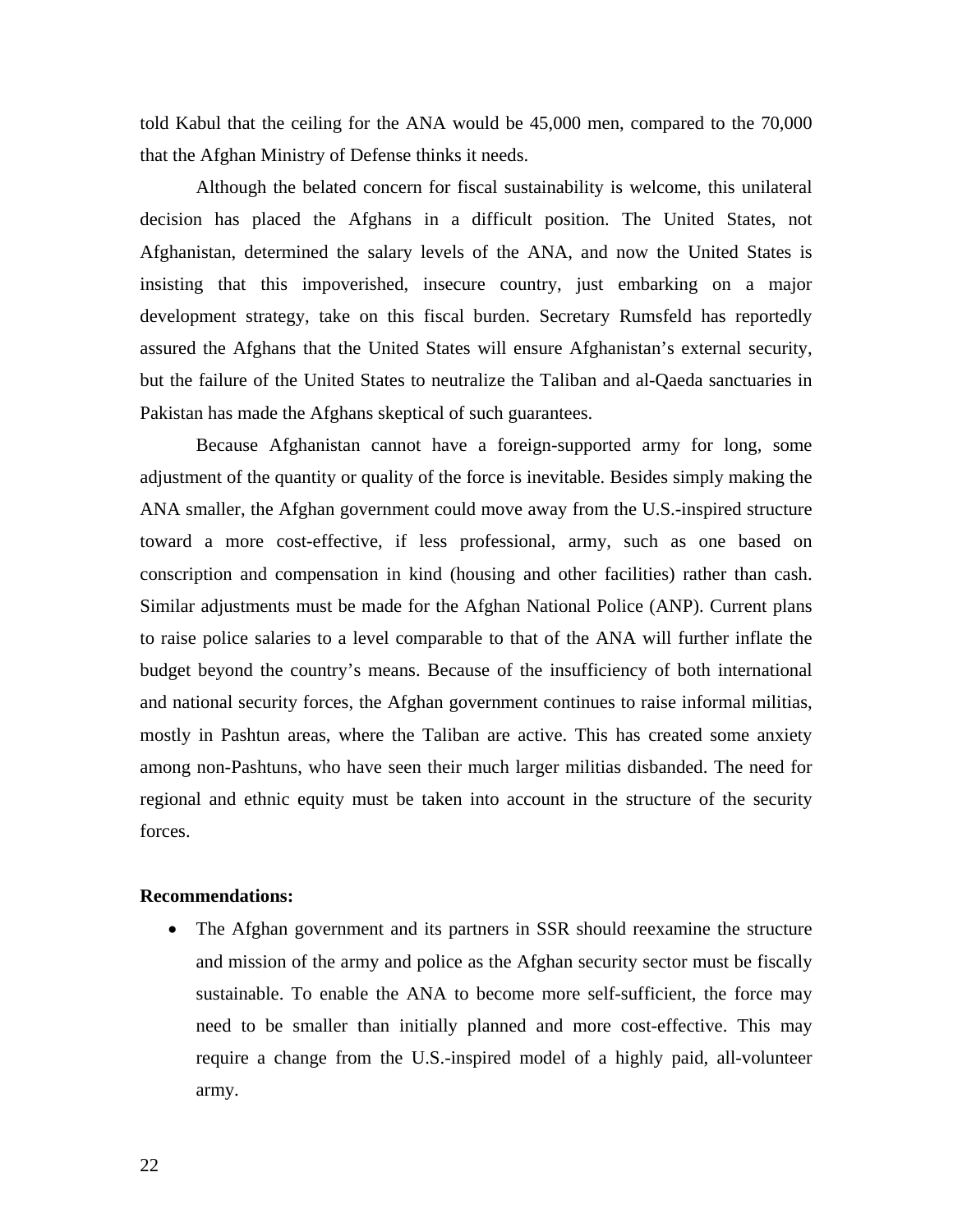- The central police force also must be relatively small to be effective and affordable. Rather than trying to deploy a centralized security force throughout the country, the government should police the cities, main roads, border points, and national installations, while organizing, disciplining, and lightly subsidizing locally based forces in much of the country.
- Coalition forces should reduce intrusive foreign presence in the security forces. The Coalition must begin planning a reduction of the pervasive role the United States plays in the ANA. Embedded advisers planned for the ANP should not patrol.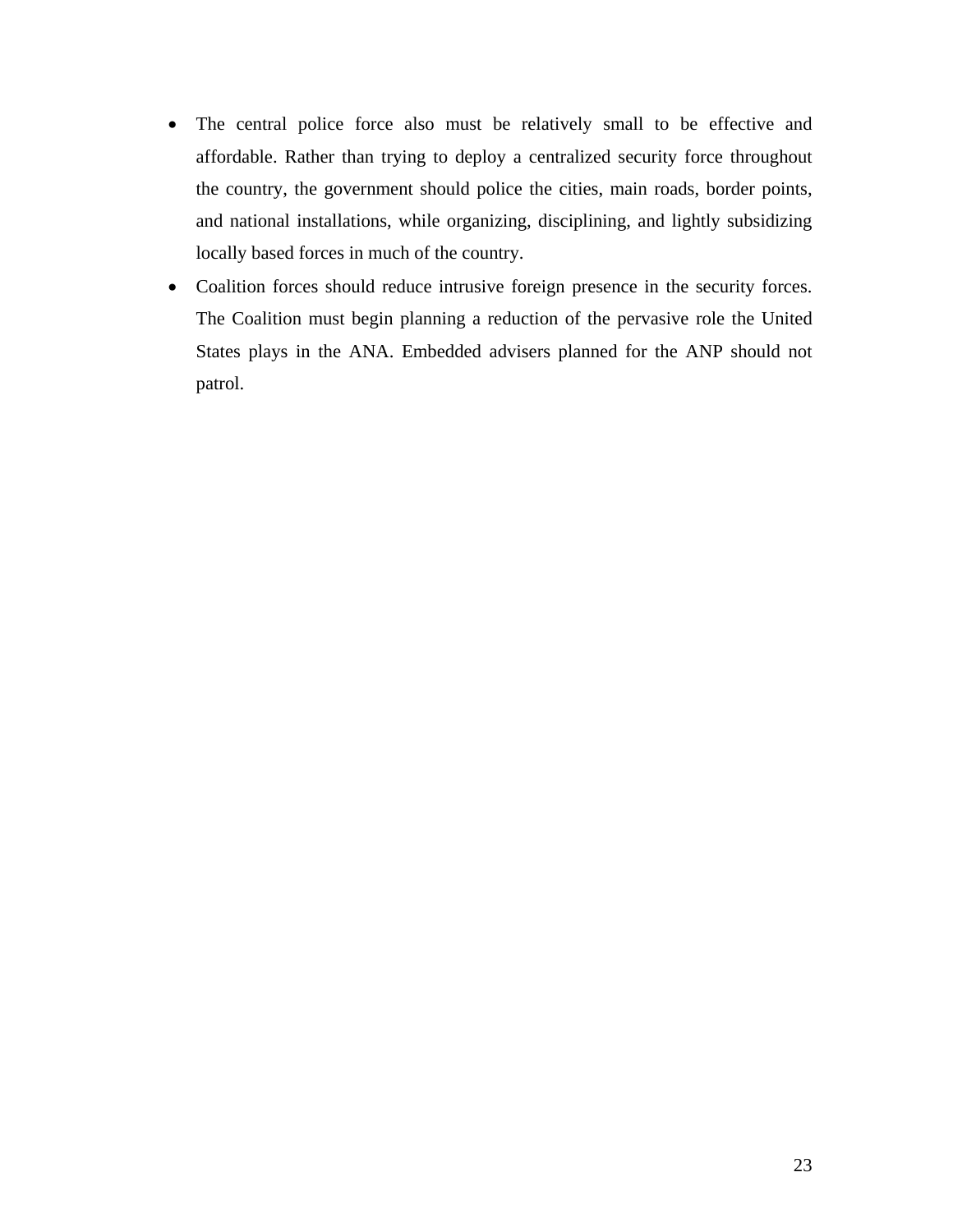# GOVERNANCE, RULE OF LAW, AND HUMAN RIGHTS

The compact provides benchmarks for strengthening democratic institutions, in particular the National Assembly and other elected bodies, and for building the capacity and accountability of the administration. It emphasizes reforming the judiciary and strengthening the rule of law, including the protection of human rights. It provides for implementation of a transitional justice action plan to confront the past abuses.

#### JUDICIAL REFORM

Police cannot provide security without courts. The judiciary is the sole part of the state still dominated by the ulama, the learned clergy, who play a central role in determining and undermining—the legitimacy of governments. Hence, judicial reform involves sensitive issues. By now, however, the lack of judicial reform has become a bottleneck for security, governance, and economic development.

The judiciary has been headed by Chief Justice Fazl Hadi Shinwari, who is also head of the official Council of Ulama. Shinwari is widely reported to be corrupt, his legal scholarship appears deficient, and he has offended many with his conservative views against gender equality. Nonetheless, President Karzai has found him useful in maintaining the consent of religious leaders to the system of government and the international presence. Shinwari has also used his Islamic credentials to negotiate with Taliban who wish to surrender to the government.

As the Afghan Supreme Court is the administrative as well as judicial head of the court system, President Karzai's appointment of a new supreme court, as required by the constitution, is critical to reform. If the new judicial appointments simply appease the most conservative elements, reform will stall again. But if the new supreme court includes more progressive Islamic scholars, it can transform many of the ulama into allies in the process.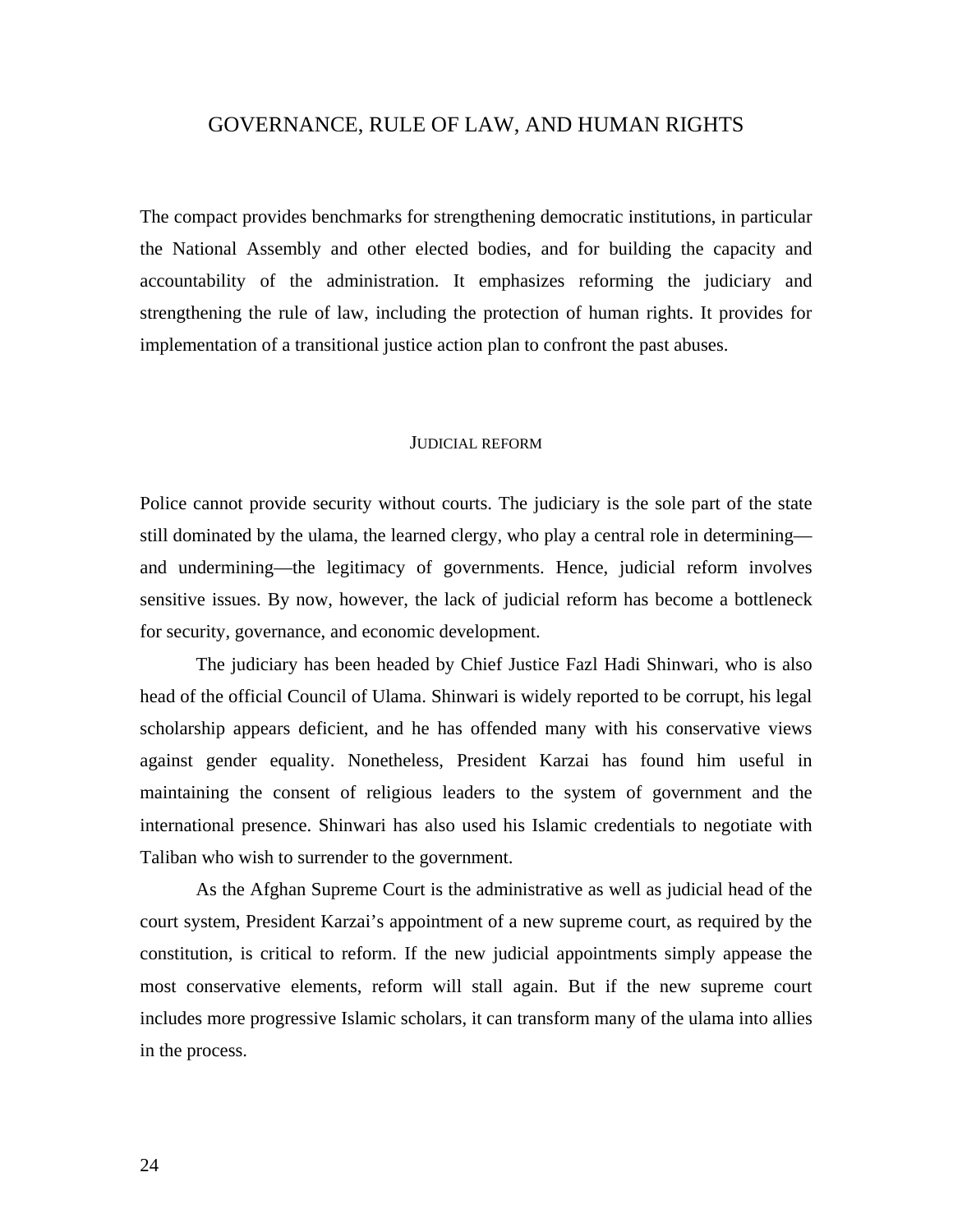Afghans also have shown that they want and need some reckoning with their immense suffering over the past several decades. At the same time, many of those now in positions of power or influence are widely held to be responsible for past crimes. The Afghan government has adopted the Action Plan on Transitional Justice and the compact requires it to implement this plan by 2008. The groups that formed the Northern Alliance fear that this process will be used against them, as they are political competitors with the president, and will spare both the communists, who now claim to support democracy, and the Taliban, who are being wooed to put down their arms. The implementation of this program should remove any such suspicion.

# **Recommendations:**

- President Karzai should replace Shinwari as chief justice and form a court composed of judges of top legal, scholarly, and personal credentials, trained in Islamic, civil, and constitutional law, including Shi'a and women.
- Donors should support efforts to engage rather than confront or appease the ulama by reviving engagement of Afghan Islamic scholars with the main centers of learning in the Islamic world, as existed decades ago.
- Donor countries and the UN should support implementation of the Action Plan on Transitional Justice without politicizing it. Assure that this process examines abuses by communists, mujahidin, other militias, Taliban, and foreign forces (Soviet, Pakistani, al-Qaeda, American) impartially with a view to establishing truth, reconciliation, and justice.

## GOVERNMENT INSTITUTIONS

The convening of the National Assembly on December 19, 2005, following the September 18, 2005, elections to the lower house and provincial councils, effectively completed the Bonn process, which aimed at reestablishing permanent institutions of government. The election of representatives, however, is a means to the accountable provision of public services by the state. If the state is incapable of providing those public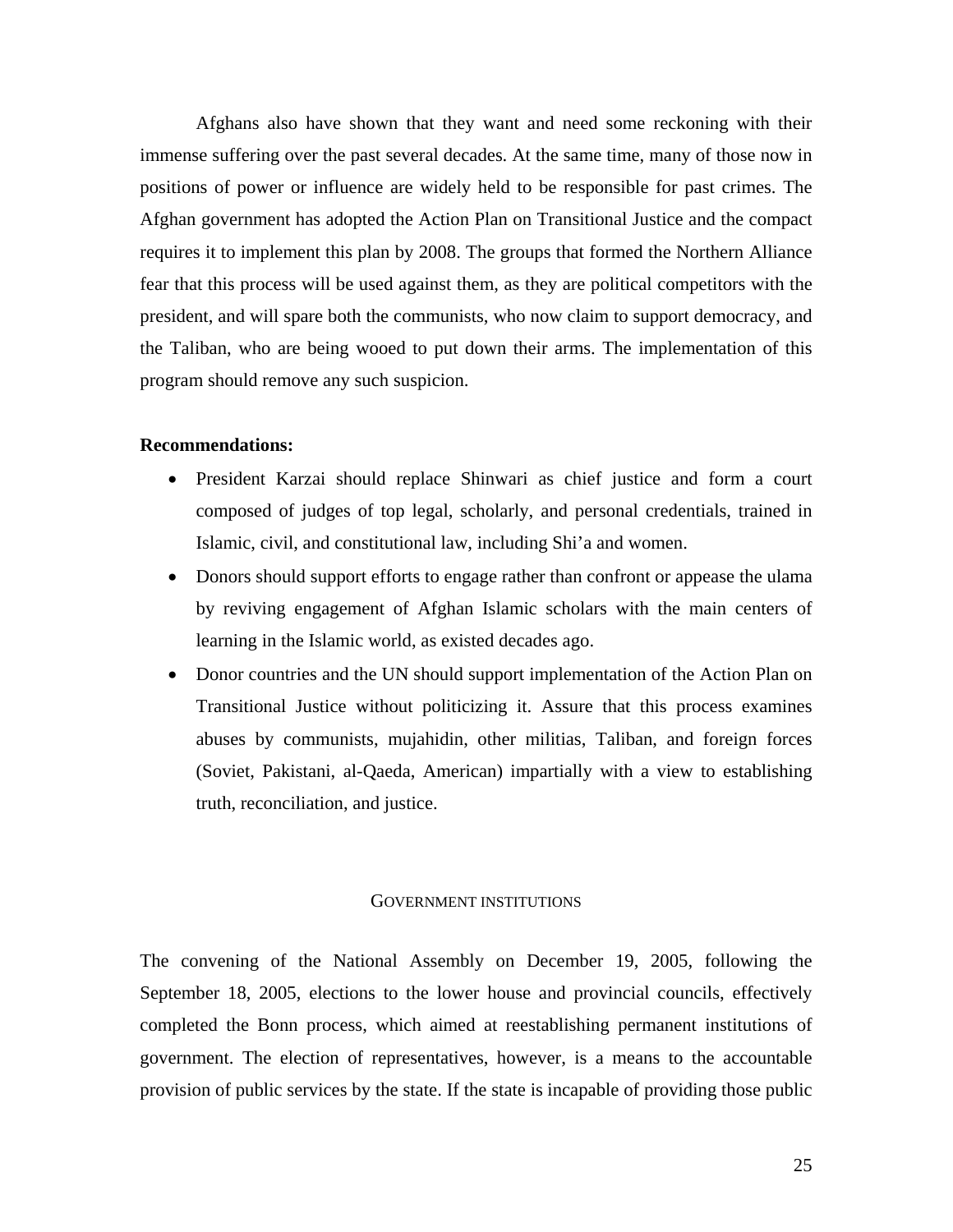services, elections can lead to kleptocracy rather than democracy, and many Afghans fear that this process is already under way.

#### *Resources*

Afghanistan has one of the weakest governments in the world. The International Monetary Fund (IMF) estimates that the government revenue will total 5.4 percent of nondrug GDP in 2005–2006, less than any country with data. Furthermore, the administration has difficulty disbursing the funds it has: the ten poorest provinces receive the smallest budgetary allocations, leading to nonexistent government presence and rampant security problems.<sup>21</sup>

Attempts to raise domestic revenue are stymied by the lack of control over the country's borders, the small portion of the economy in the formal legal sector, and the weakness and corruption of the administration, particularly in tax collection. Currently, would-be tax payers are discouraged by collectors, who suggest they pay bribes instead.

The Afghanistan Compact requires the government to raise domestic revenue to over 8 percent of GDP by fiscal year 2011 and to be able to cover 58 percent of the recurrent budget with its own resources, compared to 28 percent in fiscal year 2005. Nonetheless, escalating costs of security and civil service reform will make these targets difficult to achieve.

#### **Recommendations:**

• The Coalition and Afghan government should support continuing fiscal reform, including ISAF and Coalition military deployments in support of control of borders (for revenue collection) and state banks (for expenditure). The government should rationalize the procedures for business taxation, abolish nuisance taxes, and find other ways to tax the expenditures of the international

 $\overline{a}$ 

<span id="page-37-0"></span><sup>&</sup>lt;sup>21</sup> Ashraf Ghani, Clare Lockhart, Baqer Massoud, and Nargis Nehan, "Public Finance in Afghanistan: The Budget as the Instrument of State-Building and Policymaking," in James Boyce, ed., *Peace and the Public Purse: Building State Capacity after Violent Conflict* (New York: Center on International Cooperation, forthcoming).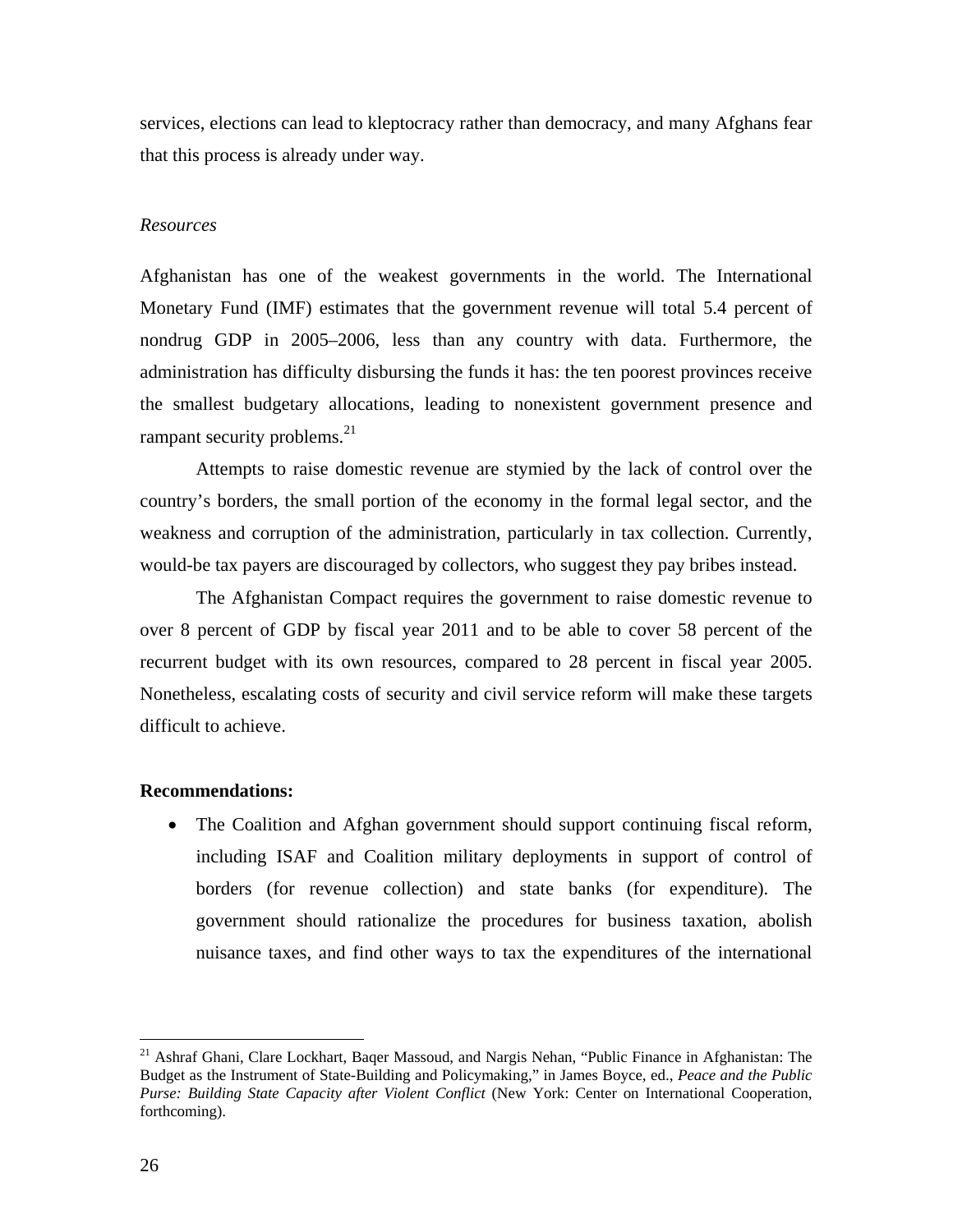presence, as it has done through rent taxes. For instance, the government could tax non-work-related imports.

• Aid programs should assist the ministry of finance in establishing electronic tax payment, revenue tracking, and expenditure systems, compatible with the treasury system already in place. Developing and funding of programs, including those sponsored by PRTs, through the Afghan budgetary process, rather than through independent donor mechanisms, is essential to developing a fiscally sustainable state.

# *Administration and Service Provision*

The government has started reforms at the national level, but many ministries are still nonfunctional or corrupt. The provincial and district administrations, the face of government for most Afghans, are largely controlled by illicit or violent power holders.

In Afghanistan's centralized unitary state, the president appoints all ministers, deputy ministers, governors, and provincial security chiefs. The character of these appointees is one of the important political issues in the country. The Afghanistan Compact requires the government to establish formal vetting procedures by an independent board for senior appointments. This board would vet potential appointees for qualifications and involvement with drug trafficking, corruption, armed groups, or past human rights violations.

# **Recommendation:**

• In addition to confidential vetting, the Afghan appointments board should introduce more transparency into the appointments process. Candidates should be required to make public their assets, as is required for the most senior figures by article 154 of the constitution, and extend this requirement to their families. Appointments of deputy ministers, governors, district officers, and provincial and district police chiefs should also be announced for public comment thirty days before taking effect.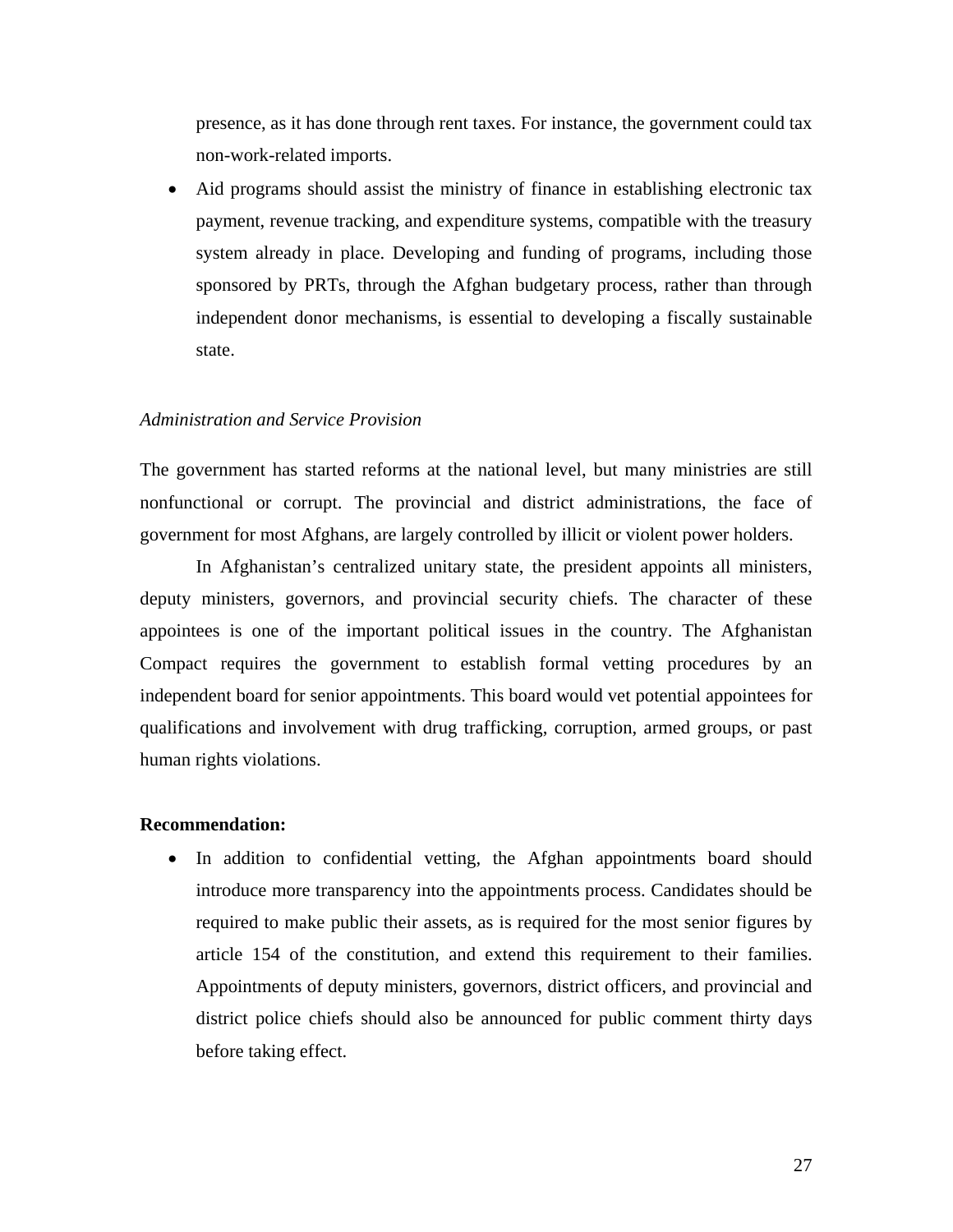# *Corruption*

Afghanistan's weak administration has few if any effective controls over corruption, which has undermined support for the government. Some systems have been instituted to prevent the most important types of corruption, notably a system requiring transparent public bidding for procurement. Increasingly, however, ministries are sidestepping this procedure and signing single-source contracts, many of which are then approved by the president in the interest of not delaying important projects. The compact obliges the government to fight corruption without saying how.

# **Recommendation:**

• The Afghan president should tell his cabinet that he will no longer sign singlesource contracts without exceptional circumstances and that all ministers found proffering such contracts will be sacked. International donors should invest in building the capacity of the Afghan government to draft proposals and process contracts so that transparent procedures do not lead to intolerable delays.

#### *Self-governance*

At the local level, Afghans' self-governance institutions have enabled people to survive even when the central government collapsed. This capacity for self-government could bode well for the country's future, except that these institutions function largely outside the constitutional system. The framers of the country's 2004 constitution followed historical precedent in mandating a highly centralized administrative system. Although elected provincial councils have been formed, these have only advisory and watchdog roles. The budgets of the village-level Community Development Councils (CDCs) created by the National Solidarity Program (NSP) are limited to block grants for specific projects approved by the ministry of rural rehabilitation and development.

Even within a unitary system, however, the delivery of services and accountability for public expenditure can be devolved to lower levels of government, creating potential for integrating local governance into the state. Unintentionally, the PRTs have for the first time in the history of Afghanistan introduced provincial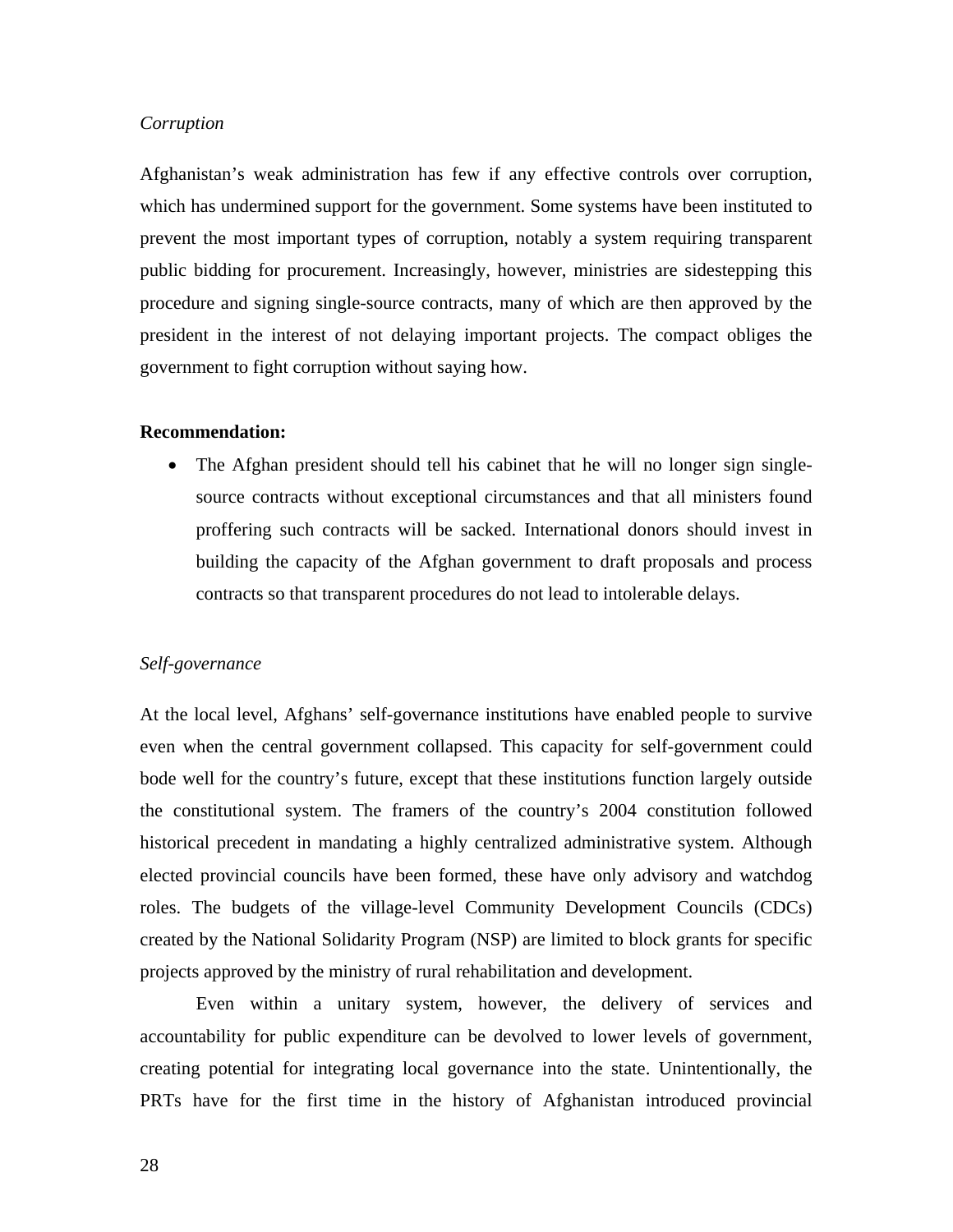development budgets. Currently, these are controlled by foreign officials of the PRTs, who disburse the funds with varying degrees of consultation with local authorities and society. From the bottom up, in a number of cases village CDCs have banded together to formulate district-level or larger projects for funding by the NSP. These show the potential for devolution.

#### **Recommendation:**

The Afghan government should introduce measure to devolve service provision in Afghanistan's unitary state. As the provincial councils elected in September 2005 start to work, both they and the provincial administration should gradually gain greater oversight over provincial expenditures, including those by PRTs. The government and donors also should do more to encourage grassroots development cooperation by empowering provincial councils and administration to coordinate local development activities.

#### *Integration of Religious Institutions*

Afghanistan is an Islamic Republic, and Islamic institutions form part of the governance structure. The ulama are organized through the judiciary, the Council of Ulama, and the Ministry of Irshad (Instruction), Hajj (Pilgrimage), and Awqaf (Islamic foundations), which pays the salaries of official mullahs. Many "unofficial" mullahs are paid directly by the faithful through what are considered to be Islamic taxes, rather than voluntary donations. Mosques are centers not only for prayer and instruction, but for community self-governance and service provision. The ministry and the ulama council can distribute weekly talking points for the Friday sermon to virtually every village.

This sermon, or khutba, is the main means through which the ulama communicate their views to the people. Khutbas now often highlight moral corruption, the increasing gap between rich and poor, and misdeeds by the Coalition. These sermons reflect debate among the ulama over whether the new government is Islamic and whether the presence of non-Muslim forces in Afghanistan is legitimate. The government, short of budgetary resources, has been removing mullahs from the payroll. Many laid-off mullahs continue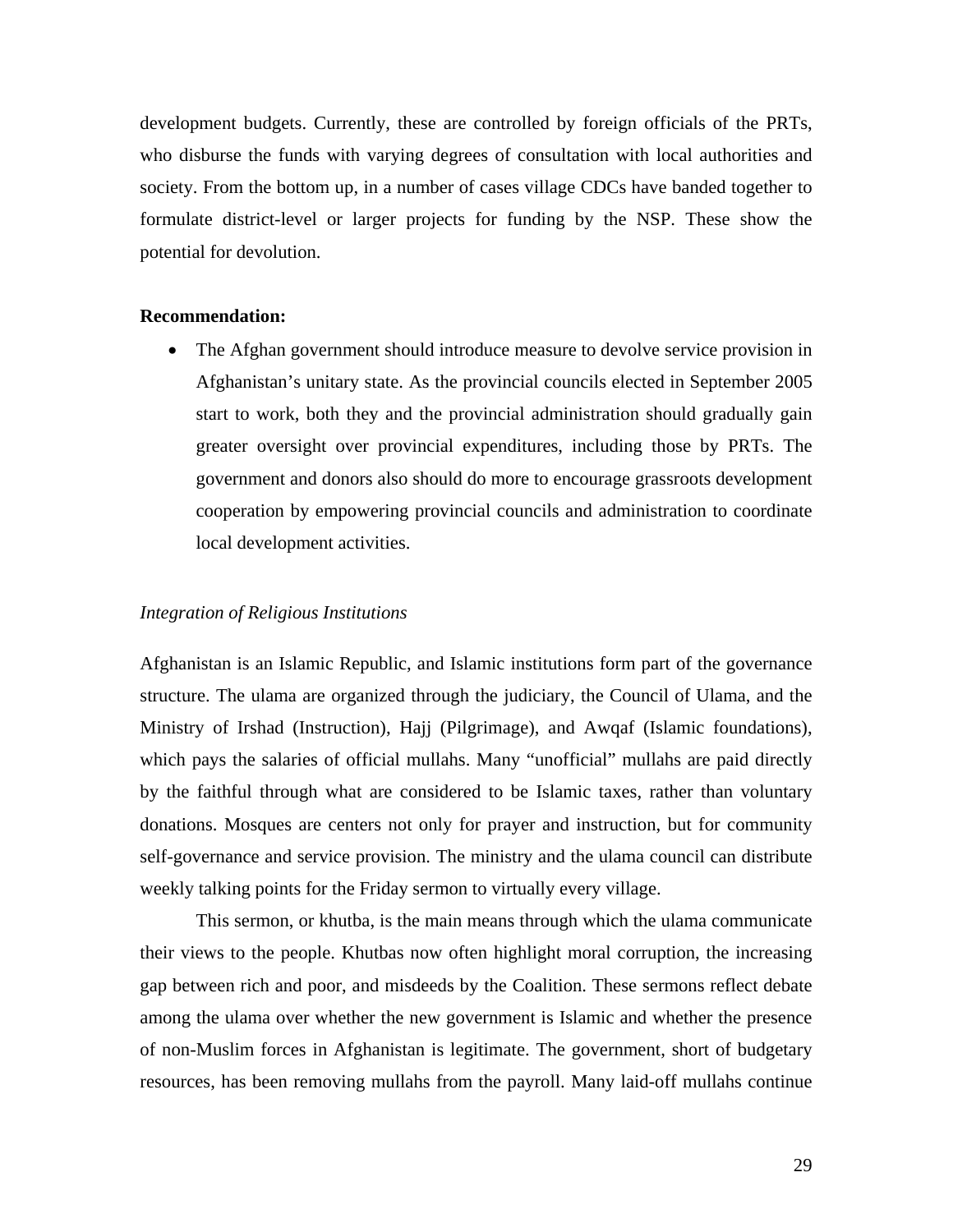to be paid, by either local power holders (often involved in the drug trade) or international Islamic sources.

The government and donors should proactively prevent the growth of religiously oriented opposition. Mosque management and the Council of Ulama need reform. Dropping mullahs from the payroll simply for lack of resources, or building mosques to show that the United States is not anti-Islamic (as some PRTs have done) without a strategy or policy is dangerous. The social capital that village mosques embody should be mobilized on behalf of the reconstruction of the country and the strengthening of its constitutional institutions.

# **Recommendation:**

• The Afghan government should bring the mosque-based traditional village administration and dispute settlement procedures gradually into the ambit of state institutions. Donors should support this sensitive aspect of building an Islamic state.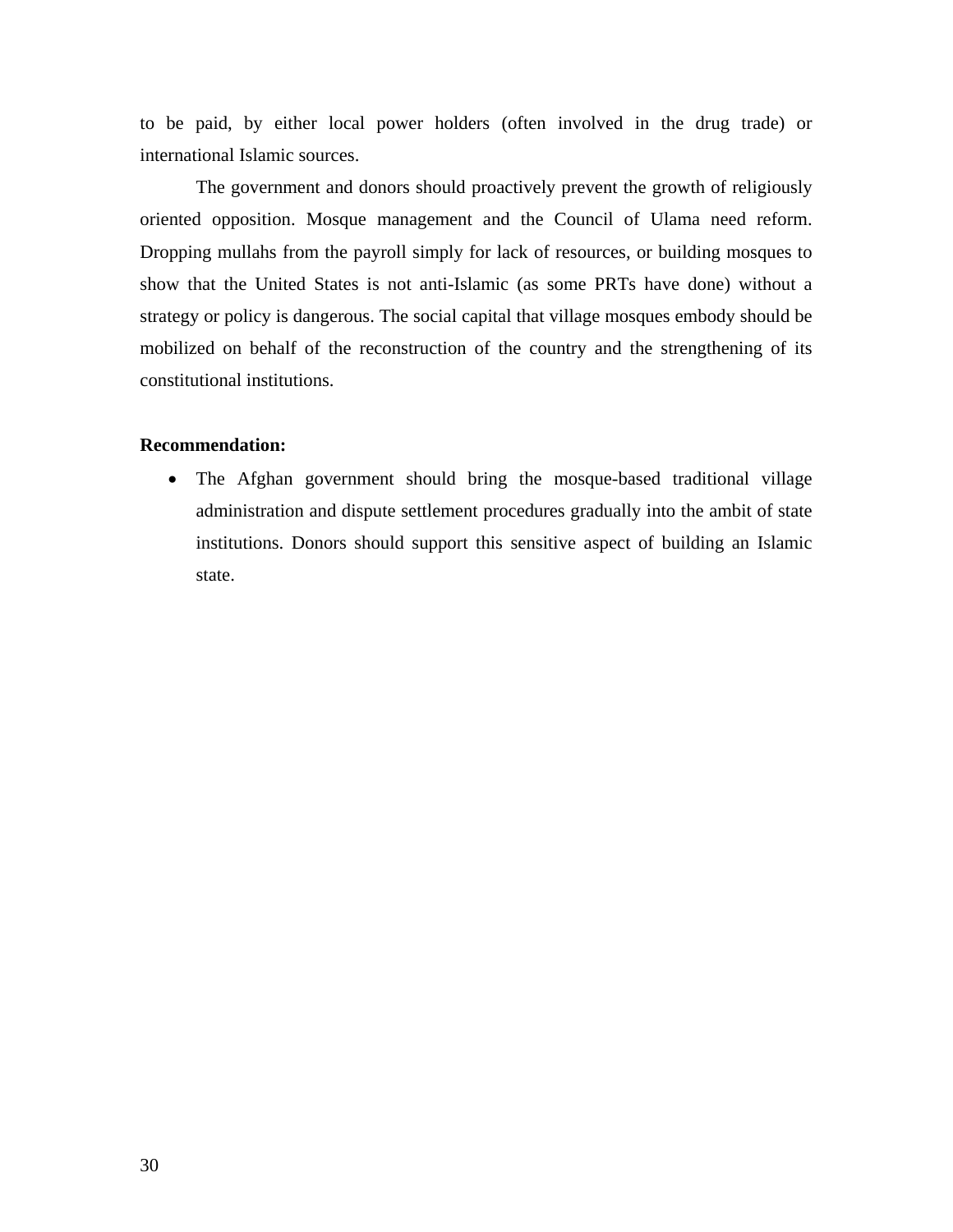# ECONOMIC AND SOCIAL DEVELOPMENT

Basic indicators of human welfare place Afghans among a handful of the world's most hungry, destitute, illiterate, and short-lived people. The country ranks approximately 173 out of 178 countries in the basic index of human development, effectively putting it in a tie for last place with a few African countries.<sup>22</sup> Afghan women face the highest rates of illiteracy and the lowest standards of health in the world. Afghanistan has the youngest population in the world (an estimated 57 percent under eighteen years old) with few employment prospects in the offing. $^{23}$  $^{23}$  $^{23}$ 

The livelihoods of the people of this impoverished, devastated country are more dependent on illegal narcotics than any other country in the world. According to estimates by the UN and IMF, the total export value of opiates produced in Afghanistan in 2005–2006 equaled about 38 percent of nondrug GDP, down from 47 percent the previous year due to growth of the nondrug economy. Much of the trafficking profits do not enter the Afghan economy, but even if only one-third of trafficking income stayed in the country, the direct contribution to the domestic economy would amount to 15 percent of the total, with more attributable to the multiplier effect of drug-financed spending. The UN estimates that in recent years nearly 80 percent of the income from narcotics went not to farmers but to traffickers and heroin processors, some of whose profits corrupt the government and support armed groups. $^{24}$  The distribution of the proceeds of narcotics trafficking, not elections, largely determines who wields power in much of Afghanistan.

1

<span id="page-42-0"></span> $22$  Along with Somalia, Afghanistan is one of two countries in the world unable to produce accurate enough data to be ranked in UN Development Programme's annual Human Development Report. Using available data, however, Afghanistan's *National Human Development Report 2004* estimated that Afghanistan would have ranked 173 out of 178, barely ahead of the African states of Chad, Mali, Burkina Faso, Sierra Leone, and Niger. UNDP, *Afghanistan: National Human Development Report 2004*, http://hdr.undp.org/docs/

<span id="page-42-1"></span><sup>&</sup>lt;sup>23</sup> For population statistics on Afghanistan see Afghanistan's Millennium Development Goal report:<br>http://www.ands.gov.af/src/src/MDGs Reps/MDGR%202005.pdf.

<span id="page-42-2"></span><sup>&</sup>lt;sup>24</sup> UN Office on Drugs and Crime and Government of Afghanistan Counter Narcotics Directorate, *Afghanistan: Opium Survey 2005*, p. 9, http://www.unodc.org/pdf/afg/afg\_survey\_2005\_exsum.pdf.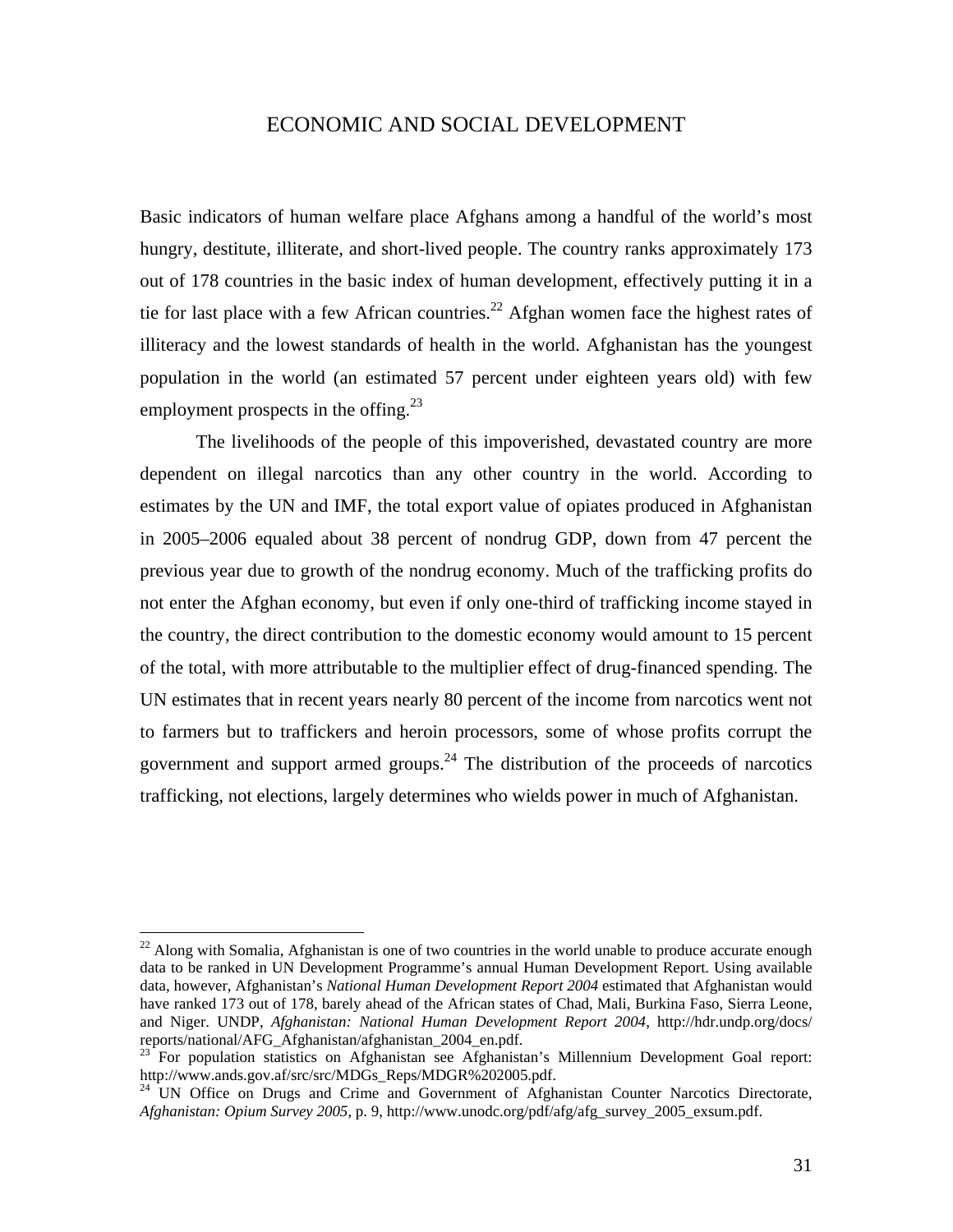### ECONOMIC GROWTH AND COUNTERNARCOTICS

Against this somber background, Afghanistan has experienced an economic recovery. The IMF estimates that real, nondrug GDP has averaged annual growth of nearly 17 percent from 2001–2002 through 2005–2006. The government has sought to set its development agenda, rather than ceding it to aid organizations. At the London conference it presented its I-ANDS, which international financial institutions hailed as one of the best they have received from any developing country.

Nevertheless, the postwar economic boom is coming to an end. The IMF warns that the sources of the rebound "will be insufficient over the long term to sustain growth and alleviate poverty." Additionally, counternarcotics policies, if implemented wrongly, risk reversing the economic recovery that has helped stabilize the country. An as yet unpublished macroeconomic simulation by an international financial institution demonstrates that different types of counternarcotics policies have different macroeconomic impacts and that a strategy including eradication at early stages can lead to a contraction of total GDP by nearly 6 percent. A change from recent rapid GDP growth of nearly 20 percent per year to a significant contraction is likely to provoke instability and violence. The provision of "alternative livelihoods" to farmers alone would not fully compensate for the effect of such an economic contraction on poverty, nutrition, health, employment, investment, the balance of payments, the exchange rate, and the price level. Donor countries are threatening to limit their aid if narcotics production is not curbed quickly, regardless of its economic effects. The U.S. Congress "fenced" part of this year's aid disbursement, pending certification by President Bush that Afghanistan was cooperating with U.S. counternarcotics policies.

# **Recommendations:**

• The main counternarcotics goal should be reducing the absolute and relative economic size of the opium economy while maintaining positive growth that favors the poor in the overall economy.<sup>25</sup>

1

<span id="page-43-0"></span><sup>&</sup>lt;sup>25</sup> The "poor" in Afghanistan are defined as either: (1) those without enough food to meet basic caloric needs consistently (about 40 percent of the rural population); or (2) those living on less than one U.S. dollar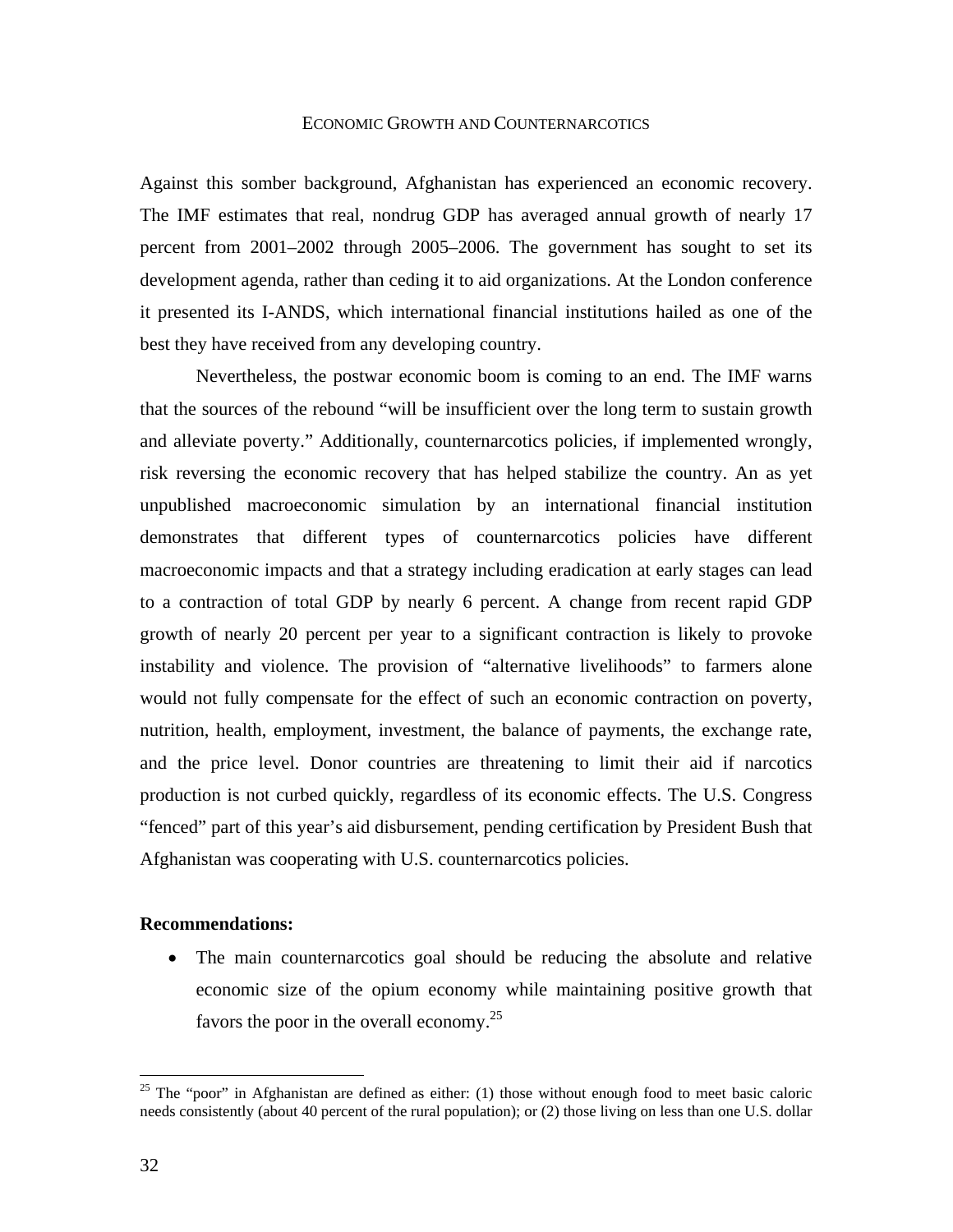• Counternarcotics development strategies must be comprehensive, not make-work programs. "Alternative livelihoods" need to include comprehensive rural development, including electric power, water, roads, credit, debt relief, agricultural extension, and non-farm employment, particularly in rural industries. Counternarcotics policy must also address the macroeconomic measures needed to minimize the negative effect of this sector's contraction on the whole economy. Such policies need over a decade to become fully effective.

This goal focuses on reducing the harm to the stability of Afghanistan, rather than following the illusory course of trying to solve the problem of drug consumption—which developed countries have not been able to solve with all the resources available to them —in the world's weakest state. Hence, the I-ANDS and the Afghan government's new Drugs Control Policy propose a "pro-poor" counternarcotics policy that focuses initially on interdiction, law enforcement, institution building, and building licit livelihoods, while investing in infrastructure, protection of rights, and an enabling framework for private sector growth that will make it possible to raise welfare while phasing out dependence on criminal activity. Crop eradication, which the U.S. Congress in particular views as critical, despite massive evidence to the contrary, raises the farm price of opium, creates incentives for production in remote high-cost areas, and raises the value of traffickers' inventories. Eradication in Afghanistan has led to abuses such as the sale of daughters by opium farmers to pay debts owed to traffickers[.26](#page-44-0) 

# **Recommendations:**

- To assure that counternarcotics and economic development both contribute to stabilizing Afghanistan, the United States and other donors must support the integrated approach of the I-ANDS.
- The U.S. government should support the Afghan government's National Drugs Control Policy. Congress should not undermine these efforts by insisting on U.S. contracting, earmarking for particular projects or causes, such as aerial eradication

per day (for which data are not yet available). Pro-poor growth is important because the few rich will otherwise monopolize most of the benefits of investment. 26 Farah Stockman, "Afghan Women Pay the Price for War on Drugs," *Boston Globe*, September 29, 2005.

<span id="page-44-0"></span>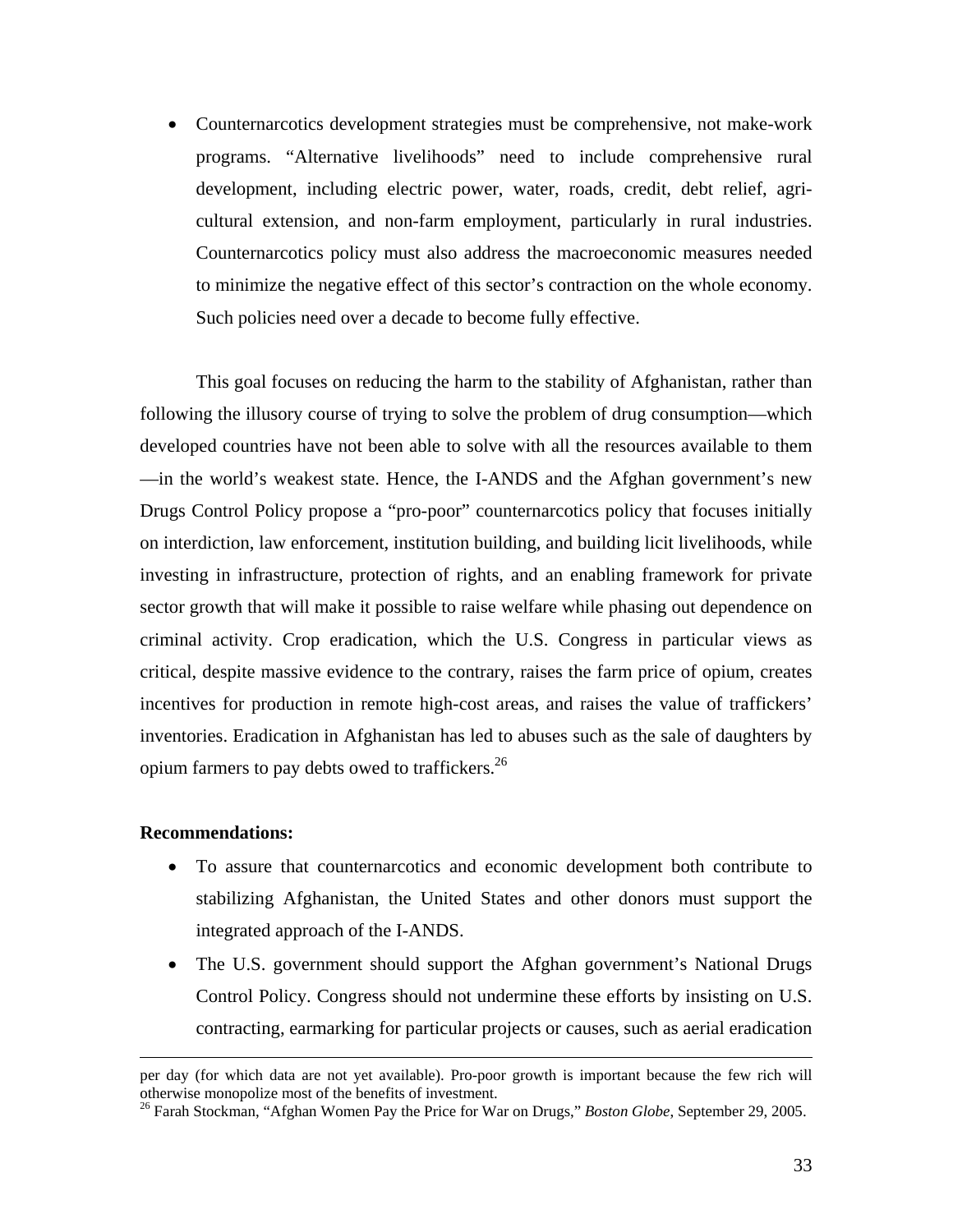(which the Afghan government opposes), or conditioning support on quick results.

• The preferred method for supporting counternarcotics is by contributing to the Counternarcotics Trust Fund managed by the United Nations Development Programme (UNDP). NATO and the Coalition should support Afghan-led interdiction operations, especially those directed against heroin processing and narcotics inventories, and adopt a common mission and rules of engagement on counternarcotics. In much of the country, narcotics interdiction of high-level trafficking has proceeded without generating massive resistance. An exception is Hilmand, where the British PRT is working with the governor to devise a strategy to address the strong links in that area between traffickers and the Taliban and other armed groups. Thus far, however, crop eradication has generated more violent resistance than interdiction. The Afghan drug market has so far not generated violent cartels; rather, it has remained more fragmented and competitive.

# FINANCING PRO-POOR GROWTH

All efforts to stabilize Afghanistan will fail if the licit economy does not expand fast enough to provide enough employment, income, and investment to more than balance the loss of income from opiates and provide a fiscal basis for expanding public services. In 2004, the Afghan government estimated it would cost \$27.6 billion to achieve stabilization goals over seven years with disbursements over twelve years starting in 2004–2005; the I-ANDS tentatively revised this estimate upward. Initially, the resources devoted to Afghanistan hardly corresponded to the Marshall Plan to which President Bush compared the reconstruction of Afghanistan in April  $2002<sup>27</sup>$  Figure 2 compares troop presence and per capita aid to Afghanistan during the first two years of the transitional period with other stabilization operations. These figures do not include the

1

<span id="page-45-0"></span><sup>&</sup>lt;sup>27</sup> President George W. Bush, "Remarks on war effort delivered to the George C. Marshall ROTC Award Seminar on National Security at Cameron Hall," Virginia Military Institute, Lexington, Virginia, April 17, 2002, available at [http://www.whitehouse.gov/news/releases/2002/04/20020417-1.html.](http://www.whitehouse.gov/news/releases/2002/04/20020417-1.html)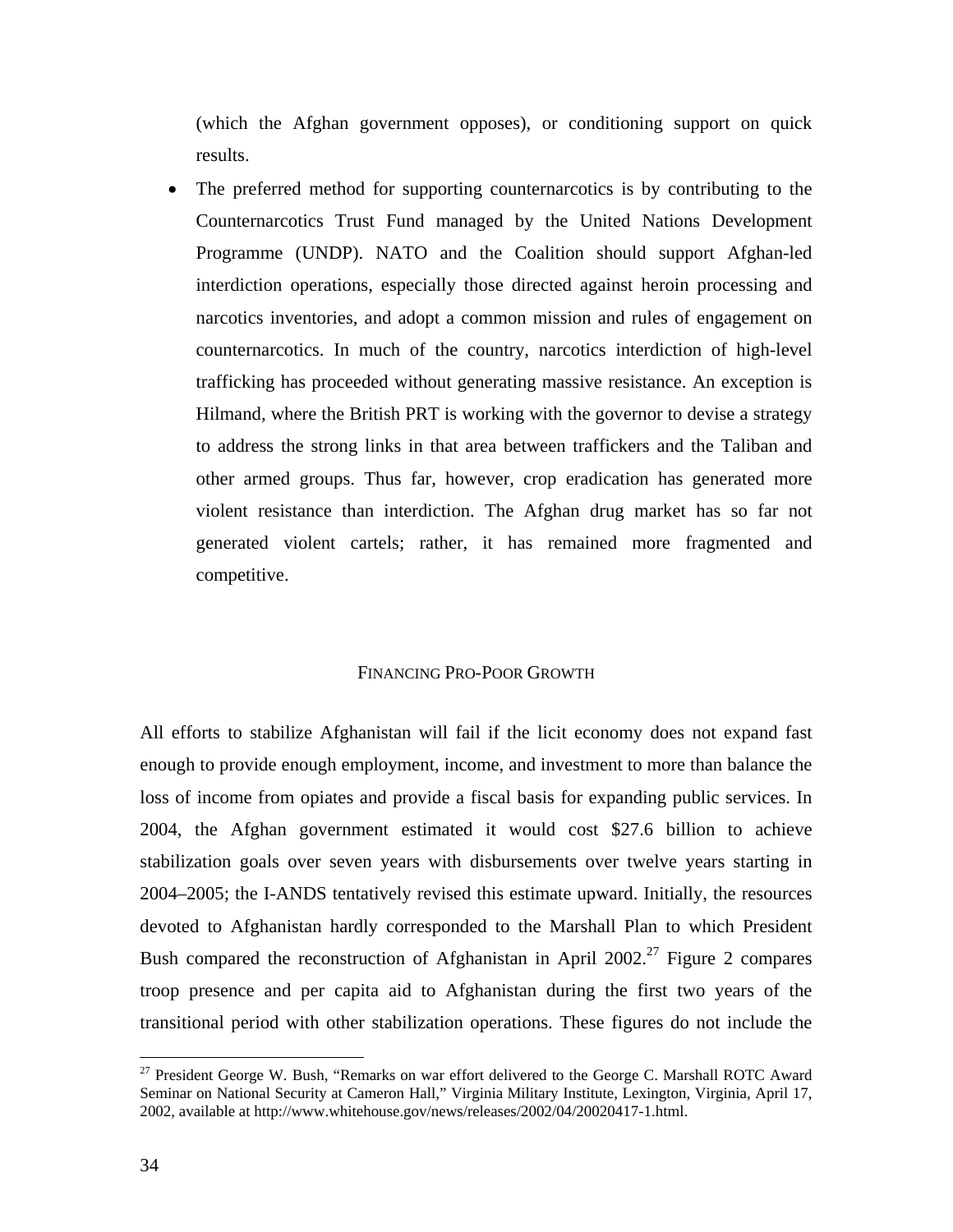military operations of the Coalition or ISAF, both of which cost far more than the assistance budget. During 2002–2003, Afghanistan was far below all Balkan operations, East Timor, and Iraq, and even below Namibia and Haiti. After this slow start, especially by the United States, funding for reconstruction is increasing toward the rate needed to meet the target of \$27.6 billion. The cost of delivery of assistance, however, has been higher than expected, so that the money expended has produced less on the ground than planned, and much of the increase in aid has gone to the security sector, which has cost far more than projected.



*Source*: Barnett R. Rubin, *The Road to Ruin: Afghanistan's Drug Economy*, Center for American Progress and Center on International Cooperation, September 2004; data from James Dobbins et al., *The UN's Role in Nation-Building: From the Congo To Iraq* (Santa Monica: RAND Corporation, 2005).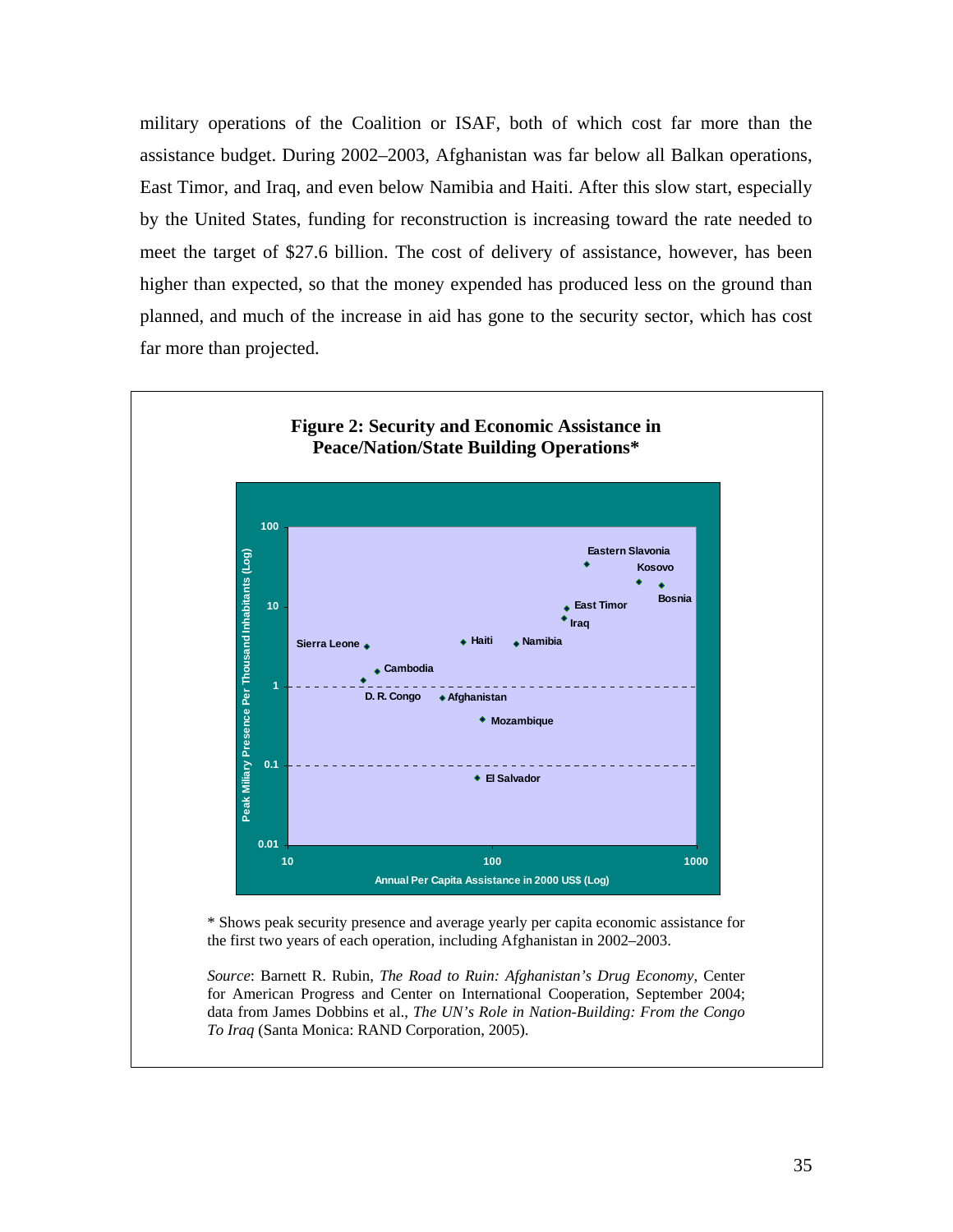As shown in figure 3, U.S. pledges of assistance rose dramatically in 2004–2005, as Presidential Special Envoy and Ambassador Zalmay Khalilzad presided over a program called "Accelerate Success," intended to build support for President Karzai during his election campaign. Figure 3 also shows, however, that the United States was not able to match disbursements to its pledges and commitments.<sup>28</sup> Instead, the pressure for politically motivated quick results led to waste and failure to deliver on Afghans' expectations.<sup>29</sup> Other donors have experienced similar problems, but they are particularly severe for the United States.<sup>[30](#page-47-2)</sup>

The Afghanistan Compact includes an annex on aid effectiveness. The Afghan government commits itself to transparency and accountability, to raising more domestic resources, and to improving its capacity to manage expenditure and implement programs. In return, the donors agree to allocate their assistance according to ANDS priorities; provide "multiyear funding commitments or indications of multiyear support"; increase untied aid channeled through the government budget; build Afghan capacity; and report on aid in a way that enables the Afghan government to integrate aid into its national budget and reports on its use to the National Assembly.<sup>31</sup>

More than 75 percent of all aid to Afghanistan funds projects directly implemented or contracted by donors. This mode of delivery, although initially inevitable, is ultimately self-defeating. If prolonged, it undermines, not builds, the state. Enabling the state to provide services directly promotes legitimacy and responsibility; integrating aid projects into the budgetary process promotes sustainability. A government that cannot report to its parliament about public expenditure can hardly be called democratic, no matter how many elections it holds.

 $\overline{a}$ 

<span id="page-47-0"></span> $28$  A pledge is a promise of an amount; a commitment is a signed contract for a specific use of funds. Commitments lead to disbursements, which are deposits in to the accounts of trust funds or implementing agencies. Disbursed funds are turned into expenditures as projects are implemented, which can take years in some cases. Donors report on disbursement, which constitutes expenditure by the donor government, but not on final expenditure on development, which is of greatest interest to the aid recipient.

<span id="page-47-1"></span><sup>&</sup>lt;sup>29</sup> See Carlotta Gall and Somini Sengupta, "Afghan Electorate's Message: The Provinces Need Public Works and Restoration of Order," New York Times, September 20, 2005.

<span id="page-47-2"></span><sup>&</sup>lt;sup>30</sup> Data from the Ministry of Finance for aid through the end of calendar year 2005 show that the United States had disbursed 36 percent of commitments for that year, compared to 58 percent for other donors.<br><sup>31</sup> The World Bank–administered Afghanistan Reconstruction Trust Fund supports the government's

<span id="page-47-3"></span>recurrent and development expenditures. Trust funds managed by the UNDP provide support for SSR and counternarcotics.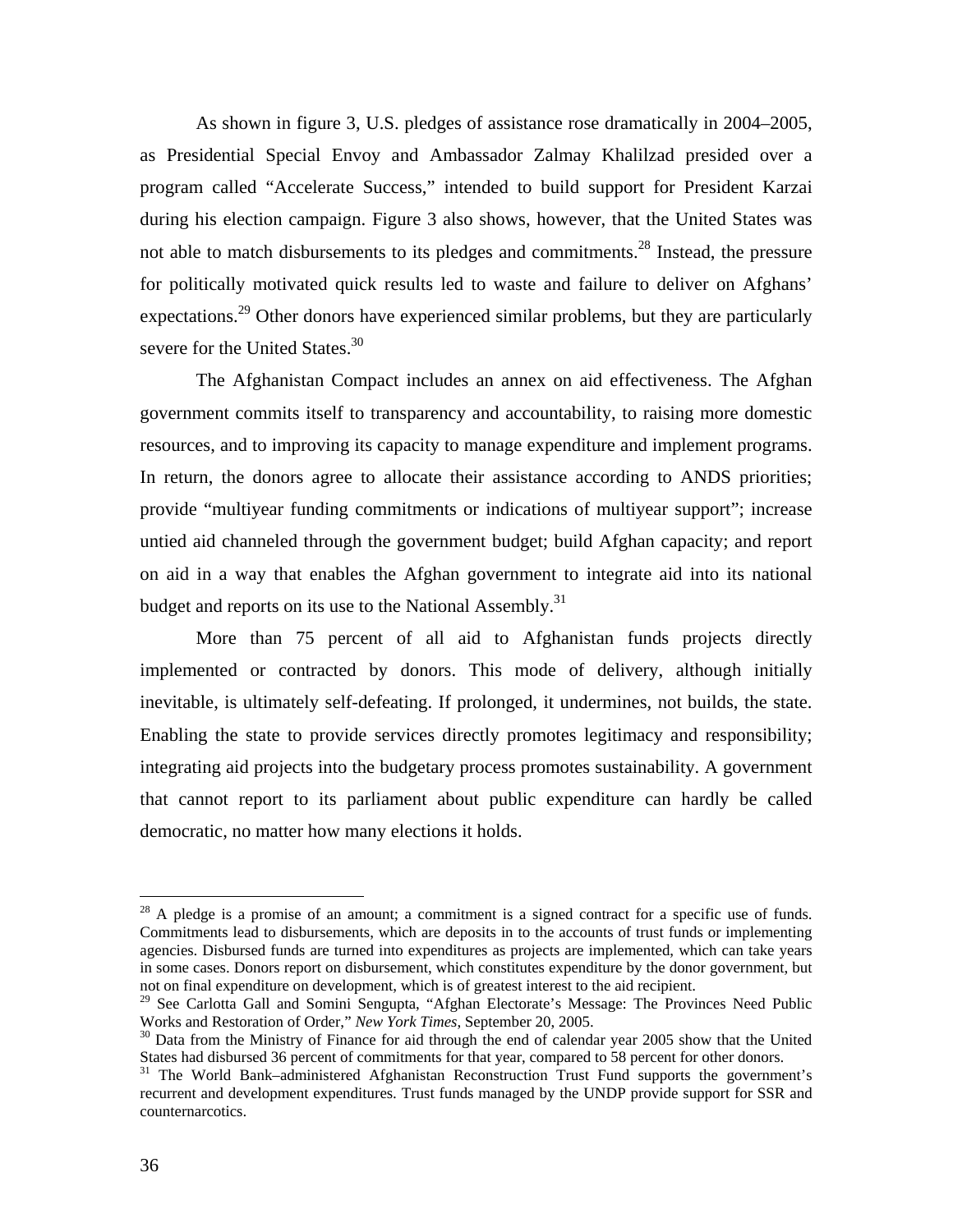

Three of the largest donors, however—the United States, Japan, and Germany insisted on weakening these provisions. U.S. officials claim that the U.S. government's fiduciary responsibility to taxpayers makes it difficult to channel money through the Afghan government's budget. Like other donors, the United States cites the prevalence of corruption and lack of capacity in Afghanistan, which are valid concerns, though they do not prevent the UK from channeling aid through the budget. The argument of fiduciary responsibility, however, collapses under the weight of evidence of what the U.S. government actually does with much of taxpayers' money in Afghanistan. It disburses it to U.S.-based contractors who spend a significant (and unreported) part of the funds setting up office. In one case, their services were of such poor quality that the Afghan ministry they were supposed to help expelled them. Security regulations sometimes prevent U.S. contractors from implementing projects in the field and impose significant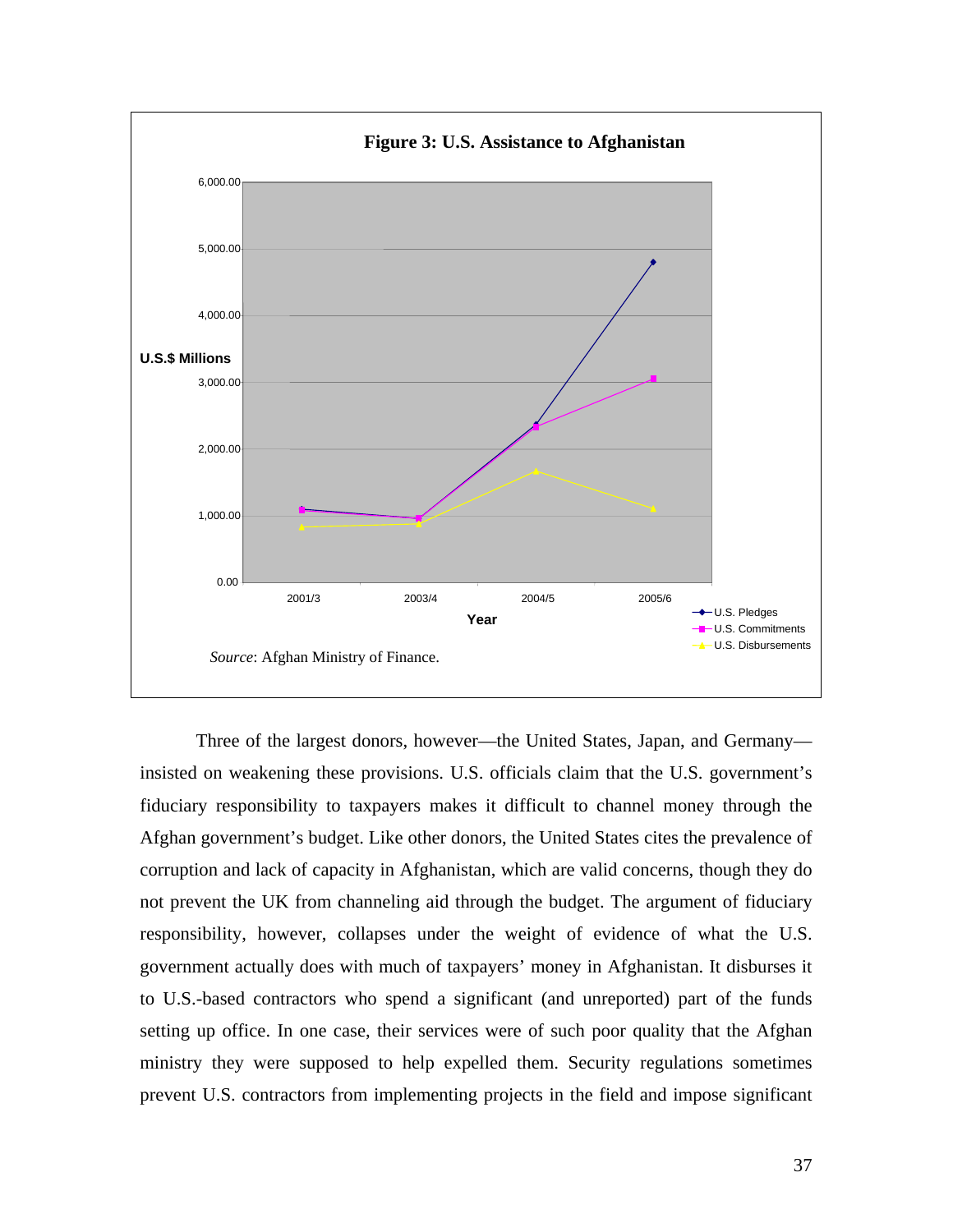additional costs. Both the fiduciary responsibility to the U.S. taxpayer and the policy goals of the U.S. government would often be accomplished better by direct budgetary support to the Afghan government, combined with programs for capacity building.

# **Recommendation:**

• International donors, and the United States in particular, should give aid in accord with the priorities of the ANDS. They should overcome legal and political obstacles to funding through the government budget by setting specific criteria for doing so. Congress should not undermine these efforts by insisting on U.S. contracting or earmarking. The best mechanisms for such direct budgetary support are the Afghanistan Reconstruction Trust Fund managed by the World Bank and the two funds managed by UNDP, the Law and Order Trust Fund for Afghanistan, and the Counternarcotics Trust Fund. These trust funds provide strong incentives, benchmarking, and monitoring for the Afghan government to build its capacity and improve its accountability and performance.

#### REGIONAL DIMENSIONS OF RECONSTRUCTION

Afghanistan's development requires cooperation of this landlocked country with its neighbors, especially Pakistan and Iran, which provide outlets to the sea.<sup>32</sup> Without confidence in regional security arrangements, neighboring countries may [re](#page-49-0)sist the economic and infrastructural integration that is indispensable for Afghanistan's future.

# **Recommendations:**

• The United States and other donors should support regional economic cooperation, including in infrastructure, trade and transit, water use, energy, migration and manpower, and development of border regions, by establishing dedicated funding frameworks for regional economic cooperation in this region.

1

<span id="page-49-0"></span><sup>&</sup>lt;sup>32</sup> See Barnett R. Rubin with Andrea Armstrong, "Regional Issues in the Reconstruction of Afghanistan," *World Policy Journal*, Vol. 20, No. 1 (Spring 2003), pp. 37–48, and S. Frederick Starr, "A Partnership for Central Asia," *Foreign Affairs* (July/August 2005).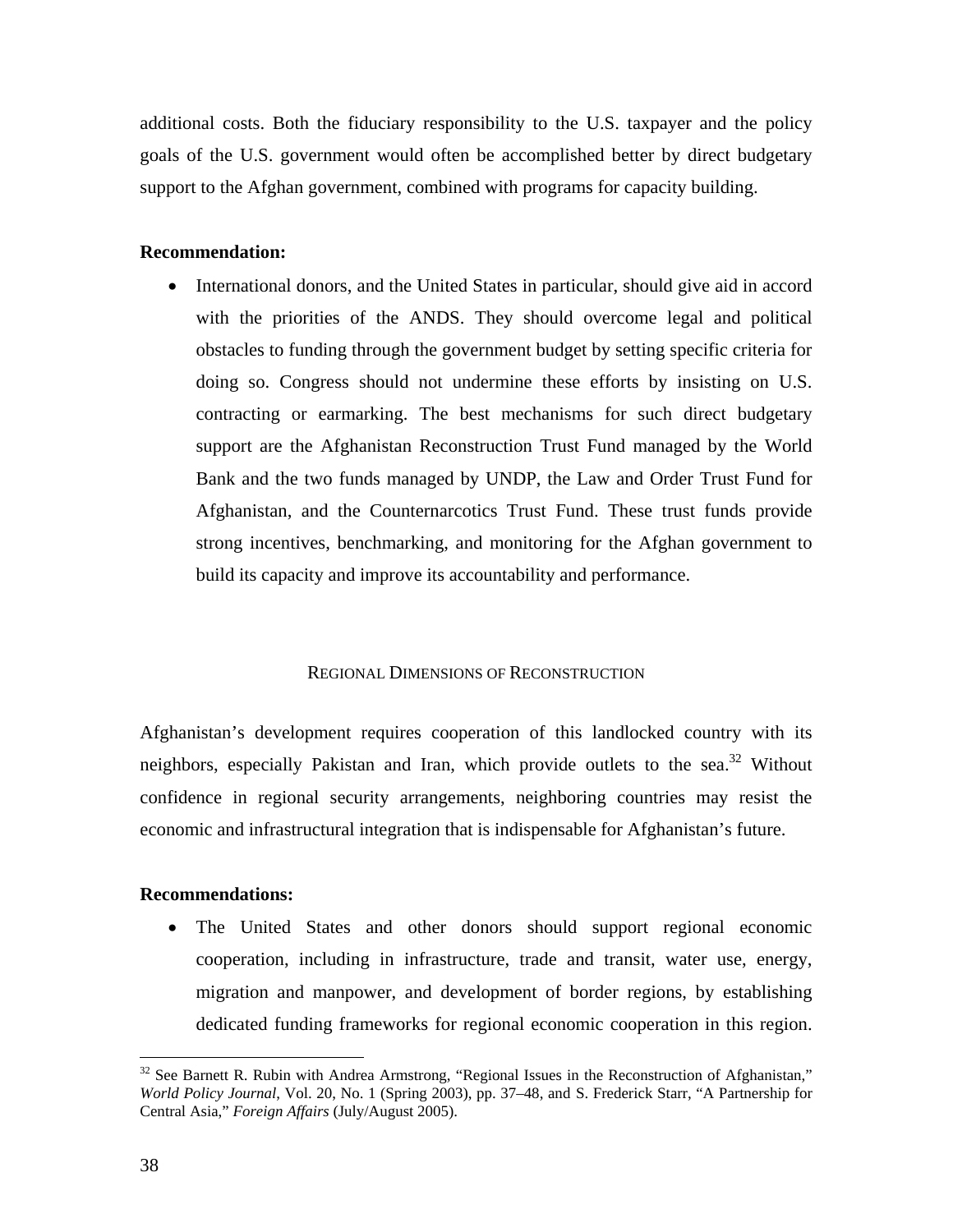This will require both national budget lines for regional cooperation and funding mechanisms, such as a trust fund for development of regional cooperation in support of the development and stabilization of Afghanistan.

• The United States and its allies, perhaps through NATO, should initiate high-level discussions to insulate Afghan economic development from conflict with Iran or concerns over the Coalition military presence.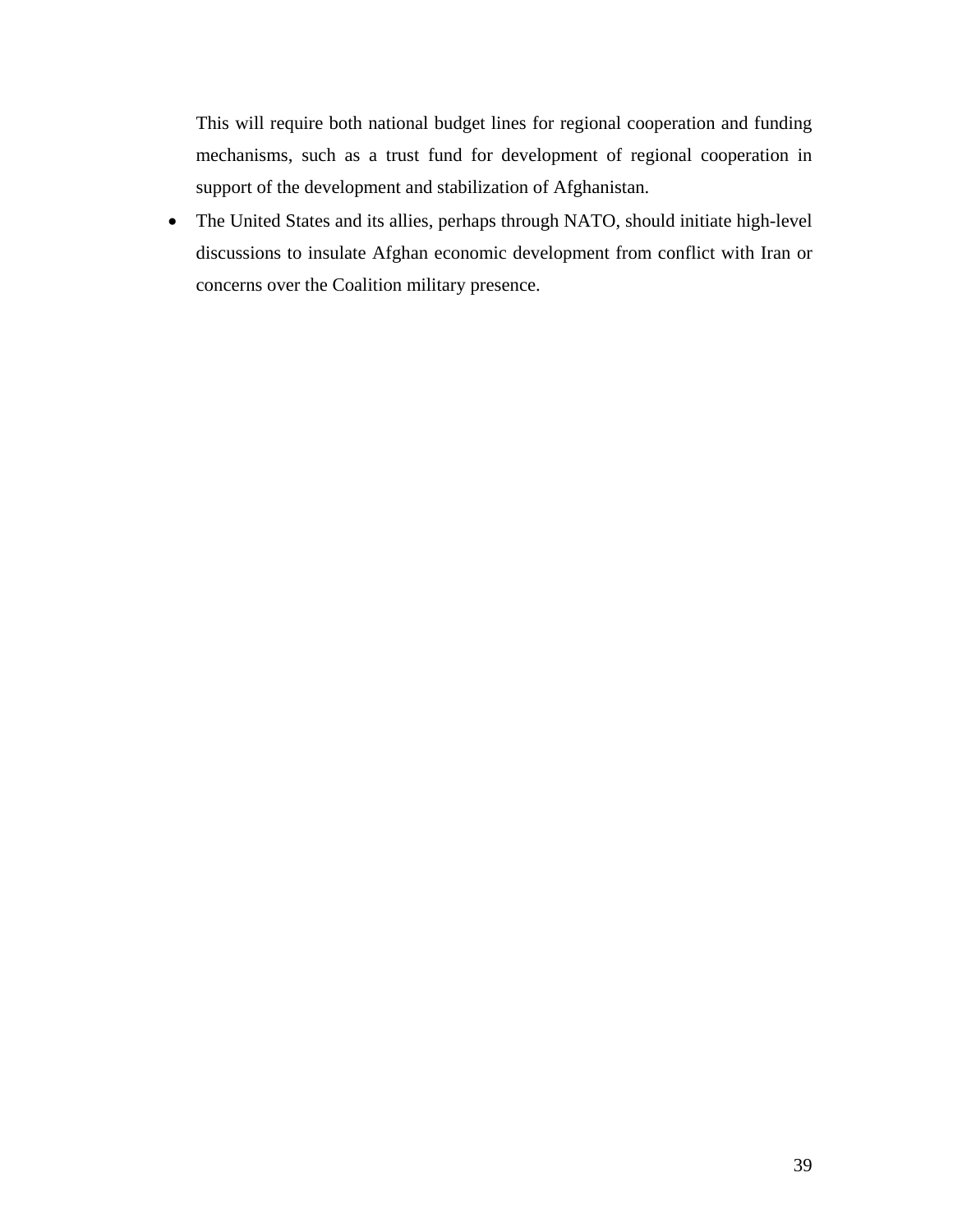# **CONCLUSION**

The sketch of Afghanistan's problems in this report is meant to be realistic; these are the challenges facing Afghanistan. We already know that the cost of failing is virtually incalculable. The Afghanistan Compact provides many elements of a plan for sustainable security, governance, and development. This report has tried to supplement that by suggesting additional measures for implementation. If the international community is unable or unwilling to meet the cost of success, or if Afghan authorities are unable or unwilling to make the decisions needed to use assistance effectively, they must answer the question: What risks are they willing to accept? Afghans are determined not to revert to a past they abhor; will their leaders and international actors enable them to succeed?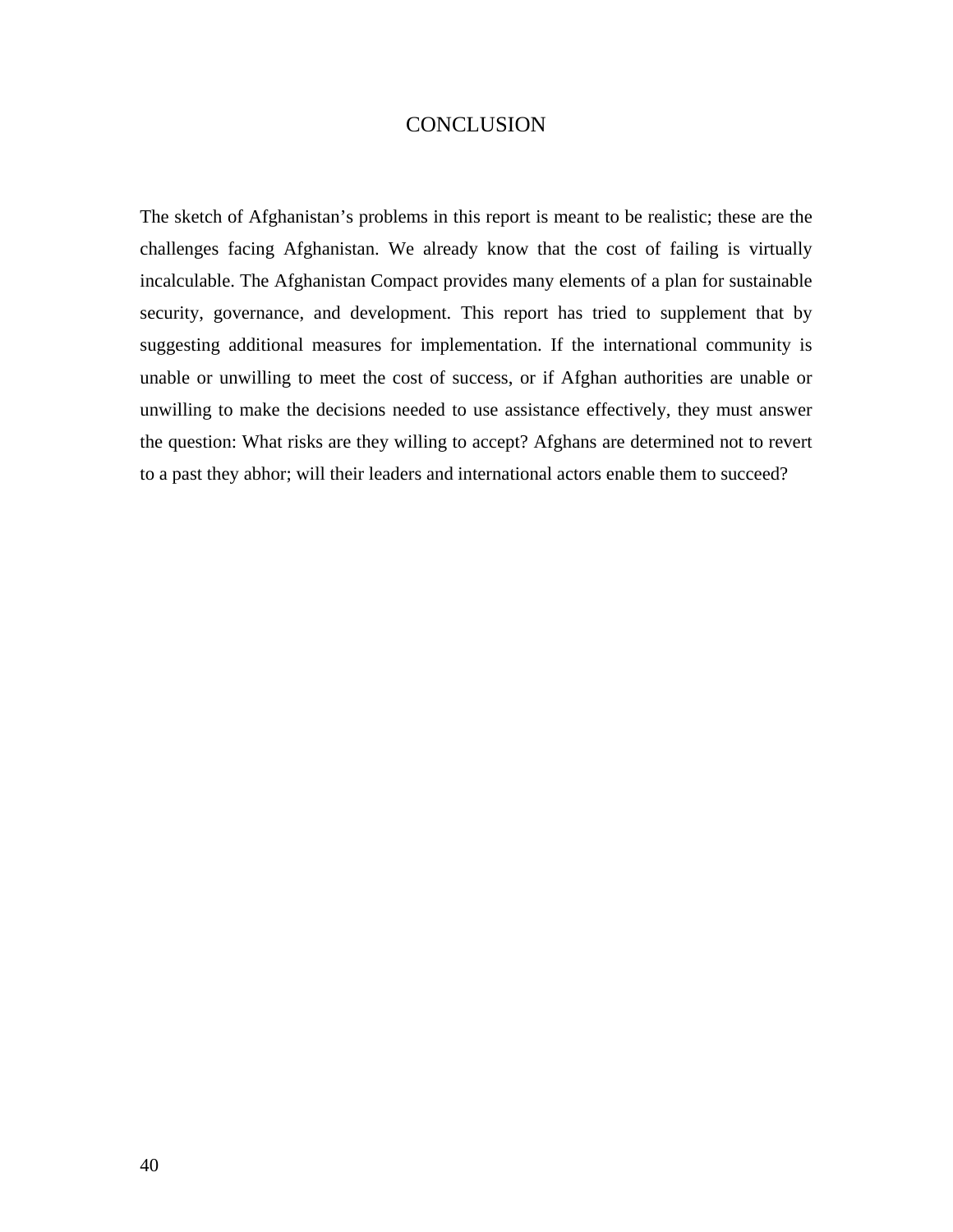# ABOUT THE AUTHOR

**Barnett R. Rubin** is director of studies and senior fellow at the Center on International Cooperation at New York University. From November to December 2001, he served as adviser to the UN special representative of the secretary-general for Afghanistan, Lakhdar Brahimi, during the negotiations that produced the Bonn Agreement. From 1994 to 2000, he was director of the Center for Preventive Action and director of peace and conflict studies at the Council on Foreign Relations in New York.

Previously, Dr. Rubin was associate professor of political science and director of the Center for the Study of Central Asia at Columbia University, Jennings Randolph peace fellow at the United States Institute of Peace, and assistant professor of political science at Yale University. He is considered one of the world's foremost experts on Afghanistan, conflict prevention, and peacebuilding, and is the author of several books, including *Blood on the Doorstep: The Politics of Preventing Violent Conflict* (2002); *Calming the Ferghana Valley: Development and Dialogue in the Heart of Central Asia*  (1999); and *The Search for Peace in Afghanistan: From Buffer State to Failed State*  (1995).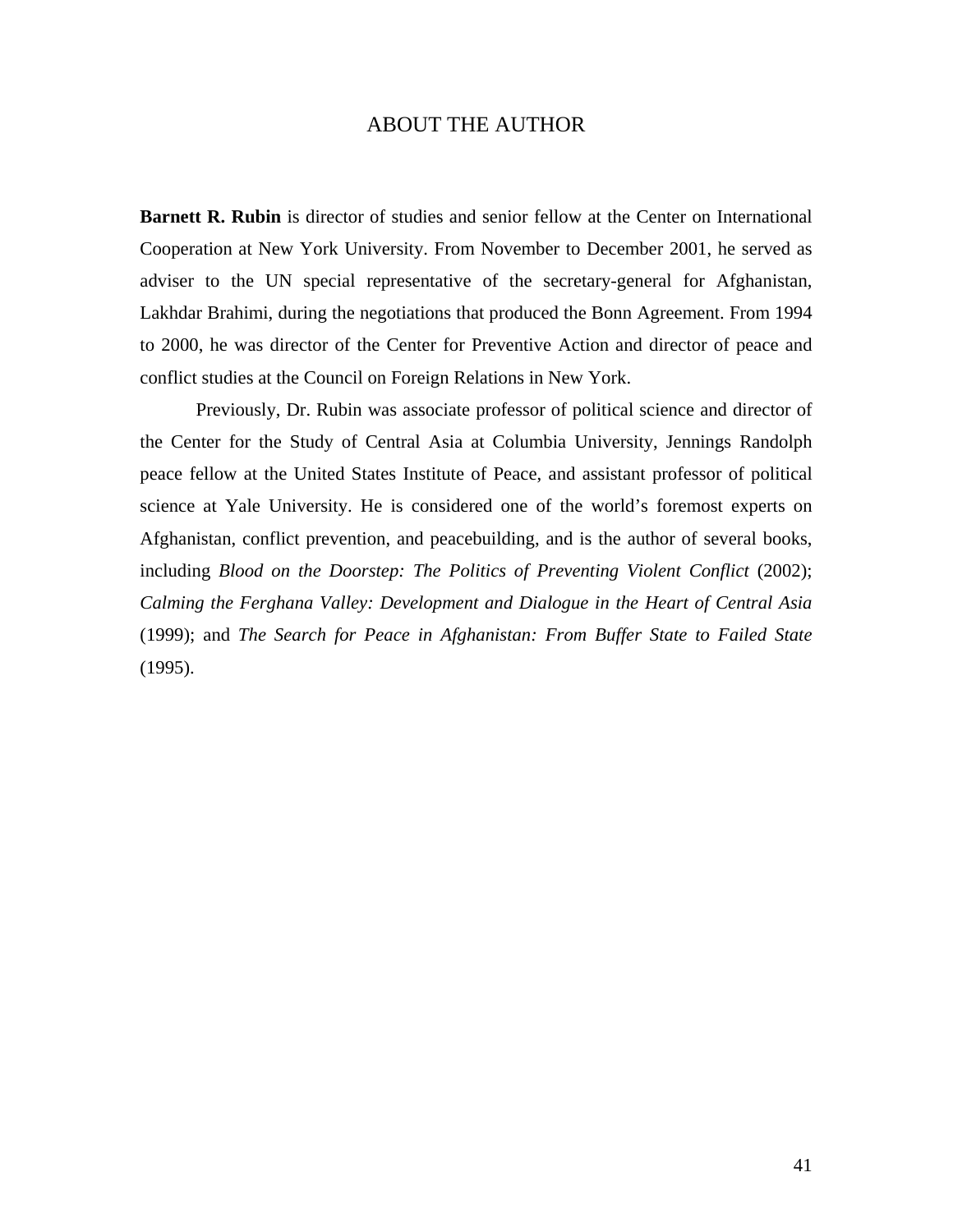# MISSION STATEMENT OF THE CENTER FOR PREVENTIVE ACTION

The Center for Preventive Action seeks to help prevent, defuse, or resolve deadly conflicts around the world and to expand the body of knowledge on conflict prevention. It does so by creating a forum in which representatives of governments, international organizations, nongovernmental organizations, corporations, and civil society can gather to develop operational and timely strategies for promoting peace in specific conflict situations. The center focuses on conflicts in countries or regions that affect U.S. interests, but may be otherwise overlooked; where prevention appears possible; and when the resources of the Council on Foreign Relations can make a difference. The center does this by:

- *Convening Independent Preventive Action Commissions* composed of Council members, staff, and other experts. The commissions devise a practical, actionable conflict-prevention strategy tailored to the facts of the particular situation.
- *Issuing Council Special Reports* to evaluate and respond rapidly to developing conflict situations and formulate timely, concrete policy recommendations that the U.S. government, international community, and local actors can use to limit the potential for deadly violence.
- *Engaging the U.S. government and news media* in conflict prevention efforts. The center's staff and commission members meet with administration officials and members of Congress to brief them on CPA's findings and recommendations; facilitate contacts between U.S. officials and key local and external actors; and raise awareness among journalists of potential flashpoints around the globe.
- *Building networks with international organizations and institutions* to complement and leverage the Council's established influence in the U.S. policy arena and increase the impact of CPA's recommendations.
- *Providing a source of expertise on conflict prevention* to include research, case studies, and lessons learned from past conflicts that policymakers and private citizens can use to prevent or mitigate future deadly conflicts.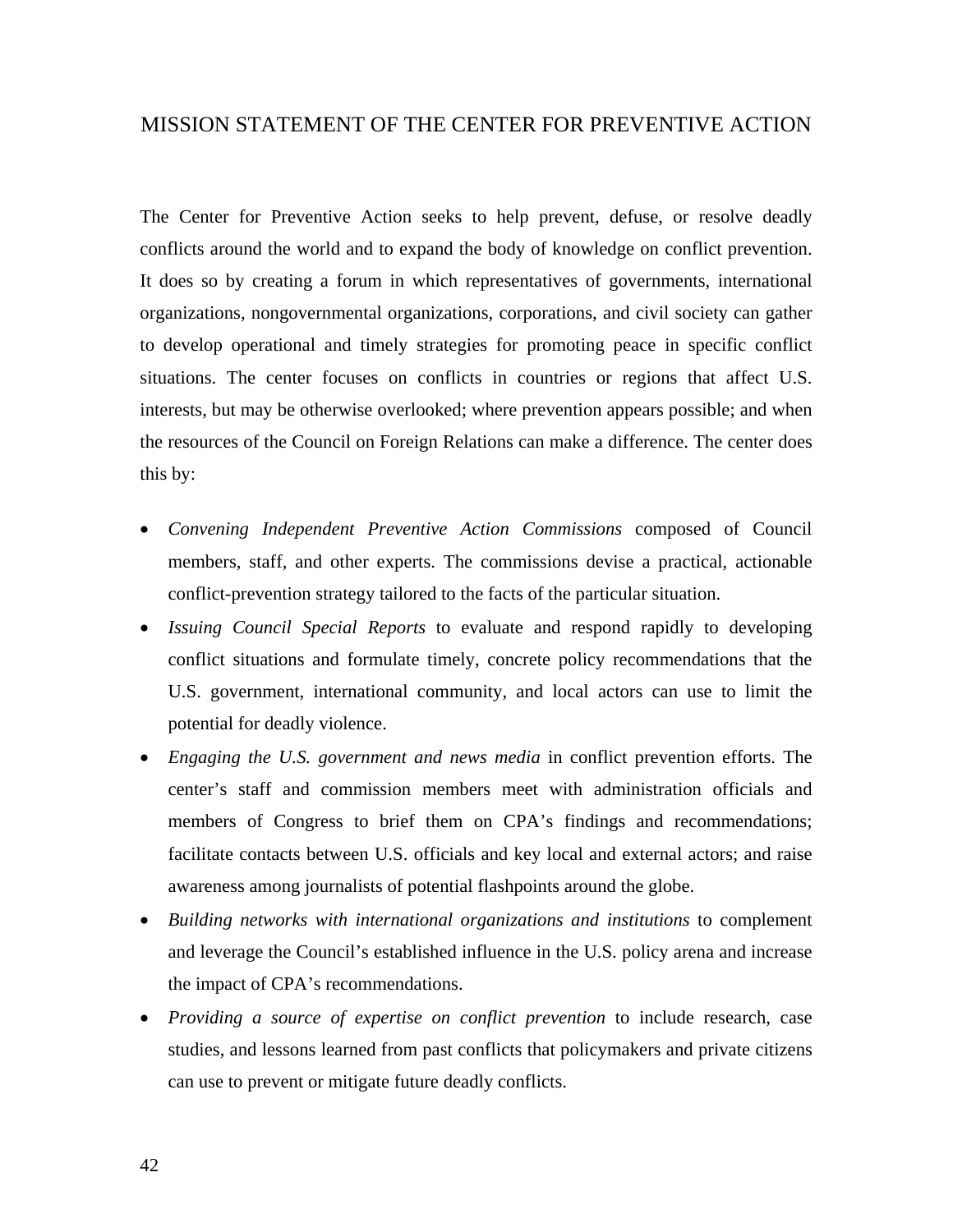# CENTER FOR PREVENTIVE ACTION ADVISORY COMMITTEE

John W. Vessey Jr. GENERAL, USA (RET.); CHAIR, CPA ADVISORY **COMMITTEE** 

Morton I. Abramowitz THE CENTURY FOUNDATION

Patrick M. Byrne OVERSTOCK.COM

Antonia Handler Chayes TUFTS UNIVERSITY

Leslie H. Gelb COUNCIL ON FOREIGN RELATIONS

Joachim Gfoeller Jr. G.M.G. CAPITAL PARTNERS, L.P.

Richard N. Haass COUNCIL ON FOREIGN RELATIONS

David A. Hamburg CORNELL UNIVERSITY MEDICAL **COLLEGE** 

John G. Heimann FINANCIAL STABILITY INSTITUTE George A. Joulwan GENERAL, USA (RET.); ONE TEAM, INC.

Jane Holl Lute UNITED NATIONS

Vincent A. Mai AEA INVESTORS INC.

Margaret Farris Mudd FINANCIAL SERVICES VOLUNTEER CORPS

Kenneth Roth HUMAN RIGHTS WATCH

Barnett R. Rubin NEW YORK UNIVERSITY

Julia Vadala Taft

Robert G. Wilmers MANUFACTURERS & TRADERS TRUST CO.